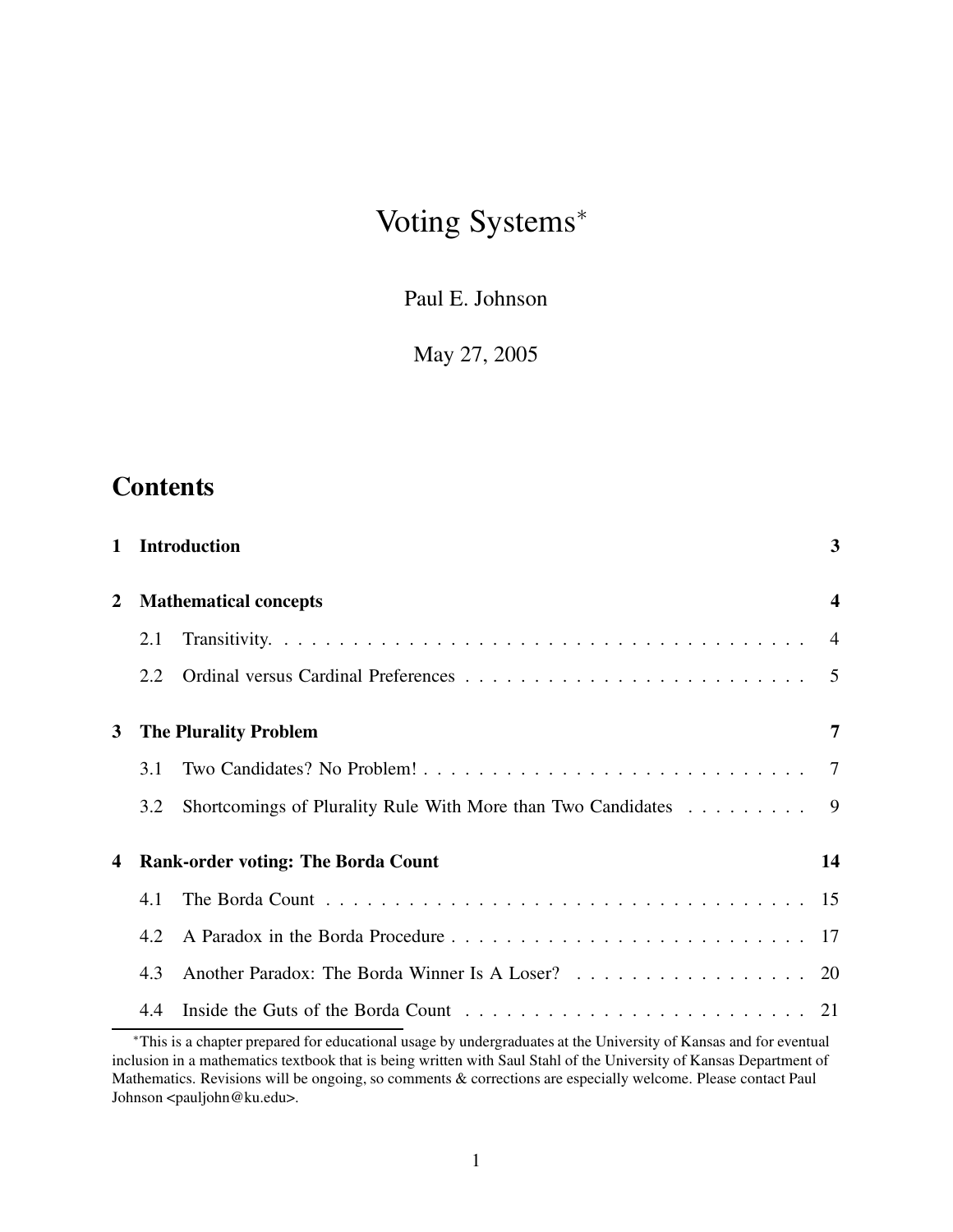|     |                                                           | 63                                                                                                                                                                                        |
|-----|-----------------------------------------------------------|-------------------------------------------------------------------------------------------------------------------------------------------------------------------------------------------|
|     |                                                           | 57                                                                                                                                                                                        |
| 6.4 |                                                           | 43                                                                                                                                                                                        |
| 6.3 | Aggregated Pairwise Voting: The Borda Count Strikes Back! | 38                                                                                                                                                                                        |
| 6.2 |                                                           | 37                                                                                                                                                                                        |
| 6.1 |                                                           | 36                                                                                                                                                                                        |
|     |                                                           | 35                                                                                                                                                                                        |
| 5.3 |                                                           | 30                                                                                                                                                                                        |
| 5.2 |                                                           | 30                                                                                                                                                                                        |
| 5.1 |                                                           | 28                                                                                                                                                                                        |
|     |                                                           | 28                                                                                                                                                                                        |
| 4.5 |                                                           |                                                                                                                                                                                           |
|     |                                                           | <b>Sequential Pairwise Comparisons</b><br><b>Condorcet Methods: The Round Robin Tournament</b><br><b>Single Vote Systems: Cousins of Plurality and Majority Rule</b><br><b>Conclusion</b> |

# **List of Figures**

| $\mathbf{1}$   |                                                          |  |
|----------------|----------------------------------------------------------|--|
| 2              | Tournament Structure for the Dominated Winner Paradox 31 |  |
| 3              |                                                          |  |
| $\overline{4}$ |                                                          |  |
| 5              |                                                          |  |
| 6              |                                                          |  |
| $\tau$         |                                                          |  |
| 8              |                                                          |  |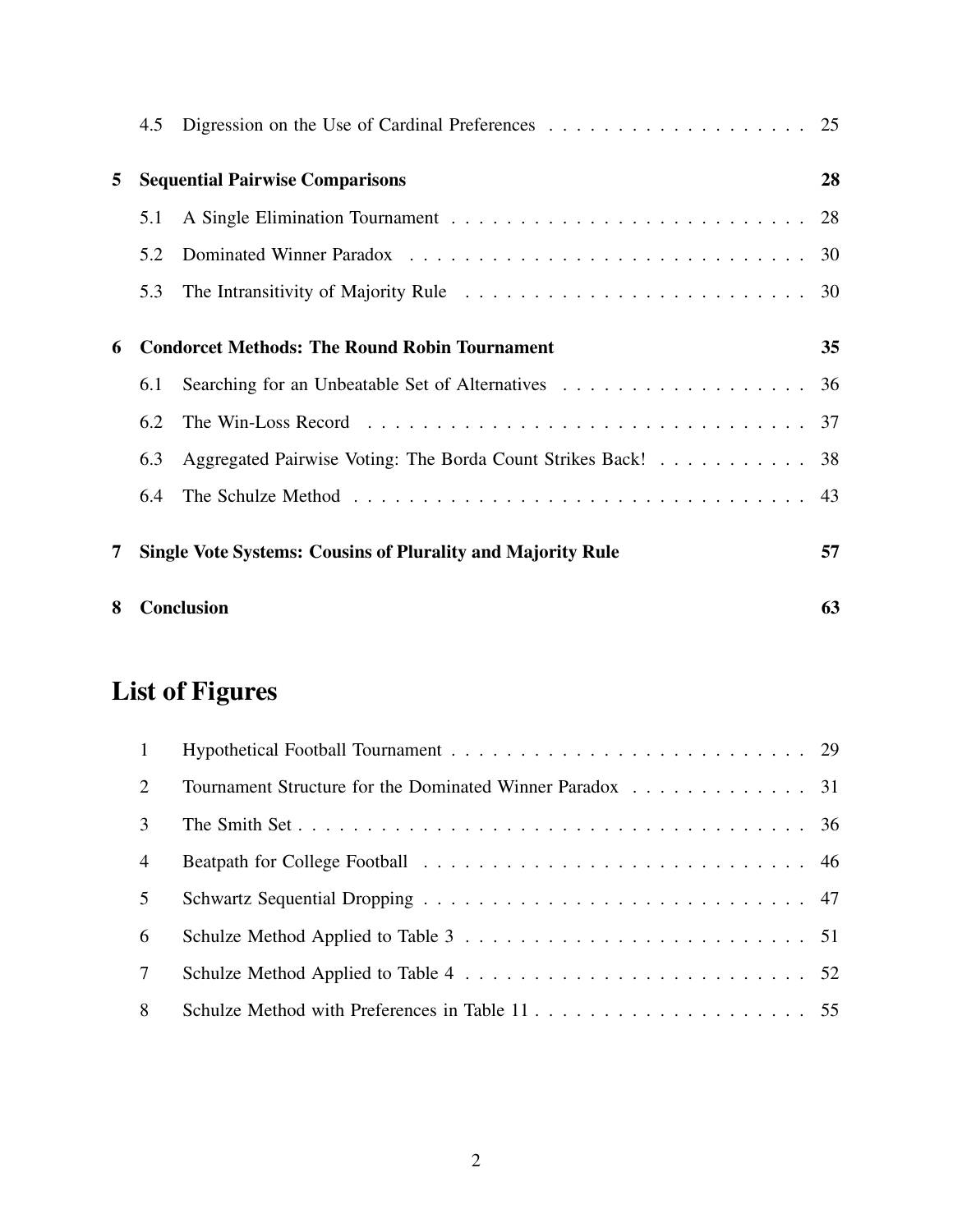# **List of Tables**

| $\overline{1}$ |                                                 |  |
|----------------|-------------------------------------------------|--|
| 2              |                                                 |  |
| 3              |                                                 |  |
| $\overline{4}$ |                                                 |  |
| 5              |                                                 |  |
| 6              | Condorcet Winner (w) Rejected by Borda Count 21 |  |
| $\tau$         |                                                 |  |
| 8              |                                                 |  |
| 9              |                                                 |  |
| 10             |                                                 |  |
| 11             |                                                 |  |
| 12             |                                                 |  |

# **1 Introduction**

We rank everything. We rank movies, bands, songs, racing cars, politicians, professors, sports teams, the plays of the day. We want to know "who's number one?" and who isn't. As a local sports writer put it, "Rankings don't mean anything. Coaches continually stress that fact. They're right, of course, but nobody listens. You know why, don't you? People love polls. They absolutely love 'em" (Woodling, December 24, 2004, p. 3C). Some rankings are just for fun, but people at the top sometimes stand to make a lot of money. A study of films released in the late 1970s and 1980s found that, if a film is one of the 5 finalists for the Best Picture Oscar at the Academy Awards, the publicity generated (on average) generates about \$5.5 million in additional box office revenue. Winners make, on average, \$14.7 million in additional revenue (Nelson et al., 2001). In today's inflated dollars, the figures would no doubt be higher. Actors and directors who are nominated (and who win) should expect to reap rewards as well,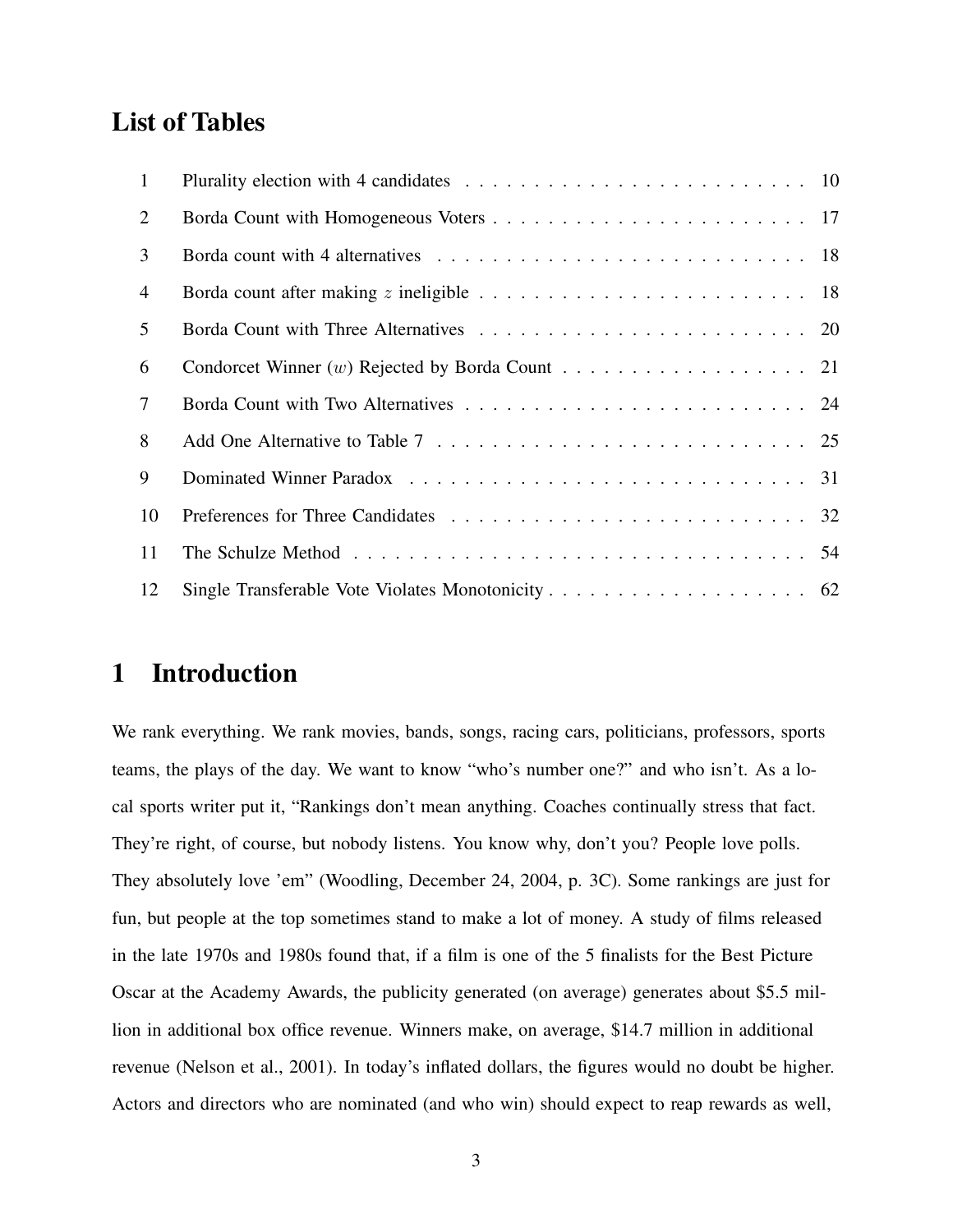since the producers of new films are eager to hire Oscar-winners.

This chapter is about the procedures that are used to decide who wins and who loses. Developing a ranking can be a tricky business. Political scientists have, for centuries, wrestled with the problem of collecting votes and moulding an overall ranking. To the surprise of undergraduate students in both mathematics and political science, mathematical concepts are at the forefront in the political analysis of voting procedures. Mathematical tools are important in two ways. First, mathematical principles are put to use in the scoring process that ranks the alternatives. Second, mathematical principles are used to describe the desired properties of a voting procedure and to measure the strengths and weaknesses of the procedures. Mathematical concepts allow us to translate important, but vague, ideas like "logical" and "fair" into sharp, formally defined expressions that can be applied to voting procedures.

In this chapter, we consider a number of example voting procedures and we discuss their strengths and weaknesses.

## **2 Mathematical concepts**

#### **2.1 Transitivity.**

Real numbers are transitive. Every school child knows that transitivity means that

$$
If x > y \text{ and } y > z, then x > z \tag{1}
$$

The symbol > means "greater than" and  $\geq$  means "greater than or equal to." Both of these are transitive binary relations. "Binary" means only two numbers are compared against each other, and transitivity means that many number can be linked together by the binary chain. For example, we can work our way through the alphabet. If  $a > b$ , and  $b > c$ , and ...  $x > y$ , then  $a > z$ .

If  $a$ ,  $b$ , and  $c$  represent policy proposals or football teams being evaluated, we expect that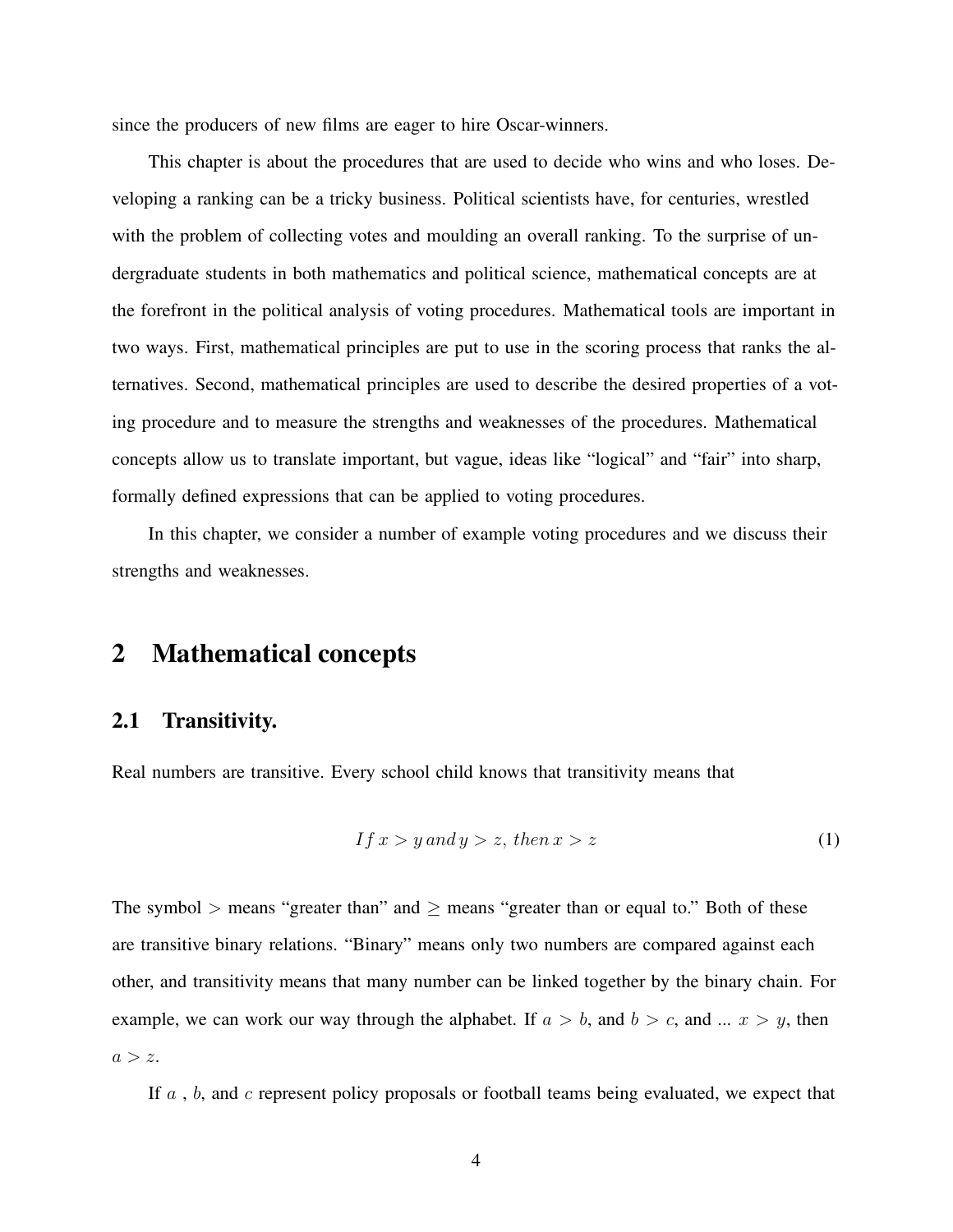voters are able to make binary comparisons, declaring that one alternative is preferred to another, or that they are equally appealing. The parallel between "greater than" and "preferred to" is so strong, in fact, that we use the symbol  $\succ$  to represent "preferred to." The subscript i indicates that we are talking about a particular voter, so  $x \succ_i y$  means that voter i prefers x to y and  $x \succeq_i y$  means that x is as good as y. If i is indifferent, we write  $x \approx_i y$ .

Using the binary relations  $\succ_i$  and  $\succeq_i$ , it is now possible to write down the idea of transitive preferences. If a person's preferences are transitive, the following holds:

$$
If x \succ_i y \text{ and } y \succ_i z, \text{ then } x \succ_i z \tag{2}
$$

This can be written more concisely as

$$
x \succ_i y \succ_i z \tag{3}
$$

According to William Riker, a pioneer in the modern mathematical theory of voting, transitivity is a basic aspect of reasonable human behavior (Riker, 1982). Someone who prefers green beans to carrots, and also prefers carrots to squash, is expected to prefer green beans to squash. One of the truly surprising–even paradoxical–problems that we explore in this chapter is that social preferences, as expressed through voting procedures, may not be transitive. The procedure of majority rule, represented by the letter  $M$ , can compare alternatives so that  $x \succ_M y$ ,  $y \succ_M z$ , and yet x does not defeat z in a majority election. The fact that individuals may be transitive, but social decision procedures are not, has been a driving force in voting research.

#### **2.2 Ordinal versus Cardinal Preferences**

If  $x \succ_i y$ , we know that x is preferred to y, but we don't know by "how much." These are called ordinal preferences because they contain information only about ordering, and not magnitude. Can the magnitude of the difference be measured? The proponents of an alternative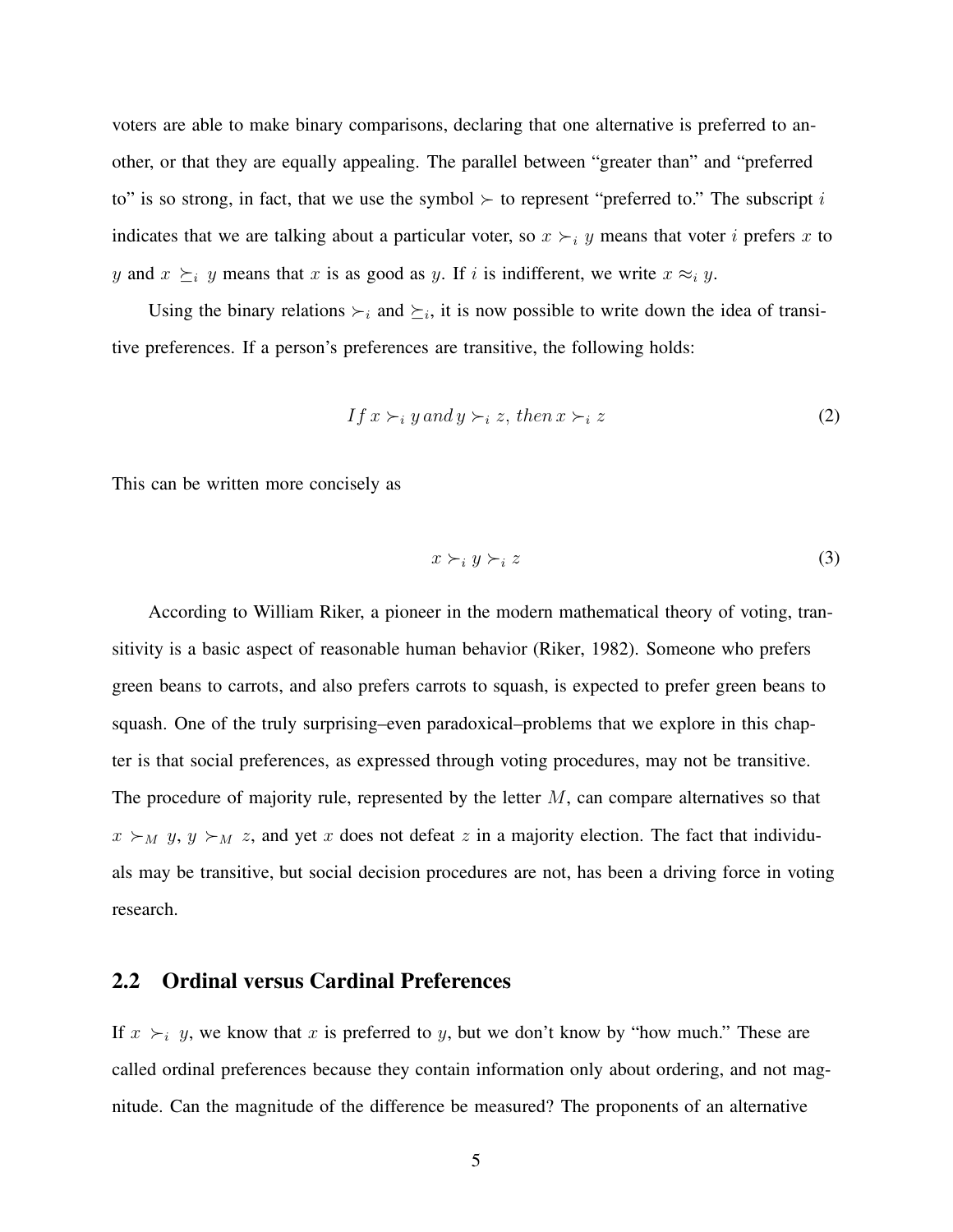model, called cardinal preferences, have developed ingenious mathematical techniques to measure preferences.

The proponents of ordinal preferences argue that all of the information about the tastes of the voters that is worth using is encapsulated in a statement like  $x \succ_i y$ . Even if we could measure the gap in the desirability between  $x$  and  $y$  in the eyes of voter  $i$ , it would still not solve the problem that the gaps observed by voters  $i$  and  $j$  would not be comparable. There is no rigorous, mathematically valid way to express the idea that i likes policy x "twice as much" as voter  $j$ , even though such an interpersonal comparison is tempting. As a result, the ordinalists argue that no voting procedure should be designed with the intention of trying to measure "how much" more attractive  $x$  is than  $y$ . Only the ranking should be taken into account.

The approaches based on cardinal preferences offer the possibility of very fine-grained and, at least on the surface, precise social comparisons. If we had a reliable measure of preferences on a cardinal scale, perhaps it would be possible to say that x is  $\alpha$  units more appealing than  $y$ . The most widely used method of deriving these preferences is the Von Neumann-Morgenstern approach which is used in game theory (see chapter X). The theory that justifies the measurement techniques is somewhat abstract and complicated. Even in a laboratory setting, these preferences have proven difficult to measure reliably.

For whatever reasons, almost all voting procedures in use in the world today employ ordinal methods. We ask voters to declare their favorite or to rank the alternatives first, second, and third. As we discuss the weaknesses of various voting methods, readers will often be tempted to wonder if the use of cardinal preference information might lead to an easy fix. We believe that such quick fixes are unlikely to be workable, but they are often very interesting. The fact that one cannot compare preference scores across individual voters should never be forgotten, because many proposals implicitly assume that such comparisons are meaningful.

6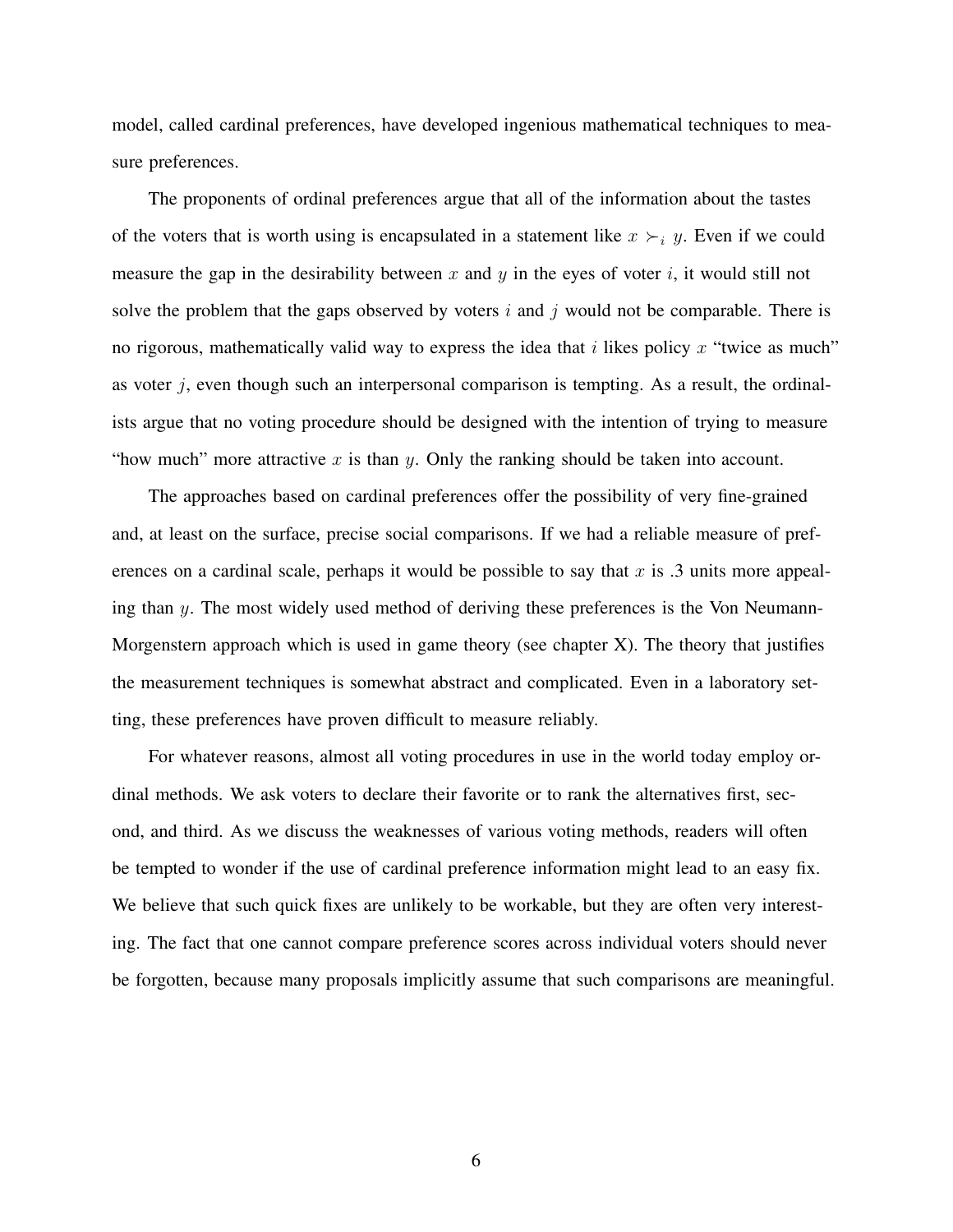## **XX.2 Exercises**

- 1. Consider 3 lunch items, steak, fish, and eggplant. If Joe prefers steak to fish, we write steak  $\succ_{Joe}$  fish. Joe also prefers fish to eggplant. If Joe's preferences are transitive, should we conclude  $steak \succ_{Joe} eggplant$  or eggplant  $\succ_{Joe} steak$ .
- 2. Suppose Joe tells us steak  $\succ_{Joe}$  fish and steak  $\succ_{Joe}$  eggplant. Can we say whether steak  $\succ_{\textit{Joe}}$  fish or fish  $\succ_{\textit{Joe}}$  steak?

## **3 The Plurality Problem**

By far the most commonly used election procedure in the United States is simple plurality rule. Each eligible voter casts one vote and the winner is the candidate that receives the most votes. In terms borrowed from horse racing, it is sometimes called a "first past the post" procedure. The winner need only have more support than the second-placed competitor. This method is used in elections in other countries (e.g., Great Britain) and it is the method of balloting used in the selection of winners of the prestigious Oscar Awards, which are offered by the Academy of Motion Picture Arts and Sciences.

#### **3.1 Two Candidates? No Problem!**

If there are only two candidates, then the plurality rule is a good method of choice. It is, in fact, equivalent to majority rule. Suppose the alternatives are x and y and the voters are  $N =$  $\{1, 2, 3, \ldots, n\}$ . Voters for whom  $x \succ_i y$  will vote for x. In majority rule, an alternative with the support of more than one half of the voters is the winner. Using the notation  $|\{i \in N : condition\}|$ to indicate "number of elements in N for which *condition* is true", majority rule is stated as:

$$
\frac{|\{i \in N : x \succ_i y\}|}{n} > \frac{1}{2} \implies x \succ_M y \tag{4}
$$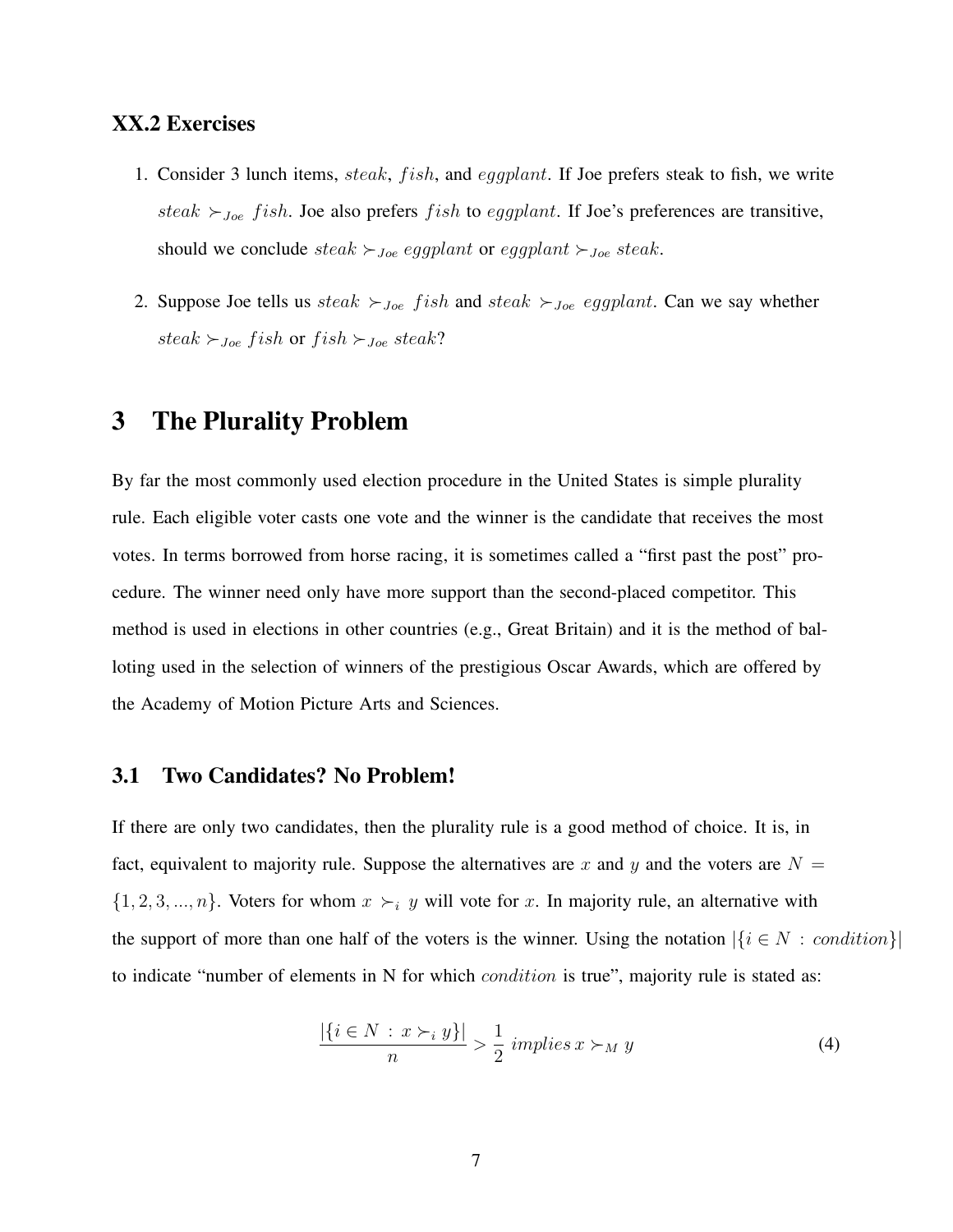The voters who oppose  $x, y \succ_i x$ , or are indifferent,  $x \approx_i y$ , are viewed as the opposition. In contrast, under plurality rule, which we label  $P$ , the candidate that is preferred by a greater number of voters wins. Plurality rule is formally defined as

$$
|\{i \in N : x \succ_i y\}| > |\{i \in N : y \succ_i x\}| \text{ implies } x \succ_P y \tag{5}
$$

Note this ignores indifferent voters. In contrast, in a majority system, the indifference is treated as opposition. If indifferent voters exist, but they abstain from voting, then plurality and majority again coincide. Only if indifferent voters are given a way to register their indifference, such as casting a "tie" vote, will the two methods diverge.

There is a mathematical proof of the superiority of majority rule known as May's Theorem (May, 1952). Many people have been confused by the fact that May is actually discussing the system that we have defined as plurality rule. In the system that May calls majority rule, votes in favor of two alternatives are collected and the one with the most favorable votes wins (the indifferent voters are not counted as opposition). May's theorem states that when there are two alternatives, majority (what we call plurality) rule is the only decisive procedure that is consistent with these three elementary properties:

- **anonymity**: each person's vote is given the same weight
- **neutrality**: relabeling the alternatives (switching the titles x and  $y$ ) in voter preferences causes an equivalent relabeling of the outcome (the alternatives are undifferentiated by their labels, sometimes called *undifferentiatedness* of alternatives)
- the electoral system is positively responsive in the following two senses:
	- $\blacksquare$   **strong monotonicity**: if there is a tie and then one voter elevates x in his preferences (that is, changes from  $y \succ_i x$  to  $xI_iy$  or  $x \succ_i y$ , or from  $xI_iy$  to  $x \succ_y y$ ), then x must be the winner.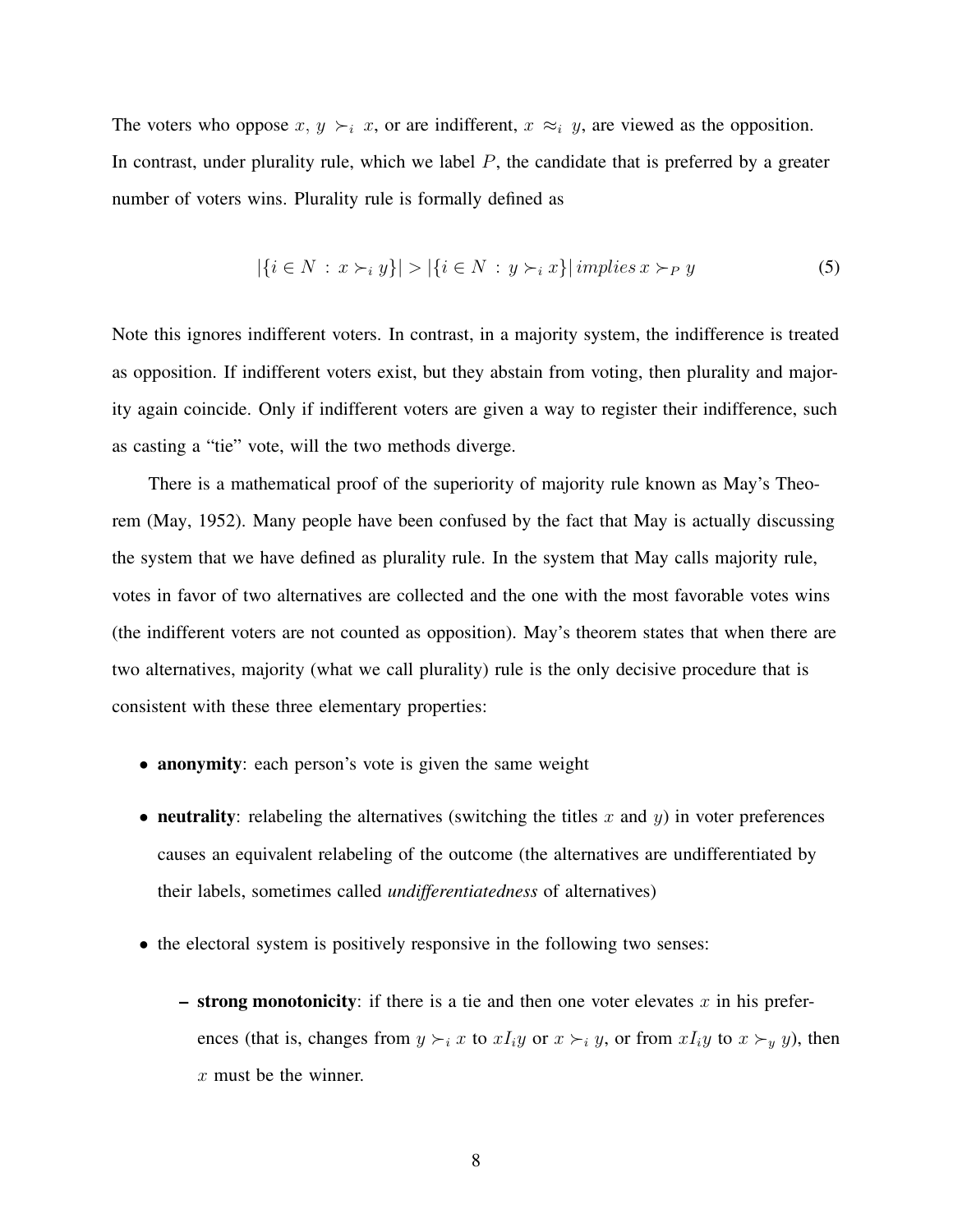**– weak monotonicity**: if x is the winner and one voter elevates x in his preferences, then  $x$  must remain the winner.

The formalization and proof of May's theorem is discussed in the exercises.

May's theorem is one of the most encouraging results because it points our attention at a particular method of decision making and it formally spells out the virtuous properties of the procedure.

## **3.2 Shortcomings of Plurality Rule With More than Two Candidates**

Because majority rule has so much appeal with two candidates, there is a natural tendency to try to stretch it to apply in an election with more candidates. The two most important methods through which this has been tried are **pure plurality rule** and the **majority/runoff election system**. In pure plurality, the winner is the one with the most votes, even if it is only 5 or 10 percent. In the majority/runoff system, all of the candidates run against each other and the winner is required to earn more than one half of all votes cast. If no candidate wins a majority, then the top two vote getters are paired off against each other in a runoff election. This system does not typically include "none of the above" as an alternative in either stage, and so there is no method for voters to register indifference (and hence, majority and plurality rule with two candidates imply the same results).

The two stage majority/runoff system is used in some American state and local elections and in French national elections. When the first stage whittles down the list of candidates, it does not necessarily choose the most popular ones. The candidates who have the widest following might "knock each other out," allowing little known candidates to sneak through. The system puts voters in a difficult position of deciding whether they should vote for their favorite, who might be unlikely to win, or for one of the likely winners. The runoff system is also expensive; it requires the government to hold two full elections (ballots aren't free, after all).

9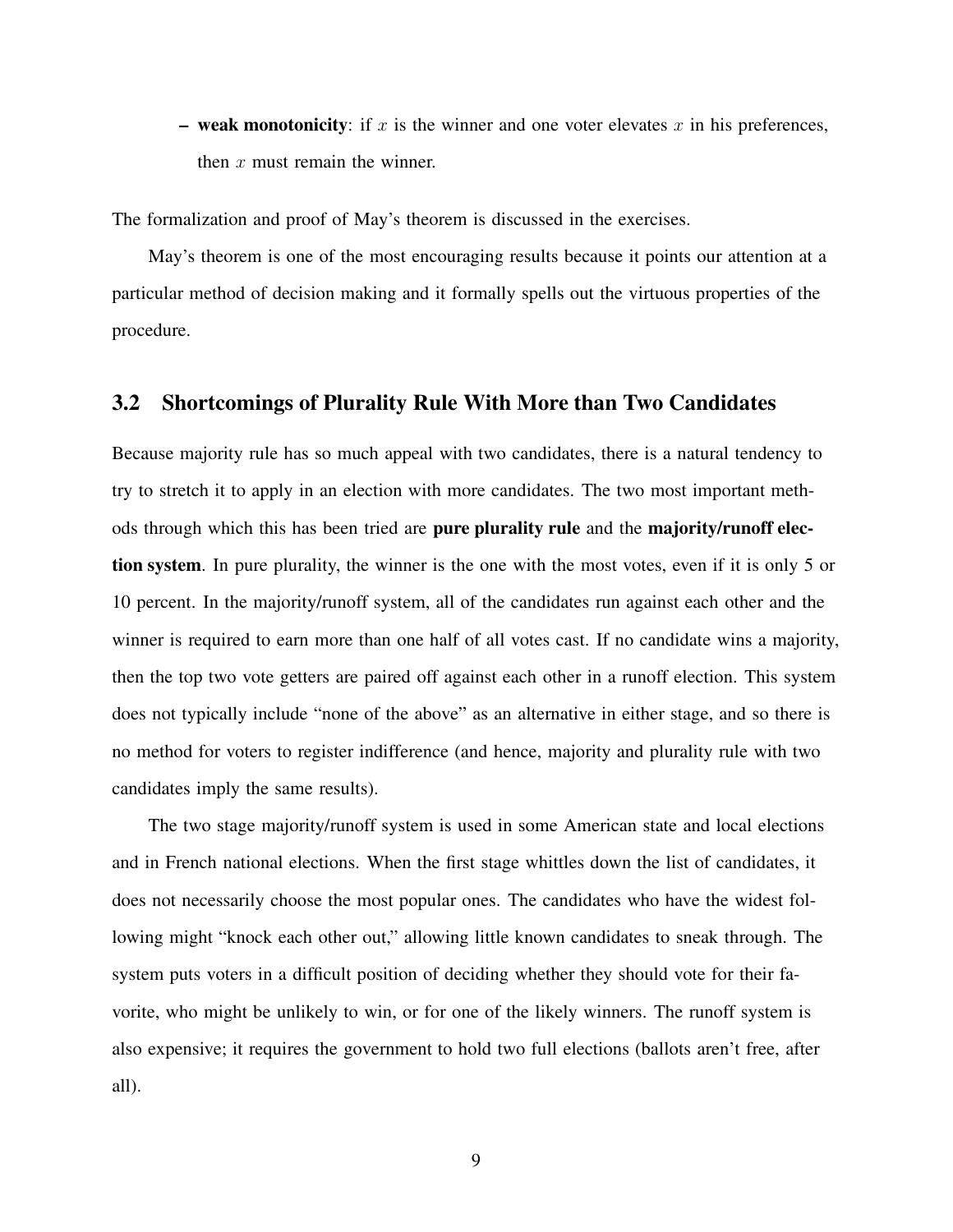|                   |        |    | <b>Voters</b> |    |    |
|-------------------|--------|----|---------------|----|----|
|                   | Groups |    | 2             |    |    |
| Number of Members |        | 20 | 24            | 26 | 30 |
|                   |        |    |               |    |    |
| Ranking           |        |    |               |    |    |
| first             |        | Z  |               | X  | w  |
| second            |        | X  | Z             |    | Z  |
| third             |        | V  | X             | Z  | X  |
| fourth            |        | w  | w             | W  |    |

Table 1: Plurality election with 4 candidates

It is almost too easy to point out the flaws in pure plurality rule. The most obvious weakness of the plurality rule is that the winner need not have widespread support. Suppose there are four candidates,  $\{w, x, y, z\}$  running for mayor. The voters can be divided into groups according to their preferences. In Table 1, the preference orderings of the four groups are illustrated. Note that the largest group, group 4, has 30 members and their favorite is  $w$ . This example is designed to emphasize the fundamental problem that a minority, 30 percent of the population, is able to force its will on the rest, and all of the other voters think that  $w$  is the *worst possible choice*!

It can even happen that a candidate who would lose to each of the others in a head-tohead competition can win in a plurality election. Note that w would lose against x (because x is preferred by groups 1,2, and 3),  $y$ , or  $z$ .

Holding a runoff between the top two vote getters would help somewhat, since  $x$  would win in a head-to-head competition against w. However, the voters who support  $z$  would certainly protest. Note that  $z$  is **unanimously** preferred to  $x$ ! How in the world can such a universally unlikeable character as  $x$  win an election?

The plurality problem is a "real life" problem with serious consequences. When a candidate wins an election with less than 50% of the vote, there is always concern that the wrong candidate won. Consider, for example, the fact that, in 1998, voters in the state of Minnesota elected former professional wrestler Jesse "The Body" Ventura as their governor. Ventura won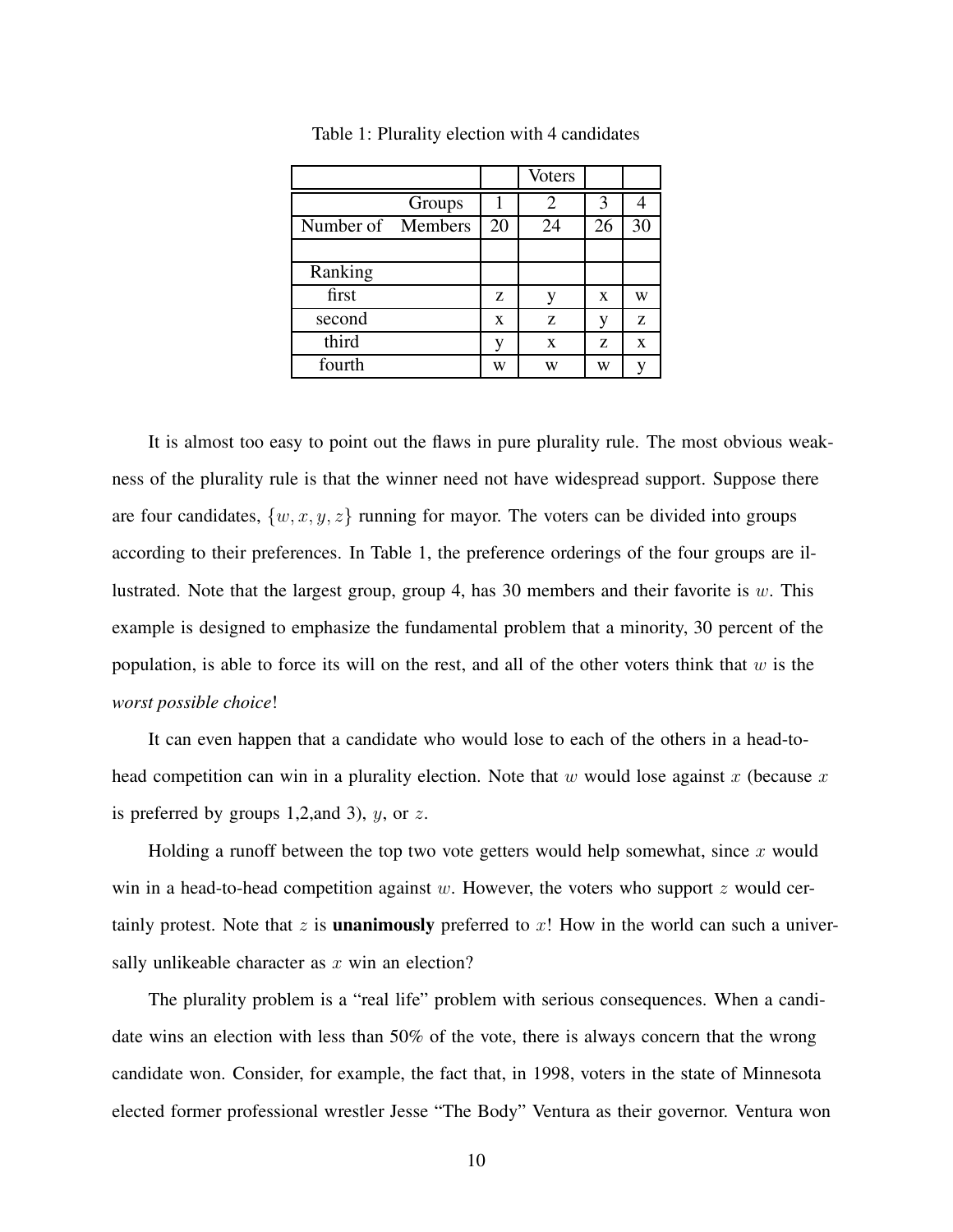with 37% of the vote, outdistancing the Republican candidate Norm Coleman (34%) and the Democrat Hubert Humphrey (28%). There's no way to know for sure what would have happened if either Coleman or Humphrey had faced Ventura in a one-on-one contest, but there's considerable speculation that either would have defeated him.

Even if you don't care much about who is governor of Minnesota, you probably do care who wins the coveted Grammy Awards for the best songs and albums. The winners are selected by a plurality vote with 5 nominees on the ballot. There is often concern that the best performers do not win. Music reporter Robert Hilburn suggested they consider changing their voting procedure, noting, "Looking over previous Grammy contests, it's easy to see where strong albums may have drawn enough votes from each other to let a compromise choice win. In 1985, two of the great albums of the decade-Bruce Springsteen's "Born in the U.S.A." and Prince's "Purple Rain"-went head to head in the best album category, allowing Lionel Richie's far less memorable "Can't Slow Down" to get more votes" (Hilburn, February 28, 2002). Clever voters might try to outsmart the system, voting for their second-ranked alternative in order to stop a weak candidate from winning. Dishonest voting is euphemistically called strategic voting in the literature.

The plurality problem has been known for centuries. It was a focus of concern in French academic circles in the late 1700s. Two extremely interesting characters are the philosopher/scientists Jean-Charles de Borda and the Marquis de Condorcet. Recall that it was a time of revolution, both in America and in France. The philosophy of democracy was becoming well accepted. The Marie Jean Antoine Nicolas Caritat, Marquis de Condorcet (1743-1794), was an extremely influential philosopher of the Enlightenment, studying not only voting (Condorcet, 1785), but also publishing on the rights of women, slavery and free markets. He was highly placed in academic circles, an eager proponent of revolution against the King and, eventually, elected to the legislature (and then later imprisoned by an opposing faction). He is credited with a comment which translates as, "The apparent will of the plurality may in fact be the complete opposite of their true will" (cited in Mackenzie, 2000b). Condorcet proposed a system of voting in

11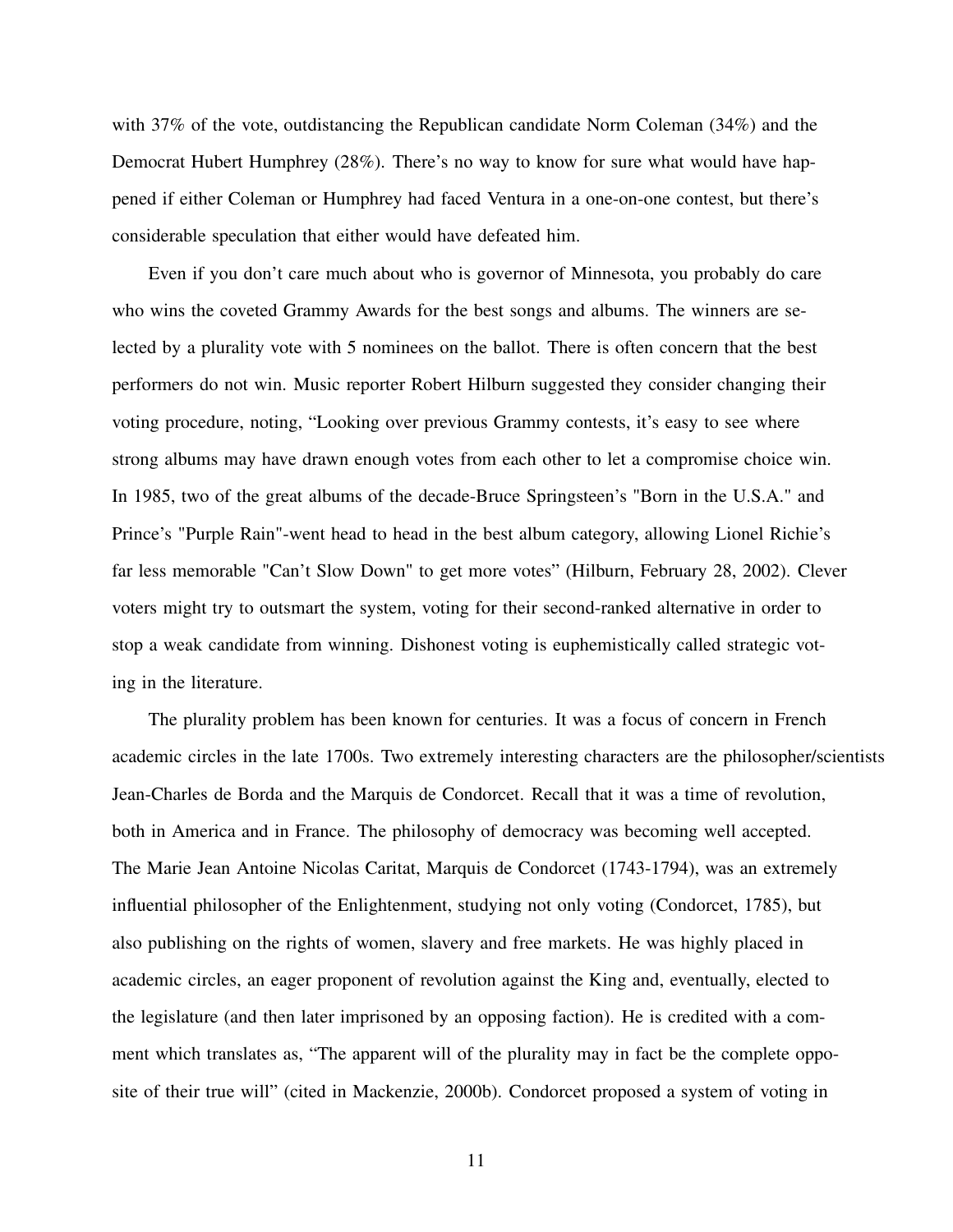which alternatives were paired off for comparison. Traveling in the same circles as Condorcet was Borda (1733-1799), an explorer, soldier, and scholar whose study of physics and mathematics had wide-ranging impact on science. He agreed with Condorcet on the shortcomings of the plurality system and he also proposed a new election procedure based on rank order voting. His manuscript, which was written sometime between 1781 and 1784 (see Saari, 1994), indicates that he had previously presented his results on June 16, 1770 (Borda, 1781). It appears that Borda had the best of it in the eyes of the French because, after the French Revolution (and until Napoleon took over) the Borda procedure was used in French elections. The Borda count fell into disuse after that, only to be revived in the modern era for rankings in American sports. Variants are used in legislative elections in the Pacific Island countries of Kiribati and Nauru (Reilly, 2002).

The debate between Borda and Condorcet has framed research on elections for two centuries. In the next section we consider Borda's method.

## **XX.3 Exercises**

- 1. In the American criminal justice system, the members of a jury must agree unanimously in order to reach a verdict. If the result is not unanimous when deliberations end, there is a "hung jury" and a mistrial is declared. Explain why this system does not satisfy the principle of strong monotonicity.
- 2. Suppose there are 50 shares of stock in a company and the stockholders are allowed to vote on company policy. Each stockholder is allowed to cast one vote per share owned. Does this system violate the criterion of neutrality or anonymity?
- 3. This example has 50 voters and 3 alternatives.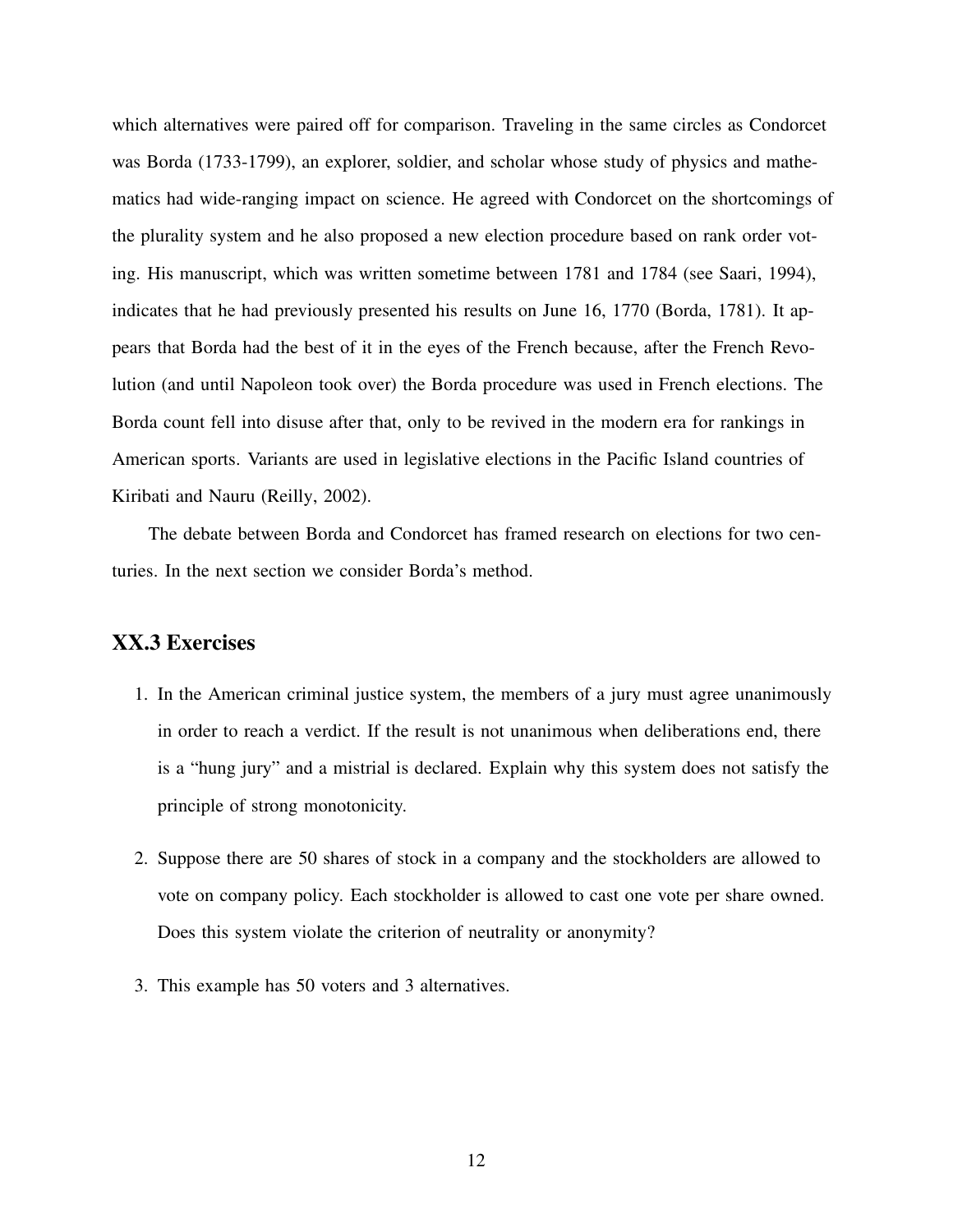|                   |              | <b>Voters</b>  |              |
|-------------------|--------------|----------------|--------------|
| Groups            | $\mathbf{1}$ | $\overline{2}$ | 3            |
| Number of Members | 24           | 16             | 10           |
|                   |              |                |              |
| Ranking           |              |                |              |
| first             | $\mathbf{x}$ | у              | $\mathbf{x}$ |
| second            | y            | Z              | z            |
| third             | Z            | X              |              |

- (a) Calculate the plurality vote totals for the candidates
- (b) Does the plurality winner have a majority of the votes?
- (c) Confirm that a runoff election will choose the same winner. What changes could you make in the example in order to cause a difference to emerge between the plurality and majority/runoff elections?
- 4. In 2003, the voters of California were presented with an interesting choice. First, do you want to remove Governor Gray Davis? Second, if Davis is to be replaced, which of the following 150 candidates would you most prefer? California law states that if the number who answer yes to the first question is more than 50% of the votes cast, then the candidate who receives the most votes will become governor. About 54% of the voters wanted to remove Davis, and the plurality winner of the second vote was body builder & movie star Arnold Schwartzenegger. Consider these questions about the 2003 California election.
	- (a) Can we be sure that a majority (or even a plurality) prefer Schwartzenegger to Davis as governor?
	- (b) The results indicated that 46% of the people voted to keep Davis, but they lost. What percentage of the vote must the replacement receive in order to take office?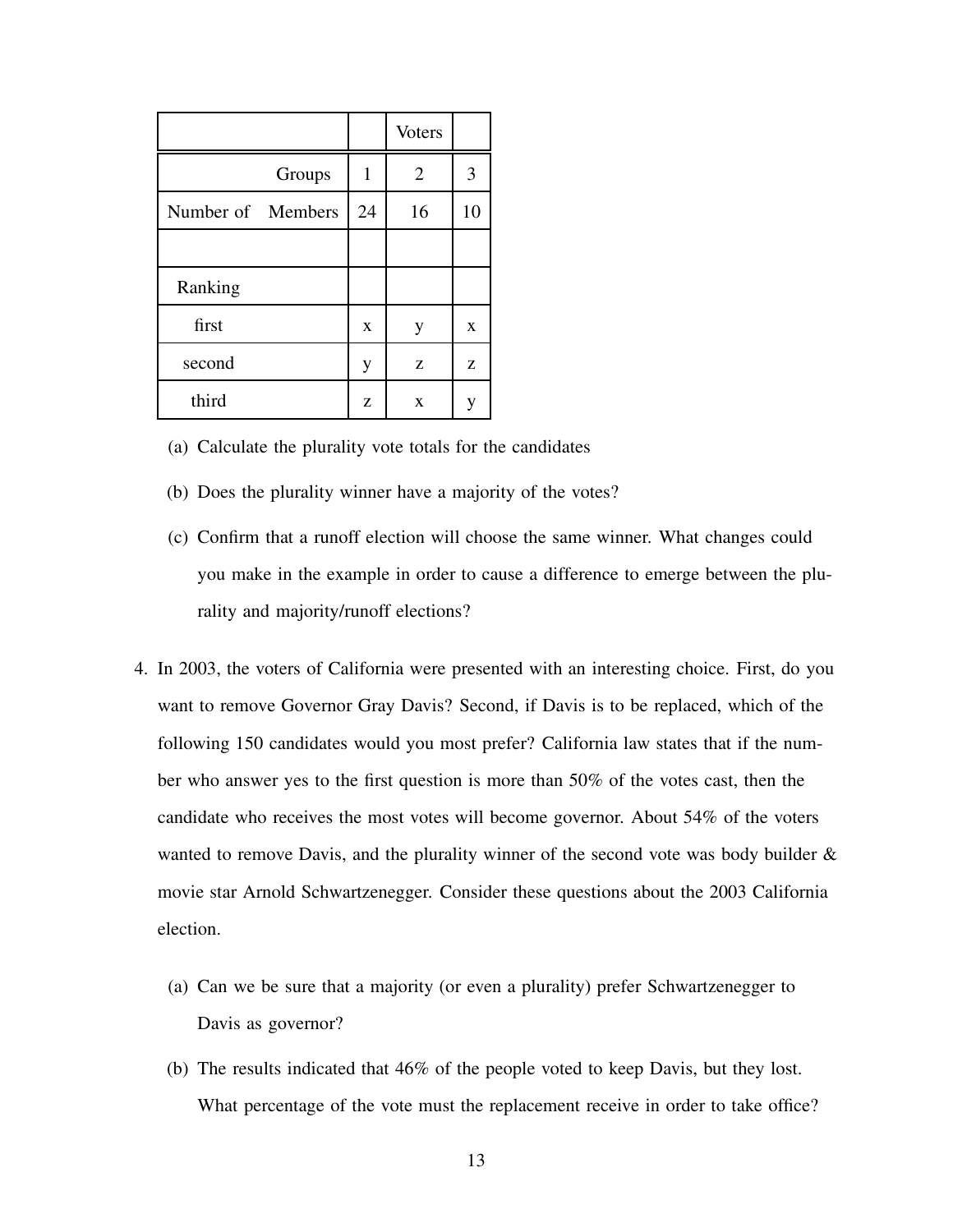Does that seem sensible?

- (c) What incentives did voters have to vote strategically (untruthfully) in the first and second parts of the ballot?
- 5. Kenneth May showed that a system based on majority rule (in which indifferent voters abstain) is equivalent to a system in which the voters are anonymous, the alternatives are undifferentiated, and the procedure is strongly and weakly monotonic. In May's treatment, the voters consider 2 alternatives x and y and then cast votes by selecting a value from the set  $\{-1, 0, 1\}$ . A vote of 0 to indicates indifference, while 1 indicates a preference for  $x$  and  $-1$  indicates a preference for  $y$ .
	- (a) Create a mathematical definition of majority rule, assuming that the indifferent voters are ignored.
	- (b) Use your definition to consider the following: the winner is  $x$  and then one voter who favored  $y$  decides she is indifferent. If you apply your procedure for majority rule to the new voter preference data, does the result change?
	- (c) Suppose there is a tie and one voter changes her mind to prefer x. Apply your procedure to find out who the winner will be.
	- (d) On the basis of your calculations in b and c of this question, do you think your definition of majority rule is consistent with the Monotonicity Principle?

# **4 Rank-order voting: The Borda Count**

If you are a fan of college football, you may be aware of the fact that (until 2006, at least) there has been no national tournament to answer the question "which team is the best." Instead, 100 (or so) college football teams are ranked at the end of the season, and eight of the top teams are selected to play in 4 spotlighted games that are known as the Bowl Champi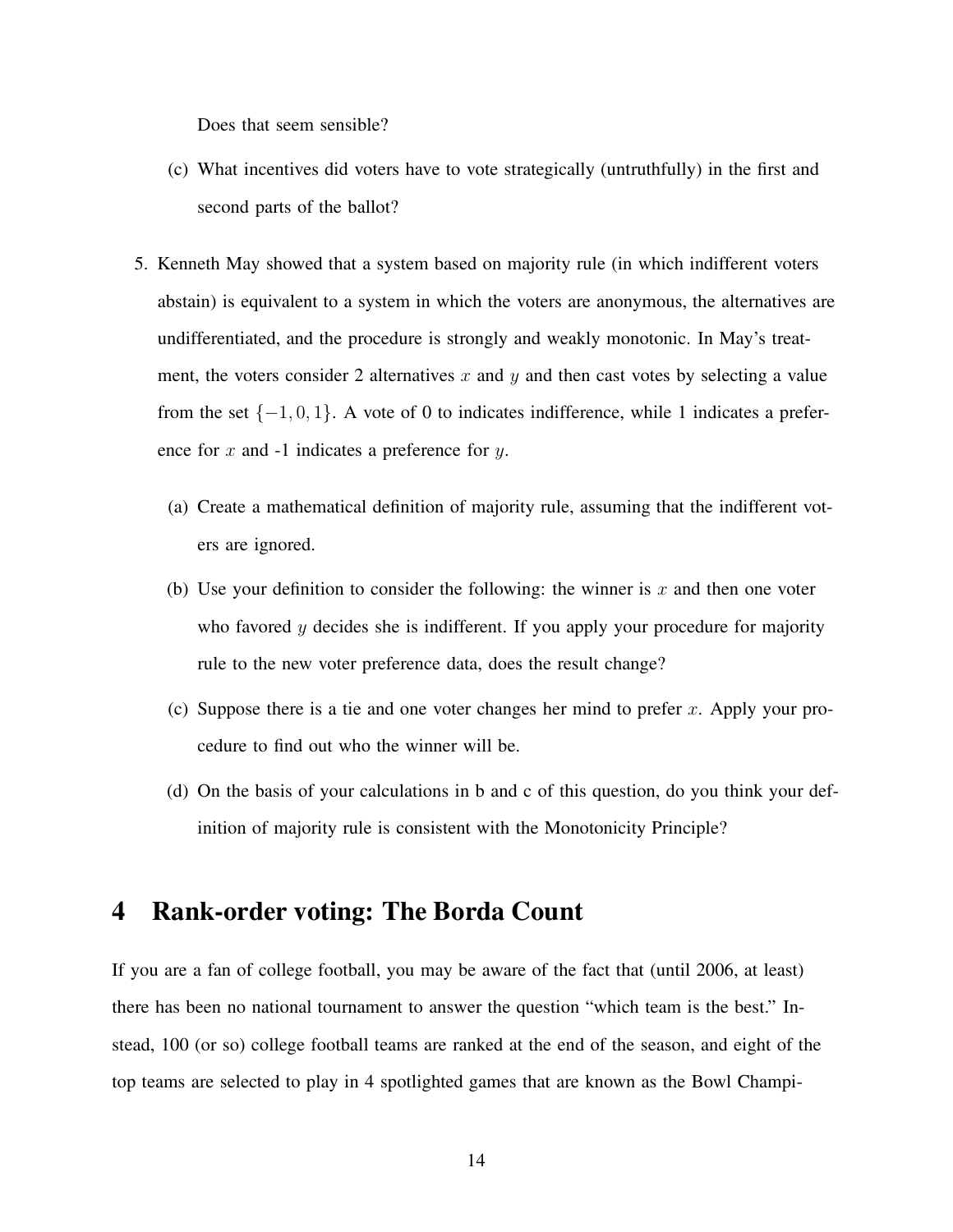onship Series. The top two ranked teams play in the national championship game, and after that game, there is another series of votes intended to rank all of the teams from top to bottom.

The formula used by the BCS to decide which teams should play in the national championship game has been a source of frustration and controversy. In 2001, the University of Nebraska was soundly defeated by the University of Colorado in the final regular season game. That loss prevented Nebraska from winning the Northern division of the Big 12 conference and it was not in the Conference championship game (which Colorado won). Nevertheless, the BCS scores had Nebraska ahead of Colorado and the Nebraska Cornhuskers were selected to face the University of Miami in the championship game. Nebraska was soundly defeated, giving grounds to the contention that the BCS had chosen the wrong team. At the end of the 2003 season, the University of Southern California was not selected for the championship game, even though the polls of writers and coaches placed USC in the top two. Decisions like that have led to a chorus of complaints over the years, summarized aptly a student sports writer at the University of Kansas: division 1A college football uses "what may be the most complicated monstrosity on the planet" (Bauer, December 8, 2004, p. 2) to rank the teams.

The people who run the BCS are not oblivious to the criticism of their methods of ranking teams, and every few years, they make repairs in their voting system. They raise or lower the weight put on the votes cast by coaches, sports writers, and, strangely enough, *computers*! So far, at least, they have not strayed far from the same basic system. Individuals (coaches, writers, and computers) are asked to provide rankings of the top 25 teams. The many individual rankings are summed to build an overall ranking. This is a variant of the method that was proposed by Jean-Charles de Borda (de Borda, 1781).

#### **4.1 The Borda Count**

The Borda count, which we label  $BC$ , is a method of combining the rankings of many individual voters. Suppose there are  $k$  alternatives. The voters rank the alternatives and assign integer scores to them, beginning with 0 (for the worst) stepping up in integer units to  $k - 1$  (for

15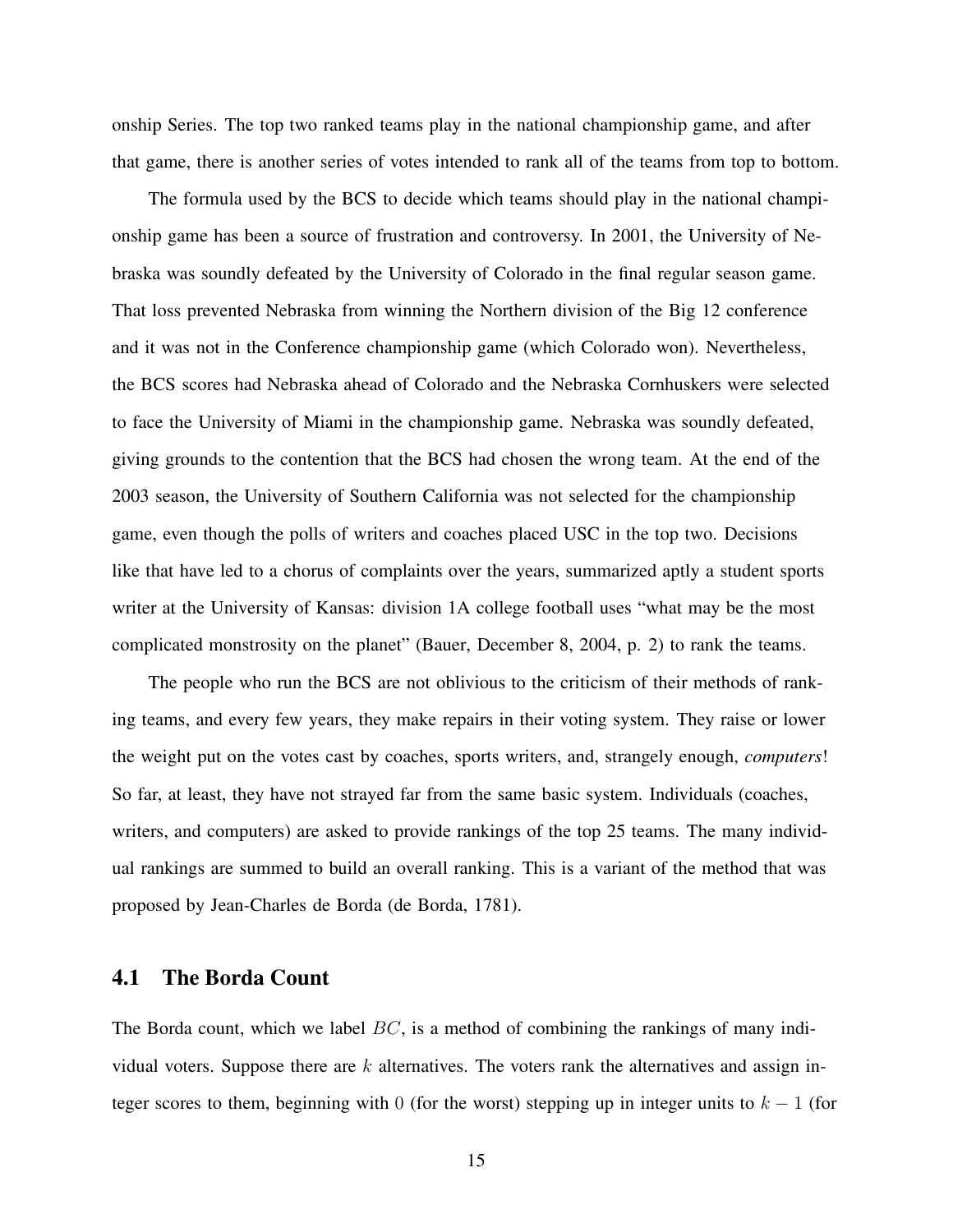the best). The rankings assigned by the voters are summed and the alternative with the largest Borda count is the winner. The Borda count generates a complete, transitive social ordering of the alternatives.

In mathematical terms, each voter submits a vector of scores that are keyed to the list of candidates. If the candidates are  $\{x, y, z\}$  and voter i submits the vector  $v_i = (0, 2, 1)$ , that means that the voter thinks y is the best, z is second, and x is the worst. The Borda count earned by a candidate j is the sum of rankings assigned by the voters,  $\sum_{i=1}^{n} v_{ij}$ . The notation  $x \succ_{BC} y$  to indicates that x defeats y in the Borda count. Although we do not concern ourselves with ties in this chapter, we should mention that voters are allowed to register indifference by assigning two alternatives the same value. For example,  $(0.5, 0.5, 2)$  indicates that x and  $y$  are equally desirable (one vote is split between them), and both are less appealing than z.

The Borda count works sensibly in many situations. For example, if all of the voters agree about the ranking for all of the alternatives, it is easy to see that the Borda count gives a meaningful reflection of their rankings. The rankings assigned by the 3 voters are presented in Table 2. This demonstrates that the "sum of ranks" procedure used in the BCS and other poll-style ranking systems is the same as the Borda count. It is, of course, painfully obvious that x should win. It is the most-preferred alternative for all of the voters and it has the highest Borda count.

A system of this sort has been the basis of many ranking systems used in sports and entertainment. Although there are bitter squabbles about the outcomes of these ranking procedures, the commentary in the public media seldom considers the possibility that there is a fundamental problem in the basic idea of the Borda count itself. Very peculiar–even alarming– things can happen with the Borda count.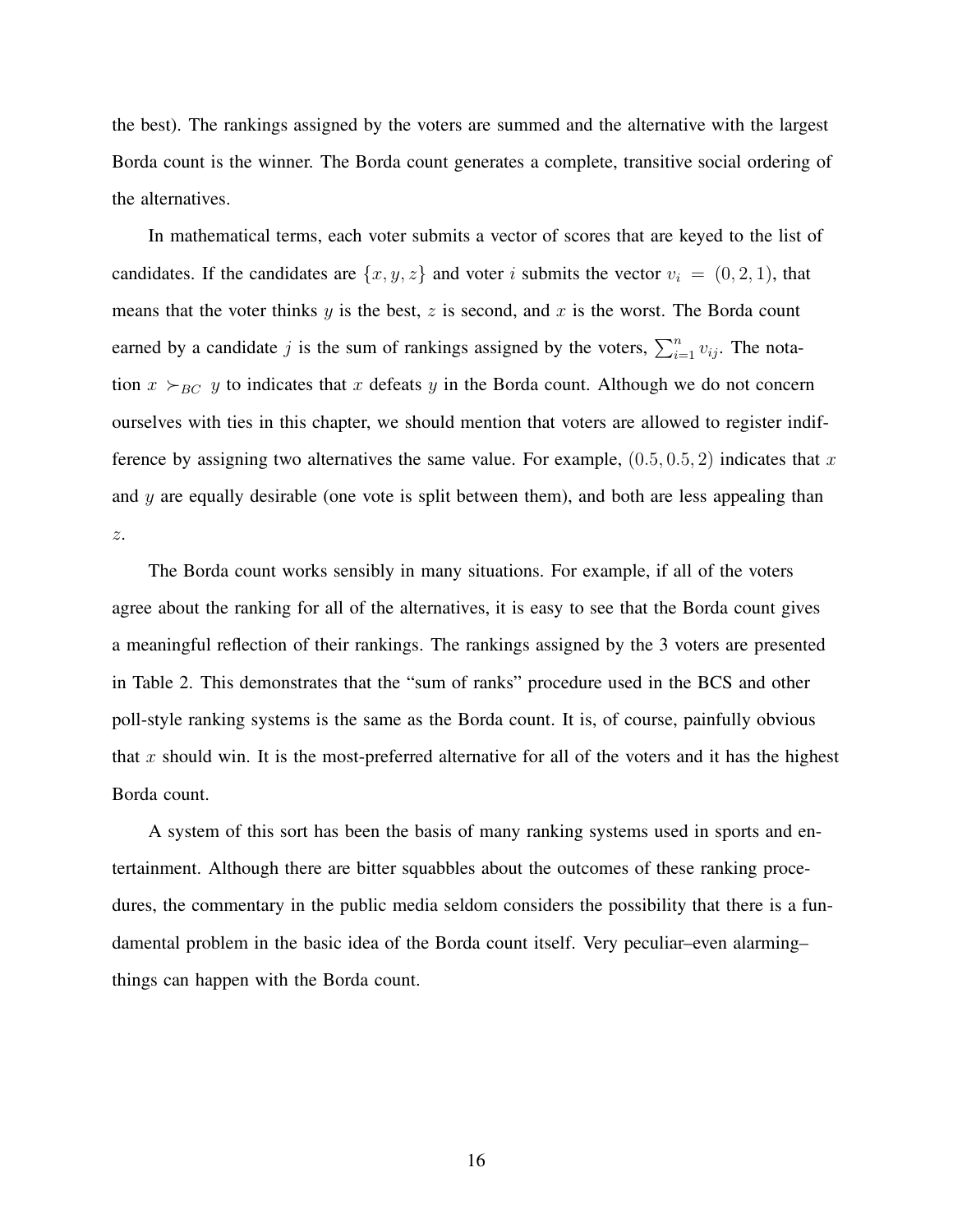|          |        |   | <b>Voter Rankings</b> |   |
|----------|--------|---|-----------------------|---|
|          | Voter: |   |                       |   |
| Rankings |        |   |                       |   |
| first    |        | x | x                     | X |
| second   |        |   |                       |   |
| third    |        | Z | Z                     | 7 |
|          |        |   |                       |   |

Table 2: Borda Count with Homogeneous Voters

|              |        |   | <b>Borda Votes</b> |   | <b>Borda Count</b> |
|--------------|--------|---|--------------------|---|--------------------|
|              | Voter: |   |                    | о |                    |
|              |        |   |                    |   |                    |
| Alternatives |        |   |                    |   |                    |
| x            |        | ◠ |                    | 2 |                    |
|              |        |   |                    |   |                    |
| Z            |        |   |                    |   |                    |
|              |        |   |                    |   |                    |

### **4.2 A Paradox in the Borda Procedure**

The problem that we now introduce has sometimes been called the "Inverted-Order Paradox" or the "Winner Turns Loser Paradox". It is a famous example that has been widely investigated (Riker, 1982, p. 82; Fishburn, 1974). There are seven voters,  $\{1, 2, 3, 4, 5, 6, 7\}$  and four alternatives,  $\{w, x, y, z\}$ . In Table 3, the columns represent the Borda voting vectors assigned by the voters.

The winner, the candidate with the largest Borda count, is  $y$ . The overall ranking, from top to bottom, is  $y \succ_{BC} x \succ_{BC} w \succ_{BC} z$ . This is a strength of the Borda count. It generates a transitive ordering. Nevertheless, in the eyes of its critics, the ordering is complete nonsense.

To bring some life into this discussion, suppose that the alternatives  $w, x, y$ , and z are bands competing the prestigious Grammy award. After the votes have been collected, an investigative reporter exposes the fact that group  $z$  is composed of frauds who lip-sync their performances. (A group later shown to have been lip-syncing, *Millie Vanilli,* actually did win a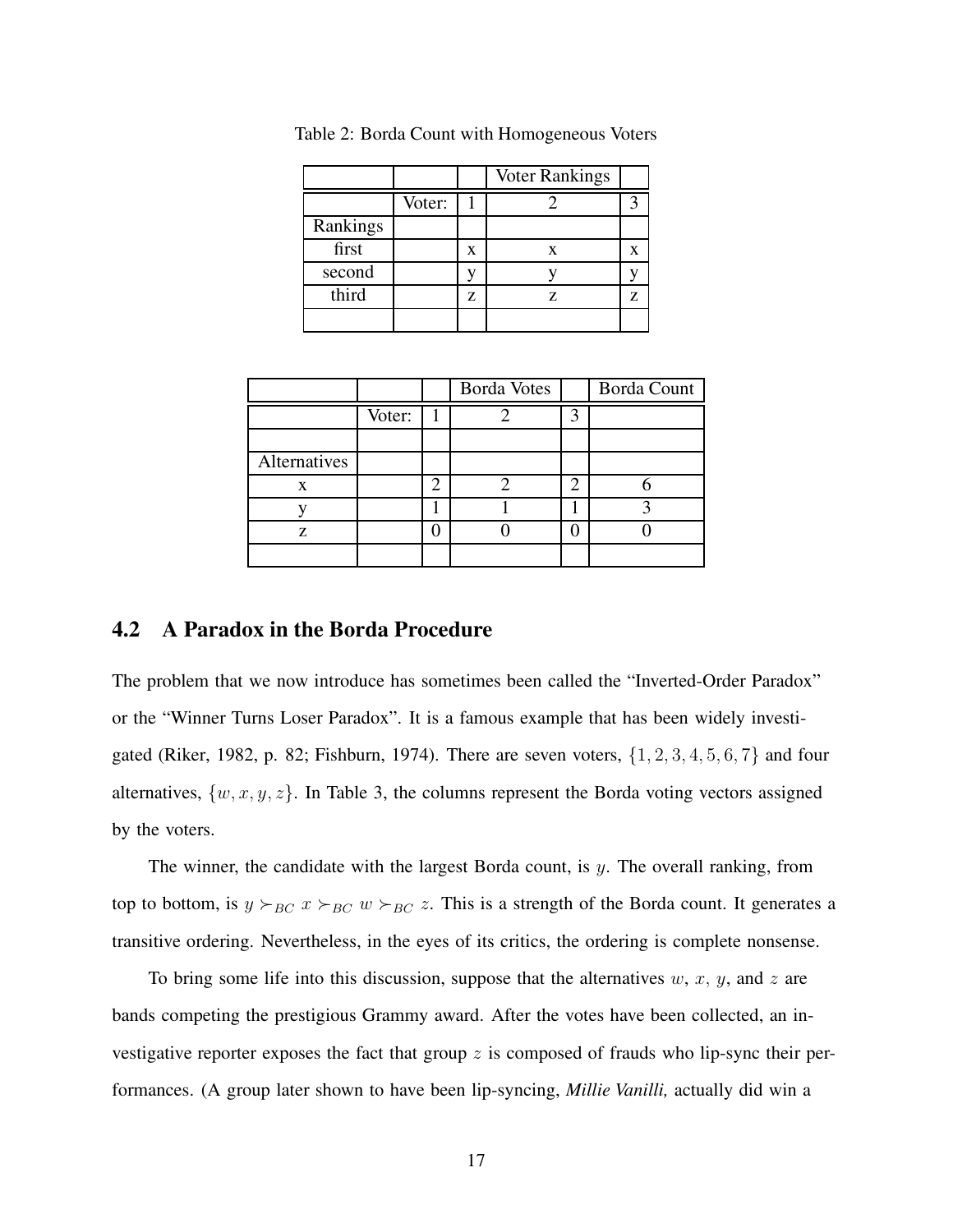|              |               |   | Borda | <b>Votes</b> |          |   |   |  | <b>Borda Count</b> |
|--------------|---------------|---|-------|--------------|----------|---|---|--|--------------------|
|              | <b>Voters</b> |   |       |              | 4        |   | n |  |                    |
| Alternatives |               |   |       |              |          |   |   |  |                    |
| W            |               | ر |       |              | $\theta$ |   |   |  |                    |
| X            |               | ∠ |       |              | 3        | U | 0 |  |                    |
|              |               |   |       |              | ി        |   |   |  |                    |
| ⇁            |               |   |       |              |          | ⌒ | ◠ |  |                    |

Table 3: Borda count with 4 alternatives

Table 4: Borda count after making  $z$  ineligible

|              |       |   | Borda | <b>Votes</b> |        |   |   |  | Borda Count |
|--------------|-------|---|-------|--------------|--------|---|---|--|-------------|
|              | Voter |   |       |              |        |   | n |  |             |
| Alternatives |       |   |       |              |        |   |   |  |             |
| W            |       | 3 |       |              |        |   |   |  |             |
| X            |       | ◠ |       |              | 3      |   |   |  |             |
|              |       |   |       | 2            | ◠<br>∠ | 2 |   |  |             |
| Z            |       |   |       |              |        |   |   |  |             |

Grammy award for Best New Artist after their success in 1989.<sup>1</sup>) After  $z$  has been exposed, the Grammy managers declare  $z$  ineligible. It would seem logical to expect that, if the ordering was  $y \succ_{BC} x \succ_{BC} w \succ_{BC} z$ , and we rule the last-place candidate ineligible, then the new ordering among the remaining alternatives should simply be  $y \succ_{BC} x \succ_{BC} w$ . Band z was a loser, anyway. The winner should still bey, shouldn't it?

Sadly enough for the proponents of the Borda count, the answer is no. Assuming that  $y$ would still win was a terrible mistake caused by a fundamental flaw in the Borda count. We can re-calculate the votes, supposing either that  $z$  is completely eliminated from consideration or that it is forced into last place on all of the ballots (the result is the same, either way). Lets begin by simply moving z to the bottom of each voter's ranking. This will assure that z cannot be the winner because it will finish in last place. The alternatives that were ranked below  $z$  are shifted up one notch, as indicated in Table 4.

<sup>&</sup>lt;sup>1</sup>That award was revoked and Millie Vanilli was removed from the official list of award-winning performers.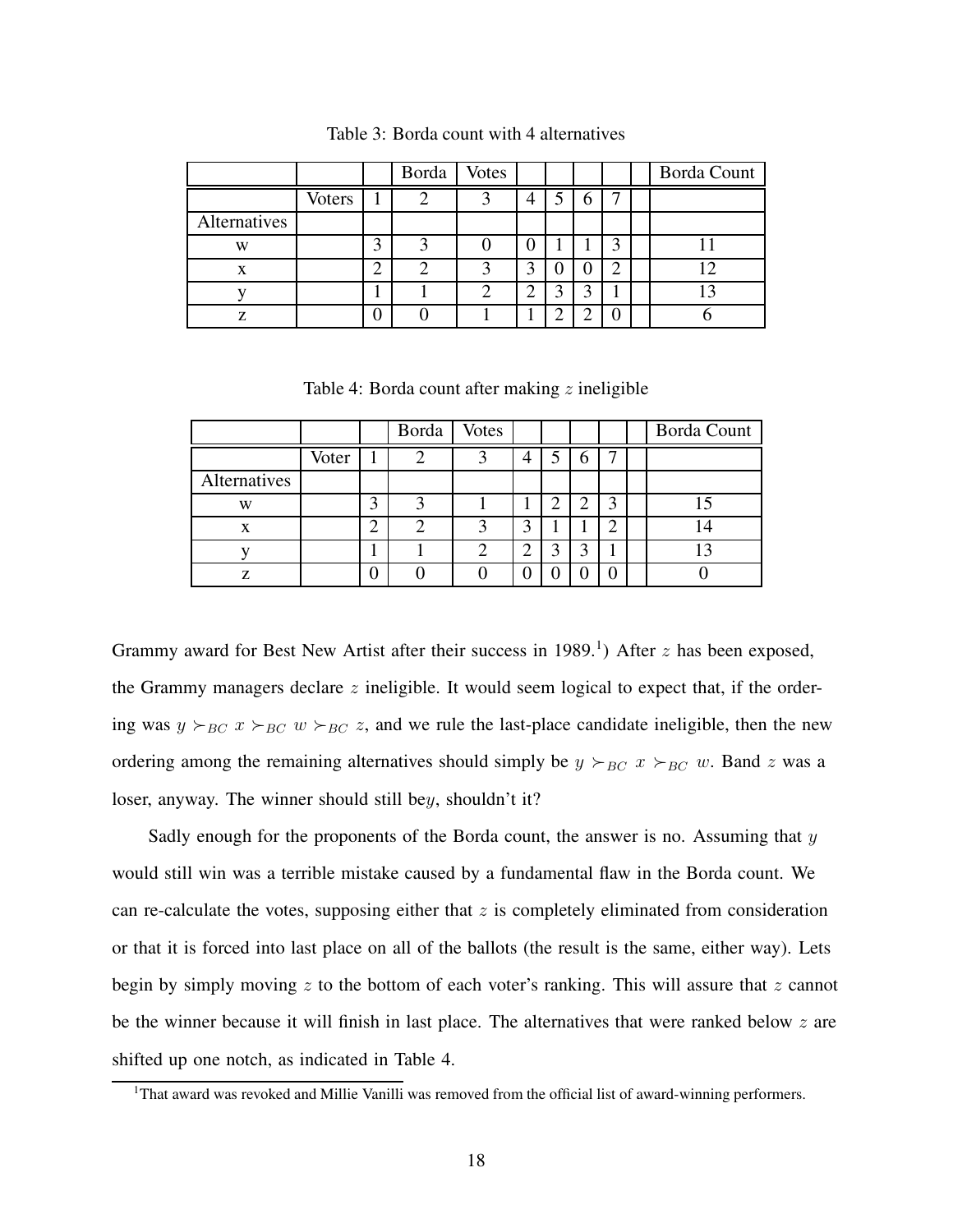After moving z to the bottom of each ballot, the Borda Count indicates that w should be the winner. The ranking from top to bottom, is  $w \succ_{BC} x \succ_{BC} y \succ_{BC} z$ . Compare that with the previous result and a truly astonishing outcome is revealed: *the ordering of the top three alternatives is exactly reversed*. Instead of winning, y now finishes in third place.

The befuddling aspect of this result is that the Borda ranking of  $w$  and  $x$  is influenced by the placement of the alternative  $z$ . If we are completely focused on the comparison of  $w$ and  $x$ , then  $z$  is an **irrelevant alternative**. When the irrelevant alternative affects the outcome, then the decision making procedure is said to violate the principle of **Independence from Irrelevant Alternatives**, which holds that the social ranking of two alternatives should not be influenced by the placement of other alternatives in the ballots of the voters.

A story might persuade readers that a voting procedure ought to respect the principle of **Independence from Irrelevant Alternatives**. Suppose your friend Daffy and his family have received a gift certificate for a new car, either a Toyota or a Honda. When the Daffy family is focused on those two alternatives, the desirability of all other makes should be irrelevant. Suppose you are discussing this in the car dealer's parking lot and Daffy says out loud, "We prefer the Toyota to Honda. We will go in to pick that one." You figure all the work is done, so you go home. Later, Daffy drives up to your house in a shiny new Honda. You say, "what happened? you preferred Toyota!" Daffy says, "While we were in line, my son heard that Cadillacs have great durability. So we changed from Toyota to Honda!" Could the outcome be more ridiculous? It cannot possibly make sense to have the choice between a Honda and a Toyota depend on the road performance of a Cadillac. And yet, that can happen with the Borda count.

In the example illustrated in Tables 3 and 4, the terminology says  $z$  an irrelevant alternative, but it is not, in fact, irrelevant when the Borda count is used. That is the sense in which the Borda count violates the principle of Independence from Irrelevant Alternatives. Although commentators on amateur figure skating competitions do not know the terminology, they have certainly puzzled over it many times because skating uses a Borda-style ranking system. In the 1995 World Figure Skating Championships, Michelle Kwan's surprisingly good performance

19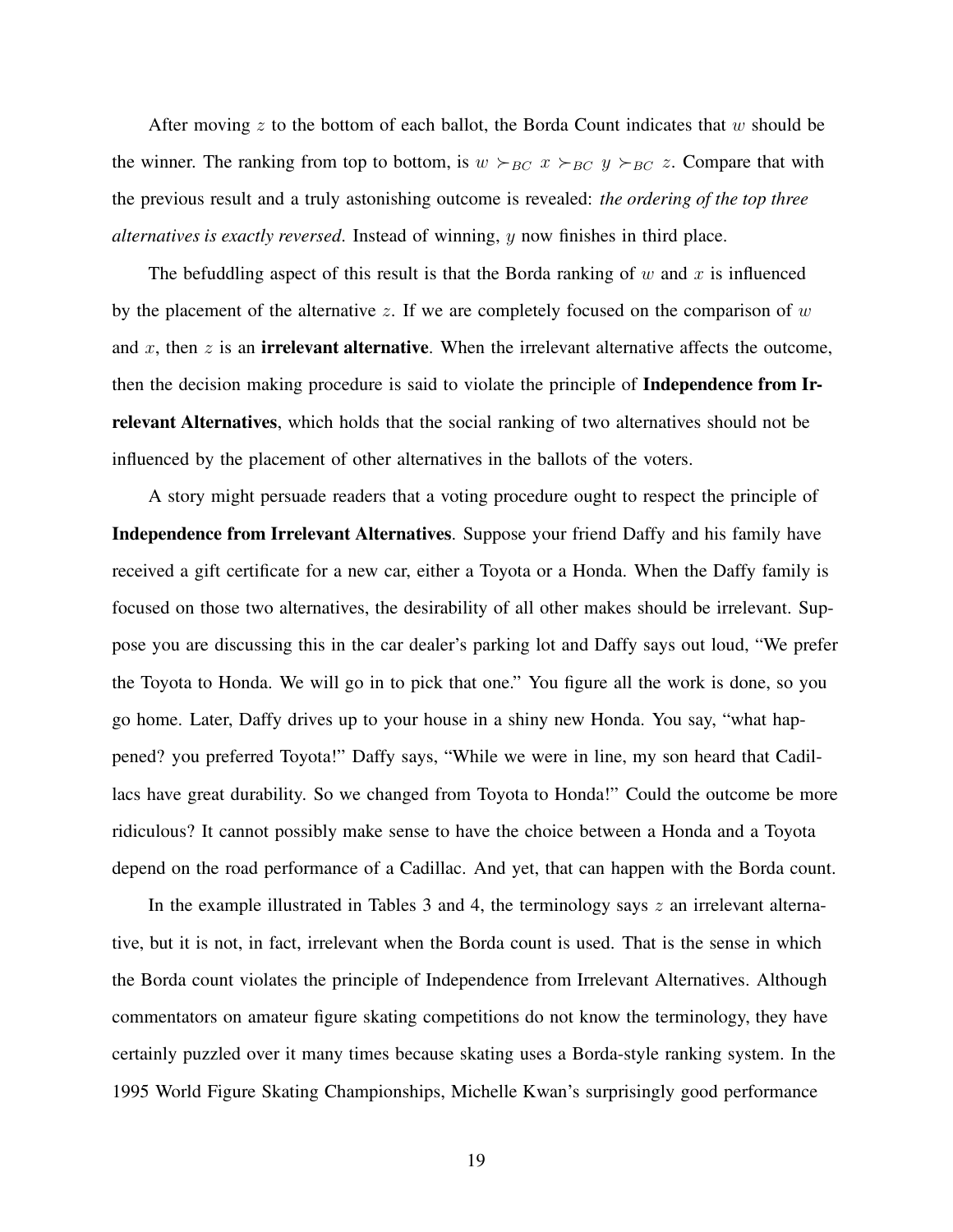|              |        |   | Borda | Voter |   |  |  | <b>Borda Count</b> |
|--------------|--------|---|-------|-------|---|--|--|--------------------|
|              | Voter: |   |       |       |   |  |  |                    |
| Alternatives |        |   |       |       |   |  |  |                    |
| W            |        | ◠ |       |       | U |  |  |                    |
| л            |        |   |       | n     | ⌒ |  |  |                    |
|              |        | U |       |       |   |  |  |                    |

Table 5: Borda Count with Three Alternatives

put her in fourth-place, but caused a reversal in the ranking of the second and third ranked skaters who had already finished before Kwan took the ice (Mackenzie, 2000a).

Another variant of this story begins with three alternatives. In Table 5, the three alternatives are w, x and y. The Borda winner is w. Now, suppose that someone who is in charge of the election desperately wants  $y$  to win. That someone is so desperate, in fact, that he is willing to sponsor the entry of a new candidate into the race. The new candidate,  $z$ , is chosen very carefully. When  $z$  is in the race, the preferences of the voters are the same ones we considered in Table 3. After adding in the losing candidate  $z$ , the Borda count selects  $y$ , just as the election manager wants. This displays the truly insidious nature of the violation of the principle of irrelevant alternatives. Not only is the decision illogical, but now it is prone to electoral manipulation. Without having precise information about that tastes of the voters, it might be difficult to slide in just the right candidate to bring about the desired outcome. One might mistakenly make the outcome even less desirable.

## **4.3 Another Paradox: The Borda Winner Is A Loser?**

There is another closely-related (equally serious) problem with the Borda count. The Borda count can produce a winner that would lose in a head-to-head election against one of the other alternatives. In Table 3, the Borda winner is  $y$ , but in a head-to-head contest between  $y$  and  $x$ , x would win because it is preferred to y by voters  $\{1, 2, 3, 4, 7\}$ . This result is not necessarily a sign of trouble in the eyes of the advocates of the Borda count. The Borda method, they ar-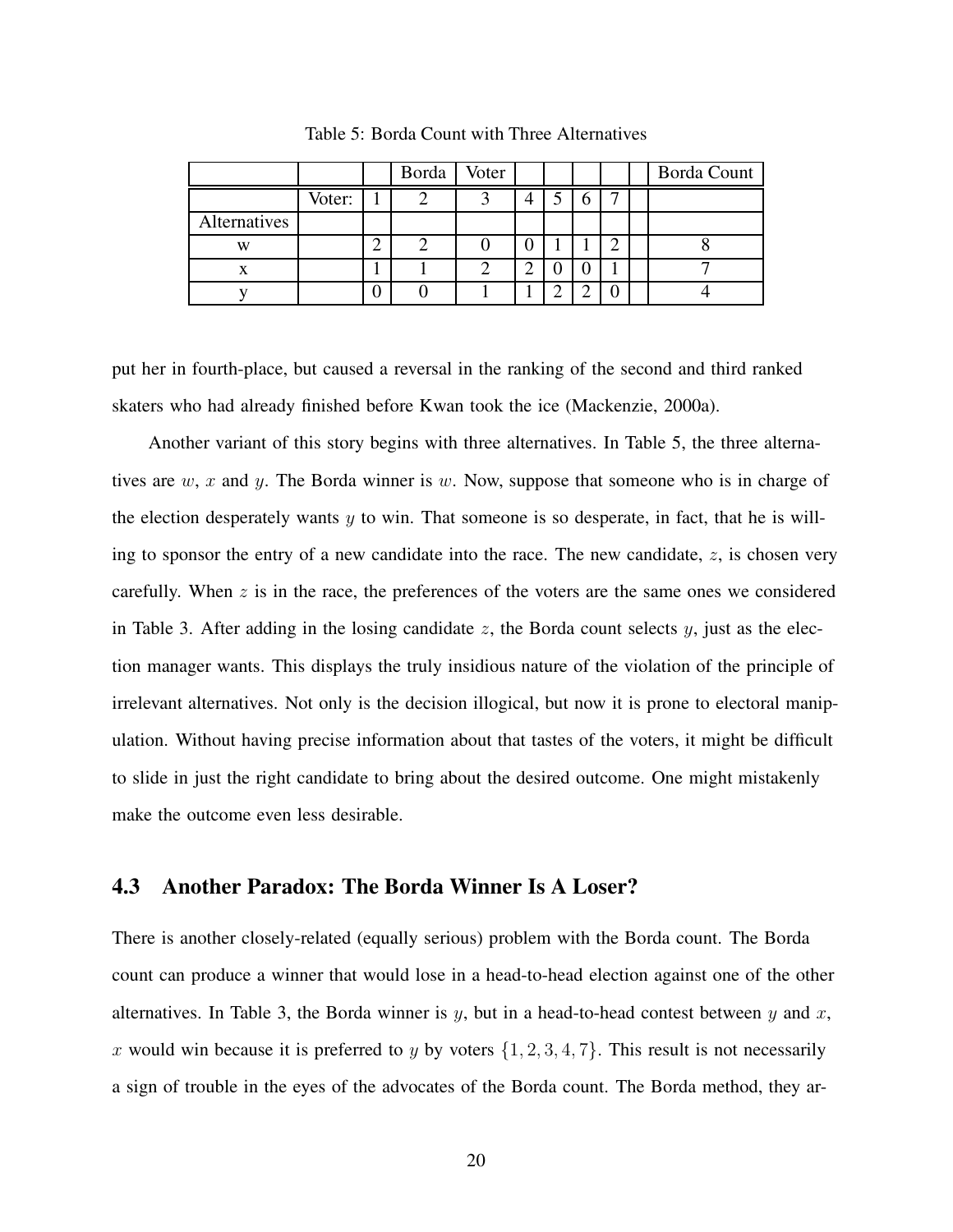|                  |        | Borda | <b>Votes</b> |   | <b>Borda Count</b> |
|------------------|--------|-------|--------------|---|--------------------|
|                  | Voter: |       |              |   |                    |
| Alternatives     |        |       |              |   |                    |
| w                |        |       |              |   |                    |
| $\boldsymbol{x}$ |        |       |              | 3 |                    |
|                  |        |       |              |   |                    |
| $\overline{z}$   |        |       |              |   |                    |

Table 6: Condorcet Winner  $(w)$  Rejected by Borda Count

gue, averages out the extreme opinions, so that the winner is somehow "more representative" of the overall opinions of the voters.

The problem is actually more serious. When he proposed his voting system, Jean-Charles de Borda drew the attention of a fellow French academic, the Marquis de Condorcet. Condorcet pointed out what he thought was a crippling weakness in Borda's method. Consider Table 6, an example in which there are five voters and four alternatives. The Borda winner is x, but x is defeated in a head-to-head contest with w. In fact, w would defeat each of the other alternatives in a head-to-head contest. Alternative w is preferred to x by voters  $\{1, 2, 3\}$ , and to y by voters  $\{1, 2, 4\}$ , and to z by voters  $\{1, 2, 5\}$ . In Condorcet's honor, we call an alternative that can win a pairwise (head-to-head) contest against each of the other alternatives the **Condorcet Winner**. A voting procedure which does not select the Condorcet Winner is said to violate the **Condorcet Criterion**.

#### **4.4 Inside the Guts of the Borda Count**

The ranking created by the Borda count is vulnerable to manipulation by the addition or subtraction of candidates. By working on a few examples, one can gain some good working knowledge of what kinds of changes will make a difference. One of the clearest examples is found by comparing an election with two candidates against an election with three candidates. Suppose there are 100 voters and they are divided into two groups. There are 60 voters in group 1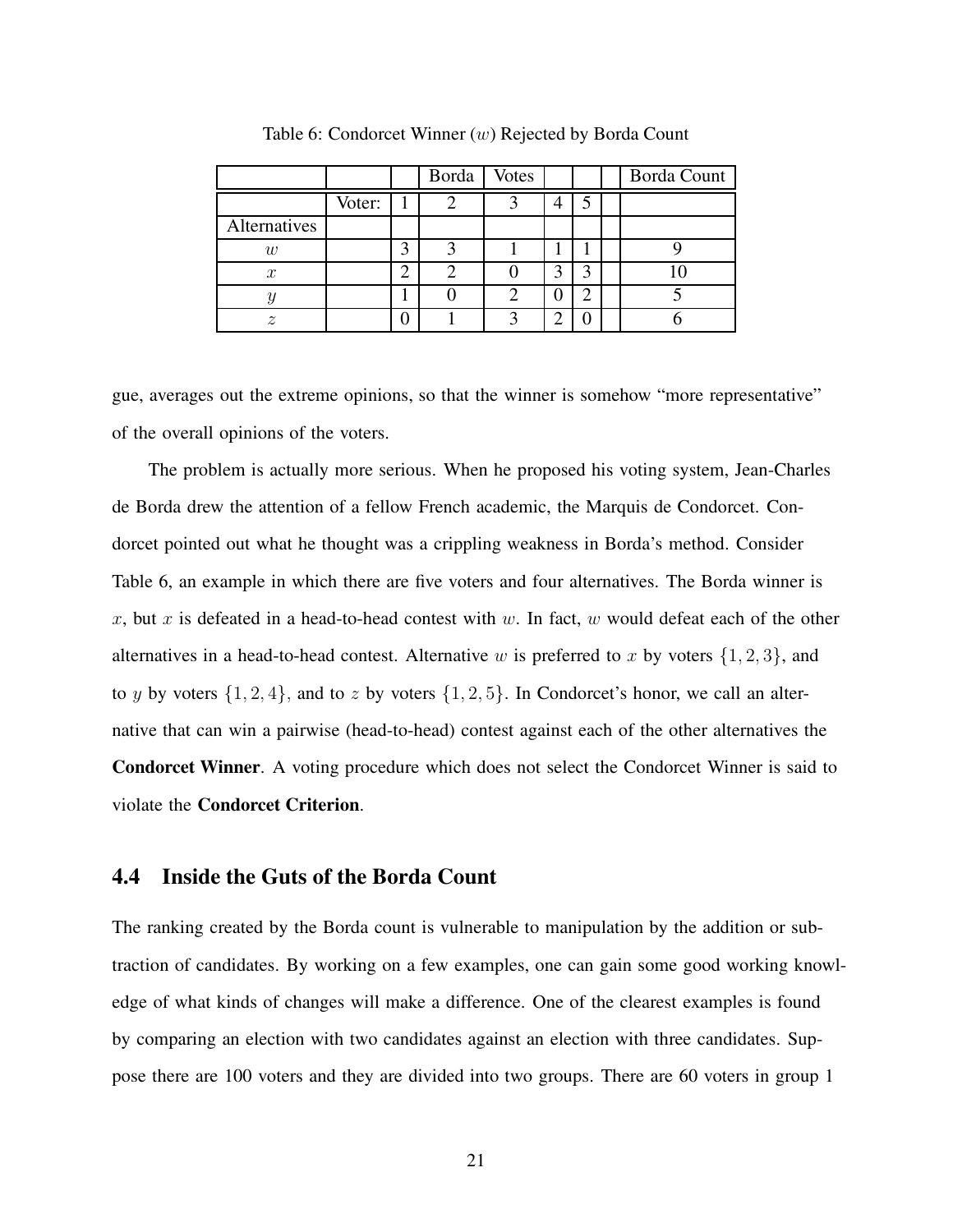and they prefer  $x$  to  $y$ . Formally speaking,

$$
Group 1: x \succ_i y for i \in \{1, 2, \ldots, 60\}.
$$

There are 40 voters on the other side of the issue,

$$
Group\,2:\,y \succ_i x \,for\, i \in \{61, 62, \dots 100\}.
$$

The Borda count is summarized in Table 7. Since group 1 has the most voters, its favorite is the winner.

Next, suppose that a third alternative is added, and it is very similar to the loser,  $\psi$ . We want to insert this new alternative into the preferences of the voters so that z is always right next to y. Because z is always grouped together with y, it is sometimes called a **clone**. (One standard for voting procedures is that their outcomes should not be changed by the addition of redundant alternatives (clones). This example is intended to show that the Borda count is not "cloneproof"). There are four possible orderings. The first two new orderings are found by placing z about  $y$  in the tastes of group 1:

- Group 1a:  $x \succ_i y \succ_i z$
- Group 1b:  $x \succ_i z \succ_i y$

The last two are obtained by inserting  $z$  into the preferences of group 2:

- Group 2a:  $z \succ_i y \succ_i x$
- Group 2b:  $y \succ_i z \succ_i x$

By inserting  $z$ , which is very similar to  $y$  in the eyes of the voters, we thus obtain preferences for four groups. The relative sizes of these groups are referred to as  $n_{1a}$ ,  $n_{1b}$ ,  $n_{2a}$ , and  $n_{2b}$  in Table 8.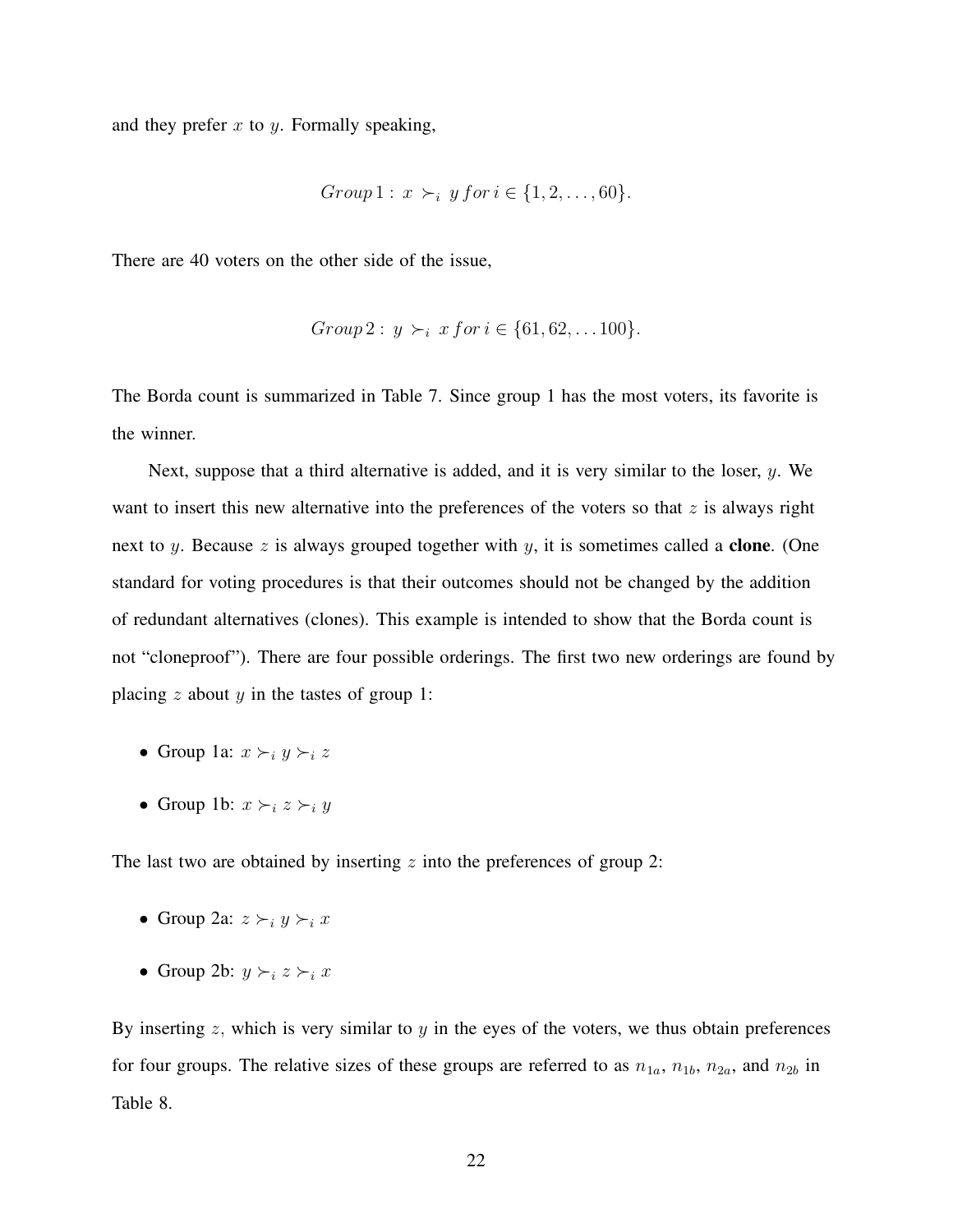Suppose that the original groups are split exactly in half, so  $n_{1a} = 30$ ,  $n_{1b} = 30$ ,  $n_{2a} = 20$ , and  $n_{2b} = 20$ . With that even division within the two groups, the Borda count is 120, 90, 90 for x, y, and z, respectively. Since y is similar to z in the eyes of the voters, the result seems plausible because y and z are tied in the Borda count. The original winner, the most favored alternative of the majority group, still wins.

We can make some magic by fiddling with the sizes of the subgroups. Keep in mind that there are always 60 voters for whom x is the most attractive alternative and there are always 40 for whom x is the least attractive. The only manipulation that we consider is the subdivision of the original two groups. (If you use a computer spreadsheet, it is pretty easy to consider lots of conjectures.) For most of the examples that you try, the winner will be  $x$ , but there are some exceptions. The exceptions are found when there are many voters who have  $y$ preferred to z. That is, if you increase the values of  $n_{1a}$  and  $n_{2b}$  enough, then the Borda winner will change from x to y. If the groups are divided  $n_{1a} = 50$ ,  $n_{1b} = 10$ ,  $n_{2a} = 5$ , and  $n_{2b} = 35$ , then the Borda counts for x, y, and z are 120, 125, and 105. Even though x is still the first-ranked alternative for 60 of 100 voters, the alternative  $y$  is the Borda winner.

The algebra of the situation is enlightening. Alternative y will defeat x (i.e., have a higher Borda count) if

$$
1 * n_{1a} + 1 * n_{2a} + 2 * n_{2b} > 2 * n_{1a} + 2 * n_{1b}
$$

which is easily simplified:

$$
n_{1a} + 2 * n_{1b} - n_{2a} - 2 * n_{2b} < 0
$$

Keeping in mind that  $0 \le n_{1b} \le 60$  and  $n_{1b} = 60 - n_{1a}$  as well as  $0 \le n_{2a} \le 40$  and  $n_{2a} = 40 - n_{2b}$ , the Borda count for y will be superior if

$$
n_{1a} + n_{2b} \ge 80
$$

In the above example, where we set  $n_{1a} = 50$  and  $n_{2b} = 35$ , this inequality was satisfied and so y was the winner.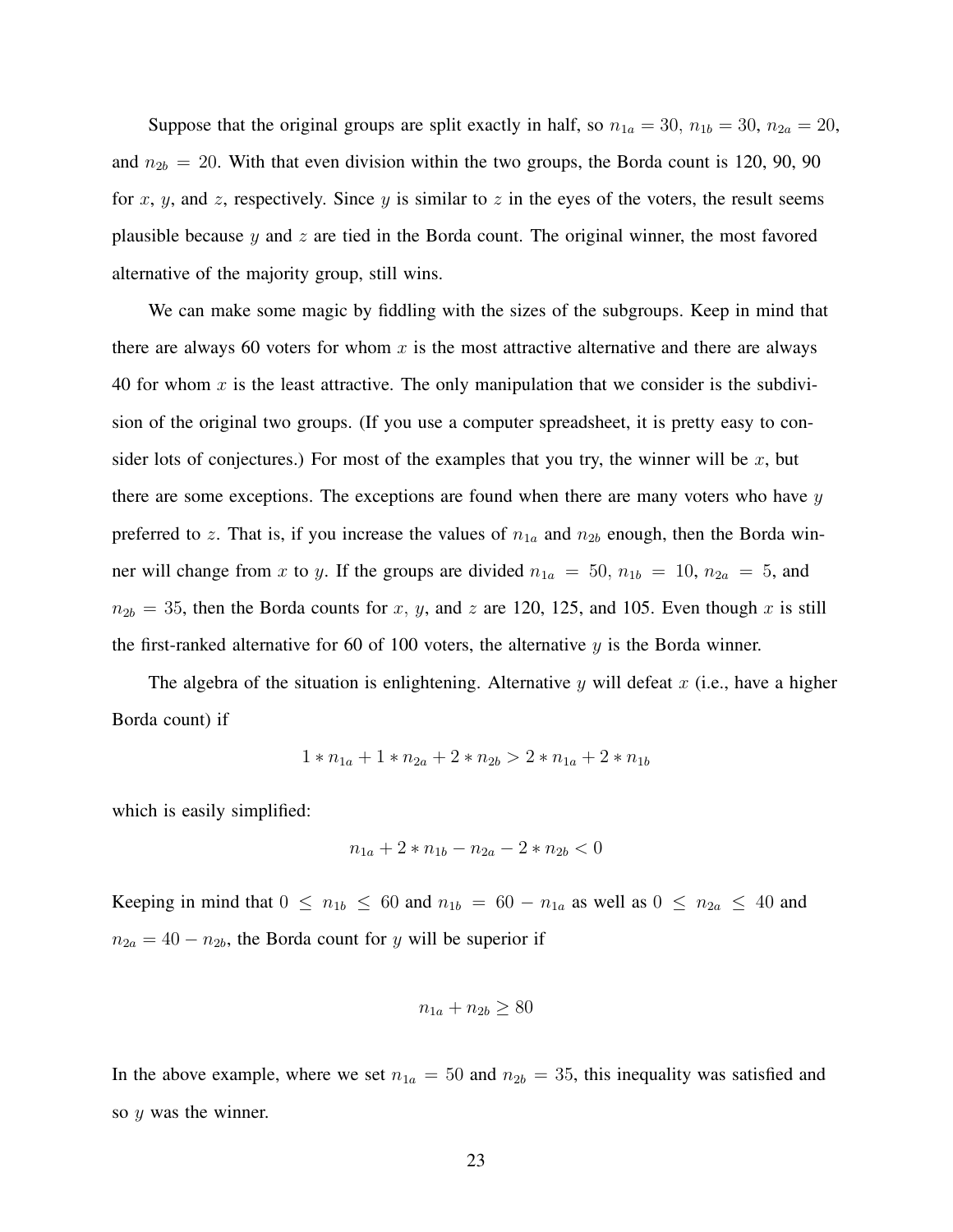|                   |        | Borda | <b>Votes</b> | <b>Borda Count</b> |
|-------------------|--------|-------|--------------|--------------------|
|                   | Groups |       |              |                    |
| Number of Members |        | 60    | 40           |                    |
|                   |        |       |              |                    |
| Alternatives      |        |       |              |                    |
| $\boldsymbol{x}$  |        |       |              | $60*1=60$          |
|                   |        |       |              | $40*1=40$          |

Table 7: Borda Count with Two Alternatives

Recall that the premise of this example is that the new alternative,  $z$ , is similar to (a clone of) y, and z is inserted into the preferences in the spot immediately preceding or following y. In order for the introduction of z to cause a change in the Borda count that benefits  $y$ , it is vital that y be more desirable than  $z$  in the eyes of many (at least 80) of the voters. One might criticize this example by pointing out that  $y$  and  $z$  are not truly similar because a vast majority of the voters see  $y$  as more desirable than z, and if they were really similar, the split would be more even. This argument, while interesting, does not rehabilitate the Borda count. Rather, it simply refocuses our attention on the problem of irrelevant alternatives. If the overall ranking of x against y depends on the question of whether y is more desirable than z, then one ought to be cautious about the result from a Borda count. If  $x$  loses, its supporters must surely feel abused because the position of their favorite against  $y$  is not changed in the transition from Table 7 to Table 8. On the other hand, if  $y$  is the loser and  $x$  is the winner, then the supporters of  $y$  are unhappy and feel unjustly treated because their loss was caused by the high placement of  $z$  in the rankings of some voters. It just doesn't seem right. It seems this kind of illogic is fundamental about procedures based on the Borda method of voting. And, in case you were wondering, that means the BCS football ranking system will likely produce exasperating results.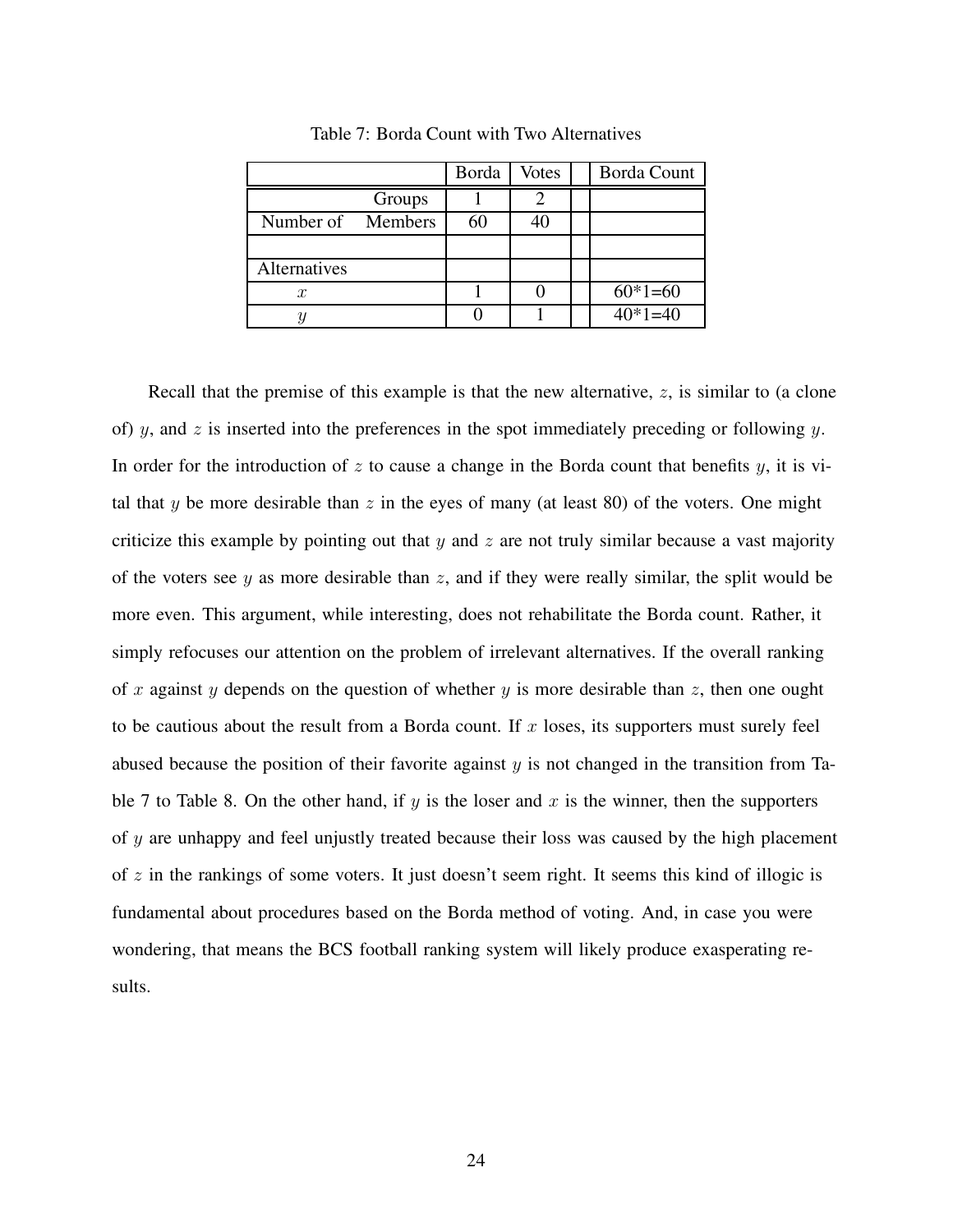|                           |        | Borda    | <b>Votes</b>                |                             |          | <b>Borda Count</b>                     |
|---------------------------|--------|----------|-----------------------------|-----------------------------|----------|----------------------------------------|
|                           | Groups |          |                             | 3                           |          |                                        |
| Number of Members         |        | $n_{1a}$ | $n_{1b}$                    | $n_{2a}$                    | $n_{2b}$ |                                        |
|                           |        |          |                             |                             |          |                                        |
| Alternatives              |        |          |                             |                             |          |                                        |
| $\boldsymbol{x}$          |        | ာ        | $\mathcal{D}_{\mathcal{L}}$ | 0                           | O        | $2 * n_{1a} + 2 * n_{1b}$              |
| Y                         |        |          |                             |                             |          | $1 * n_{1a} + 1 * n_{2a} + 2 * n_{2b}$ |
| $\widetilde{\mathcal{Z}}$ |        |          |                             | $\mathcal{D}_{\mathcal{L}}$ |          | $1 * n_{1b} + 2 * n_{2a} + 1 * n_{2b}$ |

Table 8: Add One Alternative to Table 7

## **4.5 Digression on the Use of Cardinal Preferences**

The element of the Borda procedure that is most often thought to be the culprit is the simple method in which preferences are registered. The preferences of the voters are registered as integer-valued rankings. If a voter thinks that x is much better (or just a little better) than y, and  $y$  is much (or just a little bit better) than z, the ranking will be submitted as 1-2-3 and the magnitude of preference is ignored. A proponent of cardinal preferences would rather have us figure out a way to precisely measure these differences so that the voter could submit a vote like 1-1.8-2.0 to signify the fact that the first one is the best and the other two are far worse. In the advanced literature on social choice theory, there are in fact some highly prestigious authors, such as Nobel Prize Winners John Nash (1950) and John Harsanyi (1955) who have advocated decision-making based on these fine-grained evaluations. John Nash, the game theorist whose life story was the basis of the movie *A Beautiful Mind,* was probably the first to contend that these cardinal scores should be collected and *multiplied* together to create a social ranking. In his honor, Riker calls this the Nash method (see Riker, 1982).

The use of cardinal scores has intuitive appeal. Harsanyi offers a rigorous mathematical argument in favor of this system, contending that it optimizes the welfare of the community in a utilitarian sense. That may be, but, as Riker demonstrates (1982, p. 110-111), the problem of irrelevant alternatives remains. In fact, the problem may be more severe in the Nash method than in the Borda method. In the Borda method, the fact that voters are restricted to casting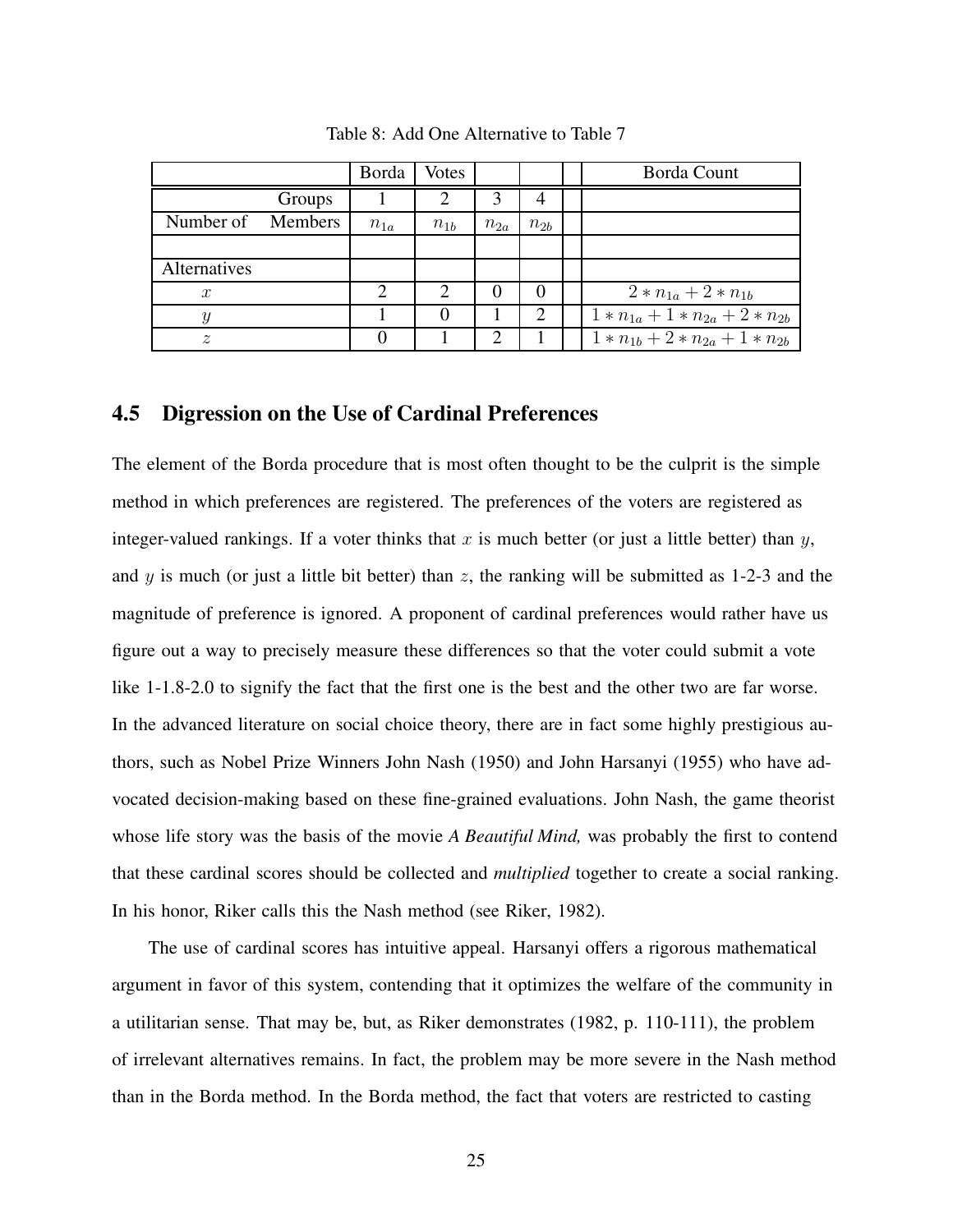votes in integer values limits the extent to which the placement of  $z$  might influence the comparison of  $x$  and  $y$ . In a cardinal election, the votes can range across a continuum, seemingly opening up a much larger range of outcomes that are influenced by irrelevant alternatives.

# **XX.4 Exercises**

|           |         |    | <b>Voters</b> |    |
|-----------|---------|----|---------------|----|
|           | Groups  | 1  | 2             | 3  |
| Number of | Members | 22 | 12            | 31 |
|           |         |    |               |    |
| Ranking   |         |    |               |    |
| first     |         | X  | y             | Z  |
| second    |         | y  | X             | у  |
| third     |         | Z  | Z             | X  |

1. This example has 65 voters and 3 alternatives.

- (a) Which candidate would win a plurality election?
- (b) What would be the results of a majority/runoff election?
- (c) What would the Borda vectors be and what would be the Borda count?
- (d) Is there a Condorcet Winner in this example?
- 2. This is a set of preferences for a society of 1000 voters with 4 alternatives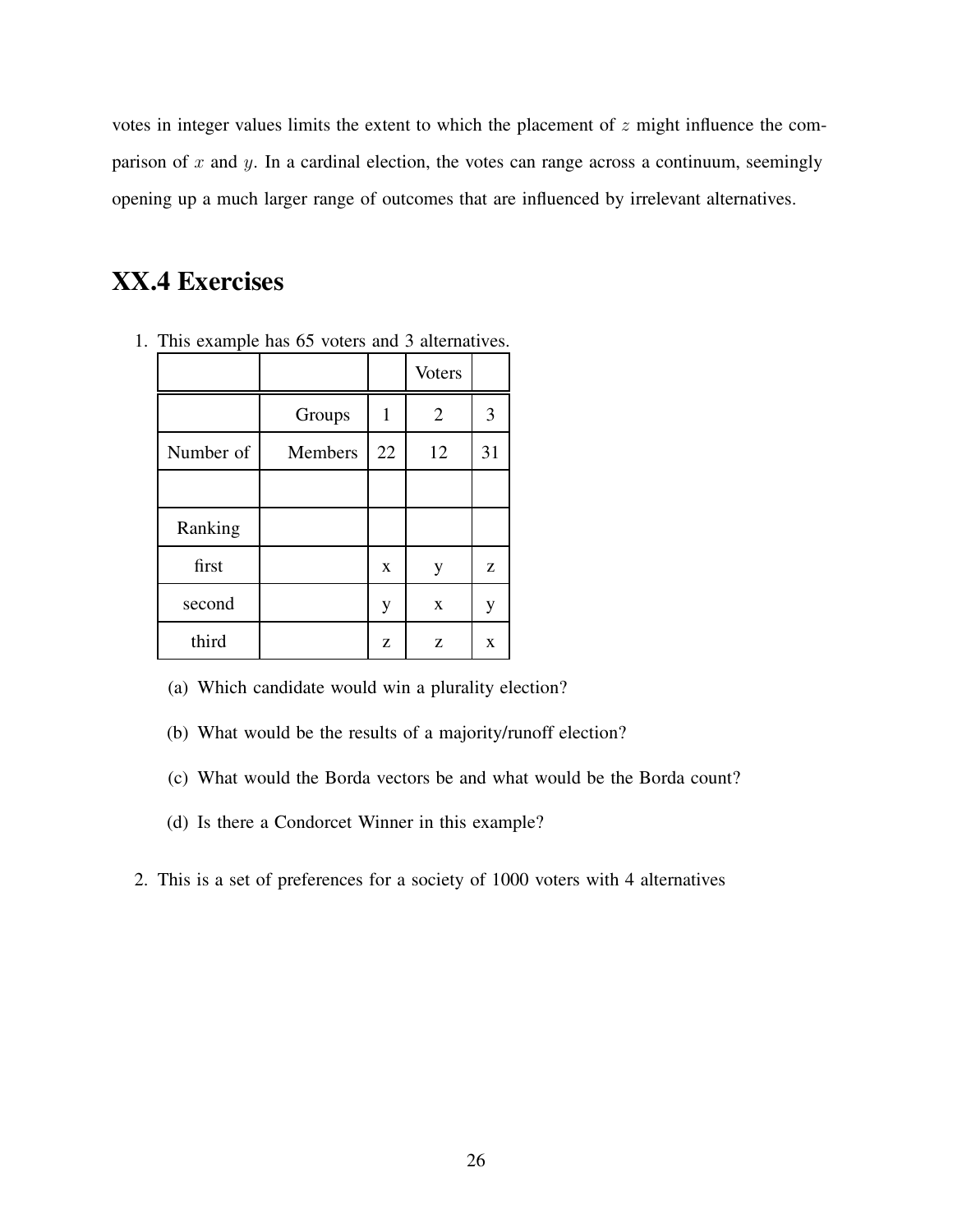|           |         |              | <b>Voters</b>  |     |     |     |     |
|-----------|---------|--------------|----------------|-----|-----|-----|-----|
|           | Groups  | $\mathbf{1}$ | $\overline{2}$ | 3   | 4   | 5   | 6   |
| Number of | Members | 200          | 150            | 150 | 300 | 100 | 100 |
|           |         |              |                |     |     |     |     |
| Ranking   |         |              |                |     |     |     |     |
| first     |         | Z            | y              | X   | W   | y   | X   |
| second    |         | X            | Z              | y   | Z   | X   | y   |
| third     |         | y            | X              | Z   | X   | W   | Z   |
| fourth    |         | W            | W              | W   | y   | Z   | W   |

- (a) Is there a Condorcet winner?
- (b) Which candidate would win according to the Borda Count?
- (c) If you delete candidate w, does the Borda Count change? Does the Condorcet winner change?
- 3. Calculate the Borda count for the following table. Then add an alternative that finishes in last place in the Borda Count, but also causes the ranking of the top-placed alternatives to change.

|              |        |                | Borda          | <b>Votes</b>   |                |          |          |                | Borda Count |
|--------------|--------|----------------|----------------|----------------|----------------|----------|----------|----------------|-------------|
|              | Voter: | 1              | $\overline{2}$ | 3              | 4              | 5        | 6        |                |             |
| Alternatives |        |                |                |                |                |          |          |                |             |
| W            |        | $\overline{2}$ | $\overline{2}$ | $\overline{0}$ | $\theta$       |          | I        | $\overline{2}$ | 8           |
| X            |        | 1              |                | 2              | $\overline{2}$ | $\theta$ | $\Omega$ | 1              |             |
|              |        | $\overline{0}$ |                |                | 1              | 2        | 2        | $\Omega$       |             |

4. Condorcet's original example that was used to criticize the Borda count involved an election with candidates named Jacques, Pierre, and Paul.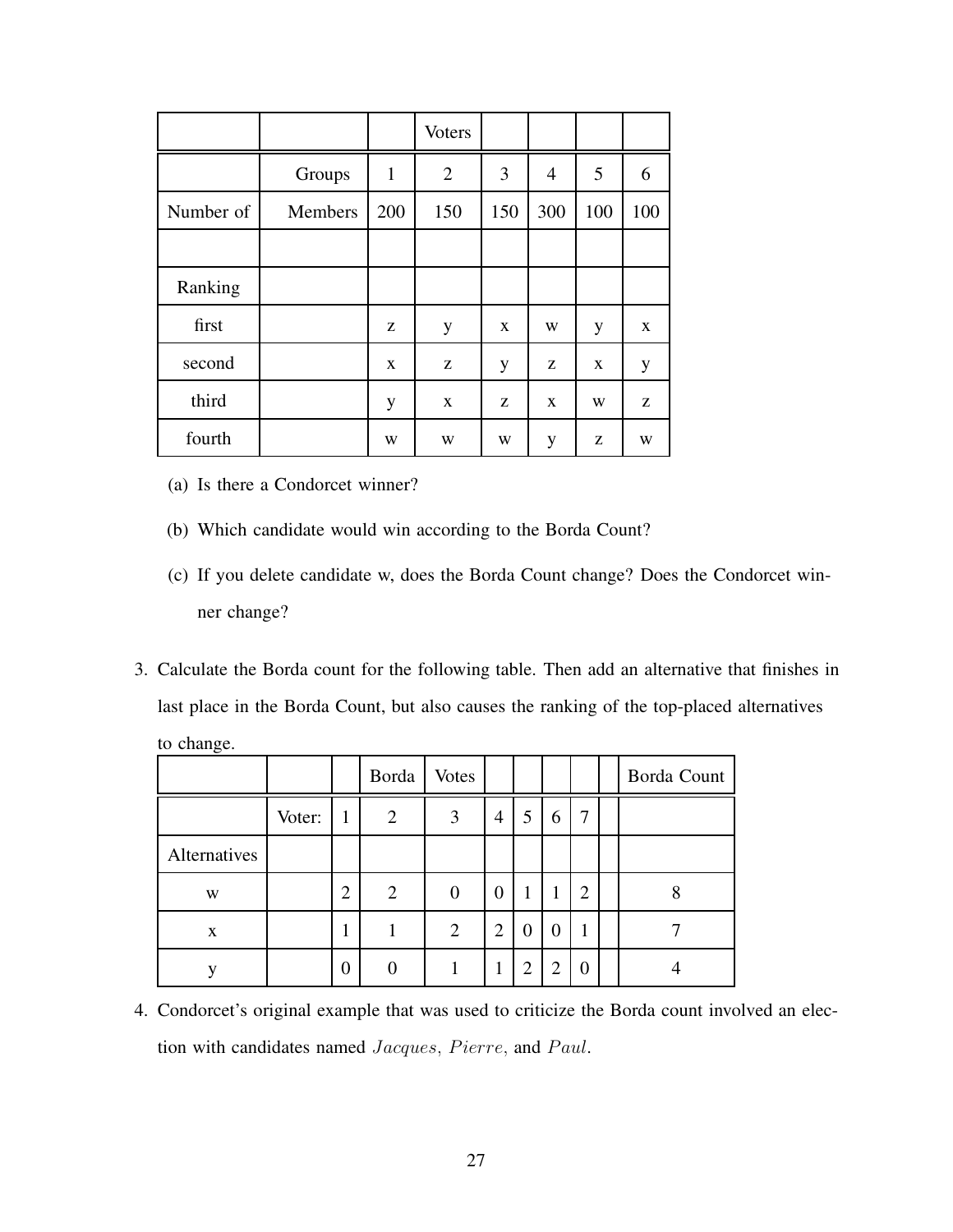|              |            |                | Borda          | <b>Votes</b> |                |                |                       |
|--------------|------------|----------------|----------------|--------------|----------------|----------------|-----------------------|
|              | Groups:    | 1              | $\overline{2}$ | 3            | 4              | 5              | 6                     |
| Number       | of Voters: | 30             |                | 10           | 29             | 10             |                       |
| Alternatives |            |                |                |              |                |                |                       |
| Pierre       |            | $\overline{2}$ | $\overline{2}$ | 1            | 1              | 0              |                       |
| Paul         |            |                |                |              | $\overline{2}$ | $\overline{2}$ |                       |
| Jacques      |            |                |                | 2            | 0              | 1              | $\mathcal{D}_{\cdot}$ |

- (a) Find the Condorcet Winner
- (b) Find the Borda Winner
- (c) How many ballots would you have to change in order to make the outcome of the two procedures match up? (Hint: you can solve this by trial and error, but you should not have to. Recall that the Borda count equals the aggregated pairwise vote.)

# **5 Sequential Pairwise Comparisons**

The critics of the Bowl Championship Series often contend that college football should adopt a tournament format to select a national champion. A tournament is used in many other college sports as well as professional baseball, basketball and football. Would a tournament solve the controversy over "who's number one?" There are good reasons to be skeptical. A tournament might increase advertising revenue, but we doubt it would put an end to questions about whether the best team was actually ranked number one at the end.

## **5.1 A Single Elimination Tournament**

The teams are eliminated in a series of games, the final of which would be the national championship game. A hypothetical bracket for such a tournament is presented in Figure 1. The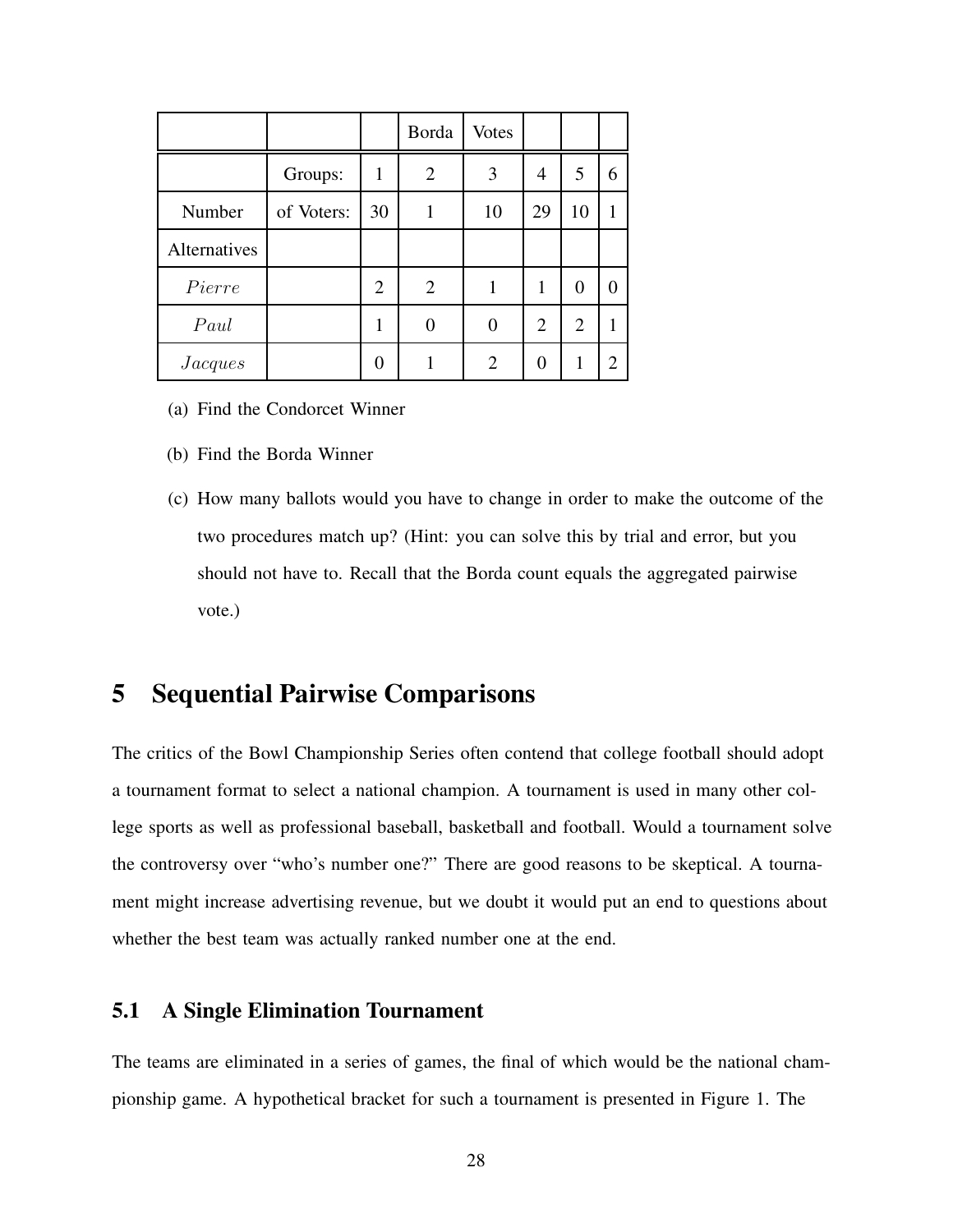

#### Figure 1: Hypothetical Football Tournament

teams that are defeated at each stage are eliminated, and the winners advance to play each other.

The people who want a Division IA college football tournament usually claim that this is the best way to select the "true champion." In the hypothetical example in Figure 1, the University of Sasnak wins. Whether or not Sasnak is greeted as the "true champion" may be open to question, however. Suppose, for example, that Sasnak could be defeated by Sasnak State, Aksarben, Amohalko State, or Iruossim. Those other teams are not given their "fair chance" to prove their superiority because the tournament structure governs their opportunities. If even one team can defeat the eventual winner of the tournament, it seems we are going to be forever debating what would have happened if the contests had been re-organized. The tournament does not so much solve the problem of deciding "which team is best" as it does create a new set of arguments for people in bar rooms and sports talk shows.

The tournament concept, it turns out, is widely used, not just for sporting events, but for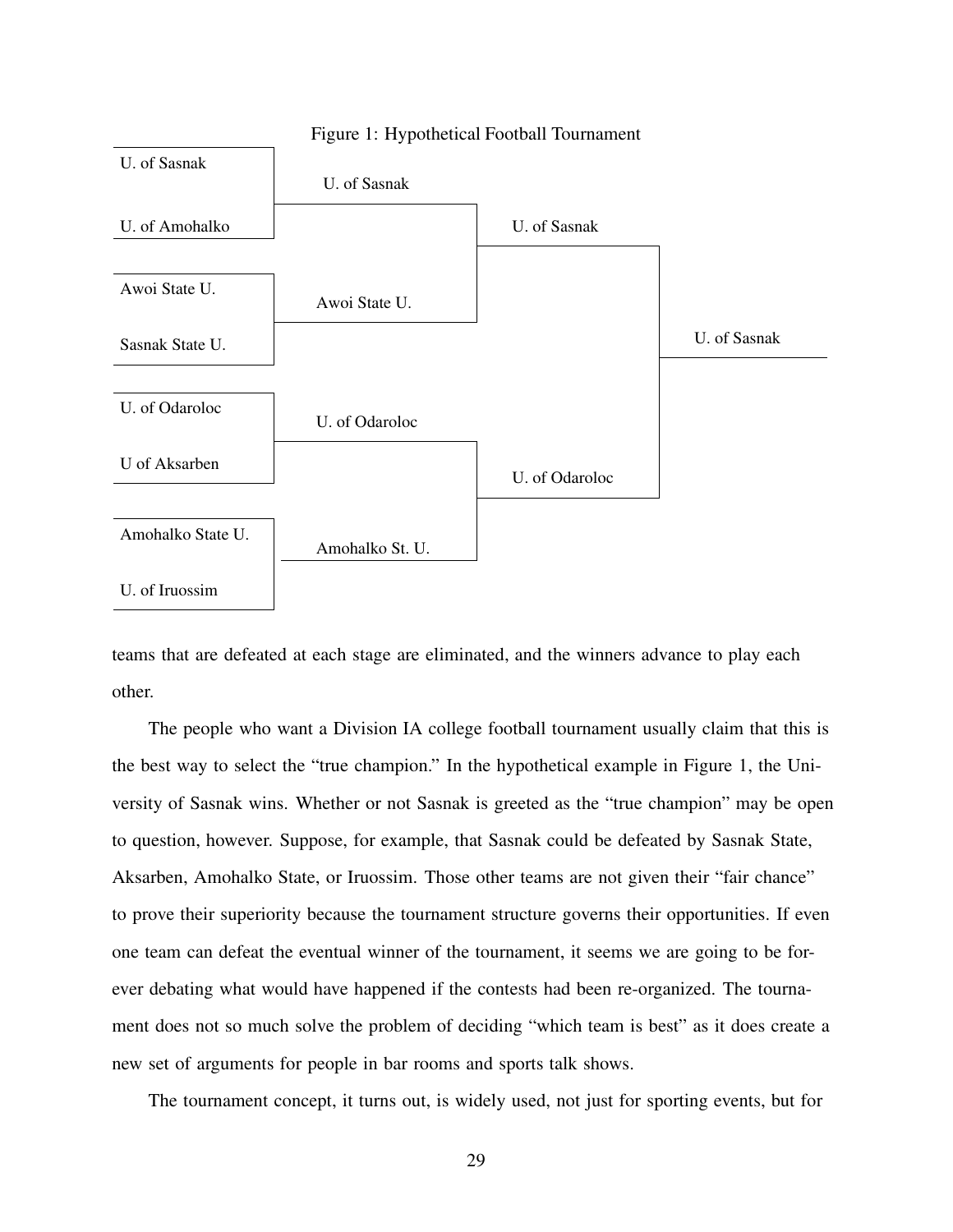political decision making as well. For example, in American elections, the candidates of the top two political parties face each other in the general election (the "championship game"). Those candidates are the winners of earlier contests. Like the winners of sporting tournaments, these winners are no less open to after-the-fact challenges from contenders who did not get their fair chance.

There is one case in which a tournament structure produces an unequivocal, certain winner. If there is a Condorcet winner, one candidate (or team) that defeats each of the others in a one-on-one competition, then that winner will be the only survivor of the tournament.

#### **5.2 Dominated Winner Paradox**

Like the Borda count, the majority rule tournament format can produce some truly bizarre outcomes. The tournament never rejects a Condorcet winner, if there is one, but interesting things can still happen. Perhaps the most well known is the "dominated winner paradox." It is possible that the winner of a tournament can be *unanimously defeated* by another alternative. We mean to say not just that the tournament picks the second-best or third-best, but rather, that the tournament winner is unanimously considered inferior. The preferences in Table 9 are used to illustrate this paradox. There three voters and four alternatives,  $w, x, y$ , and z. In the tournament structure that is drawn in Figure 2, there is a a sequence of three votes. First, alternative x is defeated by w. Then, in the second stage, the winner, w is defeated by y, and then the final vote pitsy against z. Note that the first outcome to be eliminated, x, is preferred to  $w$  by every single voter.<sup>2</sup>

## **5.3 The Intransitivity of Majority Rule**

In the first section of this chapter, we drew the reader's attention to the concept of transitivity. Now that concept comes to the forefront again. There are majority rule examples in which

 $2$ This is called the "dominated winner paradox" because, in the field of cooperative game theory, one alternative is said to dominate another if every participant prefers it to the other.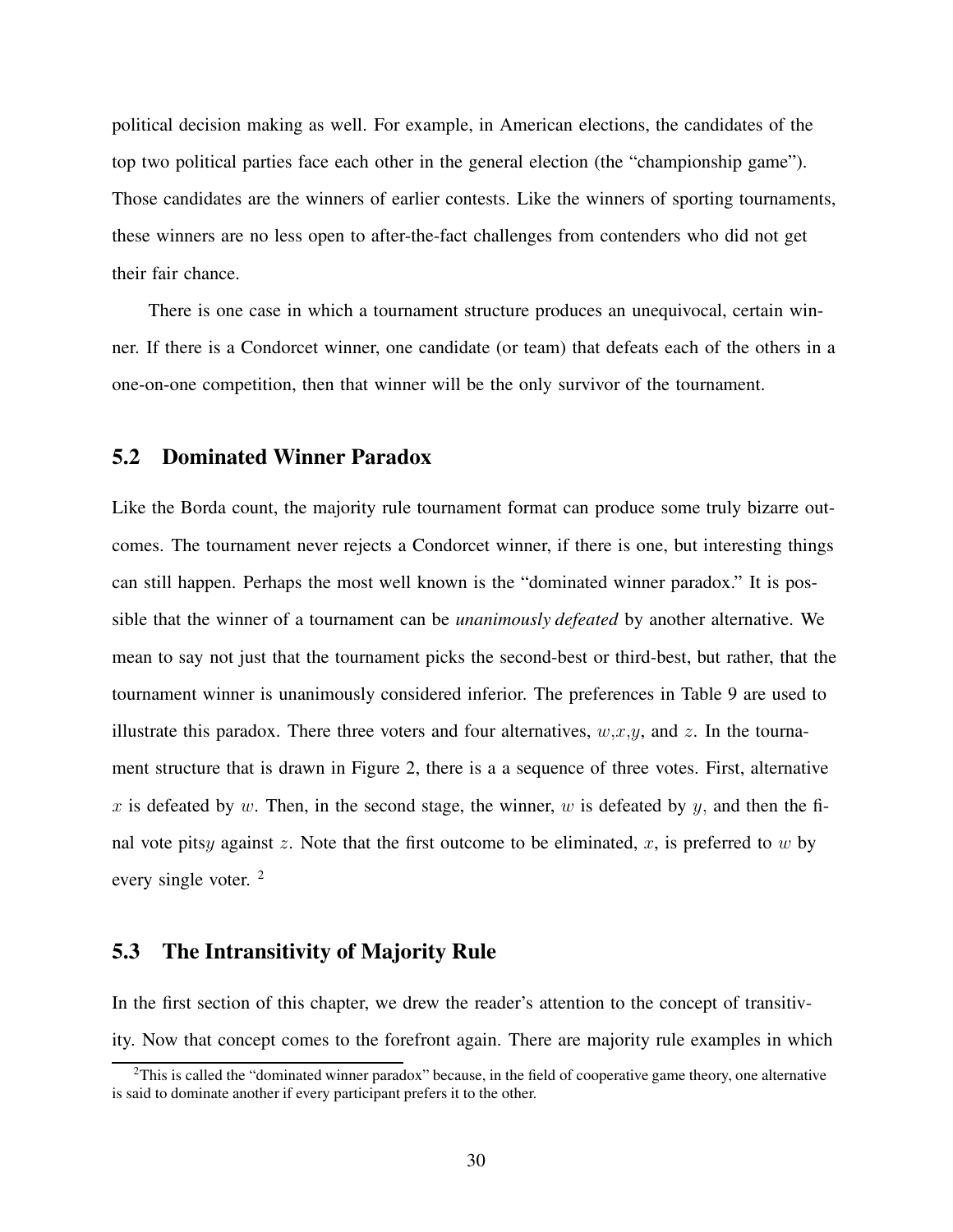|                   |         |                                | Voter | Preferences   |
|-------------------|---------|--------------------------------|-------|---------------|
| Rankings          | Voters: |                                |       |               |
| best              |         | w                              |       |               |
| second            |         | X                              | W     |               |
| third             |         |                                |       |               |
| fourth            |         |                                |       | W             |
| Sequence of Votes |         | $w \succ_M x \mid y \succ_M w$ |       | $z \succ_M y$ |

Table 9: Dominated Winner Paradox

Figure 2: Tournament Structure for the Dominated Winner Paradox

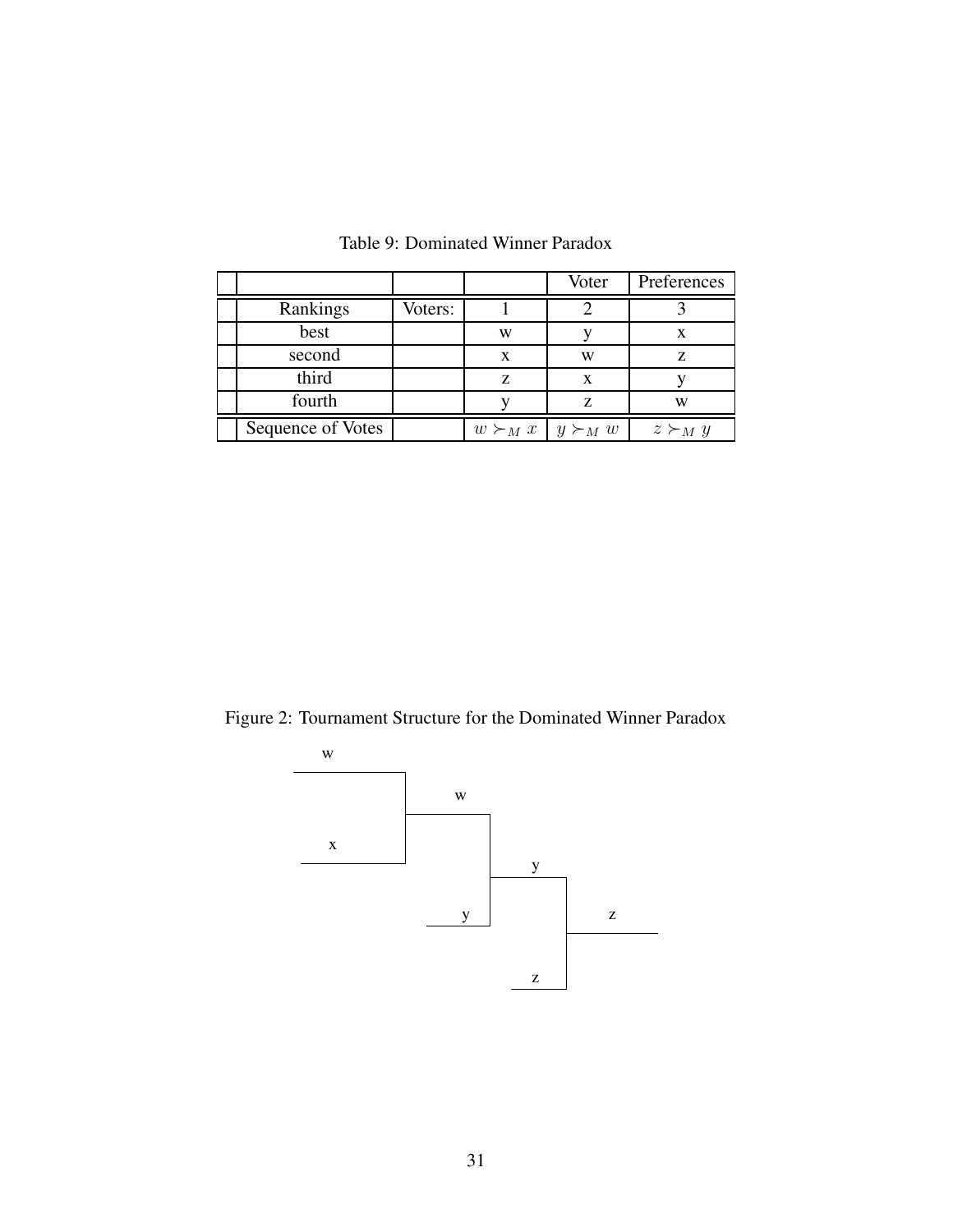|        |                    | Voter          | Groups         |                |
|--------|--------------------|----------------|----------------|----------------|
|        |                    |                |                |                |
|        | Favorite Candidate | Thing 1        | Cat in the Hat | Thing 2        |
| Second | Choice             | Thing 2        | Thing 1        | Cat in the Hat |
| Third  | Choice             | Cat in the Hat | Thing 2        | Thing 1        |

Table 10: Preferences for Three Candidates

 $x \succ_M y$ , and  $y \succ_M z$ , but (and here's nontransitive part)  $z \succ_M x$ . Social comparisons sometimes lack the fundamental properties of reason and logic summarized by the principle of transitivity that is present in the tastes of voters.

Consider an example with three candidates (two Democrats, one Republican) and three groups of voters. The Democrats, named *Thing 1* and *Thing 2*, are pitted in a tightly contested electoral campaign, and the winner will face the Republican candidate, named *Cat in the Hat*. Lets suppose there are three equally sized groups of voters. The transitive orderings of the voters are presented in Table 10. Readers will note that this kind of table is slightly different than the one used for the Borda count, but the information that it contains is the same.

It is especially important to note that the preferences of the voters are **transitive**. Consider the preferences in Table 10. For Group 1 we are told that *Thing 1* is preferred to *Thing 2*, and *Thing 2* is preferred to *Cat in the Hat*. Then transitivity of preference implies we are safe in concluding that *Thing 1* is preferred to the *Cat in the Hat* by members of Group 1.

The tournament begins with *Thing 1* and *Thing 2* facing each other and all three groups of voters are allowed to have their say. Since *Thing 1* is preferred to *Thing 2* by groups 1 and 2, *Thing 1* is the winner of that stage. The final stage pits *Thing 1* against *Cat in the Hat*, and with the backing of groups 2 and 3, *Cat in the Hat* wins.

If majority rule were transitive, then we could conclude that *Cat in the Hat* is socially preferred to *Thing 2*. It is a startling and truly paradoxical fact that majority rule does not support that prediction. Majority rule does not obey the property of transitivity.

Imagine what would happen if, in the time-honored tradition of politicians, *Thing 2* hires a large team of lawyers who appeal the case to the highest court. The court might order an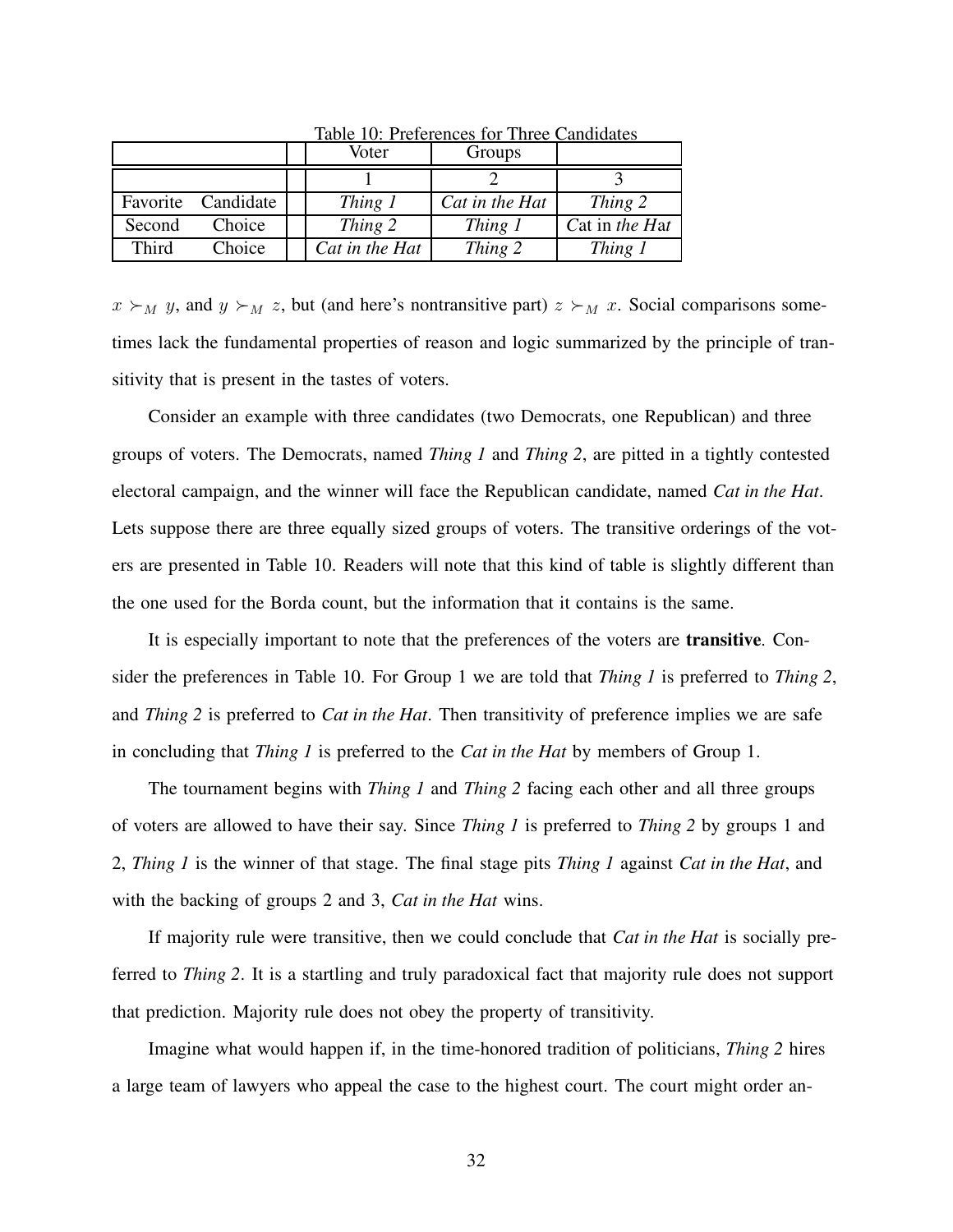other election pitting *Thing 2* against *Cat in the Hat*. The *Cat in the Hat* should do everything he can to avoid another vote. Note that groups 1 and 3 prefer *Thing 2* to *Cat in the Hat*, so *Thing* 2 would win that final electoral competition.

*Even though the individual voter preferences are transitive, the majority rule ordering is not!* This peculiar finding, sometimes called **The Voter's Paradox**, means that where we expect to find logic and reason:  $x \succ_M y, y \succ_M z$ , and  $x \succ_M z$ , instead we find nonsense and irrationality:  $x \succ_M y$ ,  $y \succ_M z$ , and  $z \succ_M x$ . We could keep voting forever, with each winner being defeated in turn. This is called a **voting cycle**. A person who is intransitive lacks the fundamental properties of reason and logic and would be incapable of making decisions and managing personal affairs. Should a society that is intransitive be viewed in the same harsh light? For centuries, political scientists have been locked in debate over the issue.

Despite these problems, majority rule is very widely used in legislatures. There are some arguments that can be advanced in favor of the majority rule method and to justify its continued use. By far the most important justification for the use of majority rule is offered by May's theorem, which we have already discussed.

The second reason why majority rule is still widely used, even though cycles are possible, is that cycles are thought to be rare. If there are only three voters with three alternatives, and we ignore the possibility that voters may be indifferent, then we can make a list of all possible "societies." There are 216 possible 3 voter societies, and a cycle can arise in 12, or approximately 5.6% (Johnson, 1998, p. 23). Many computer simulation studies have been done to try to find out how likely a cycle is to arise when the numbers of voters and alternatives are increased. A review of several studies led Riker (1982) to contend that the probability of cycles rises dramatically (near 1.0) as the number of alternatives and voters increase, while Jones et al. (1995) contended that if voter indifference is taken into account, then the probability of cycles is not quite so high.

If cycles are possible in the real world, why don't we observe them more often? Quite simply, we do not use voting procedures that are designed to discover them. Election pro-

33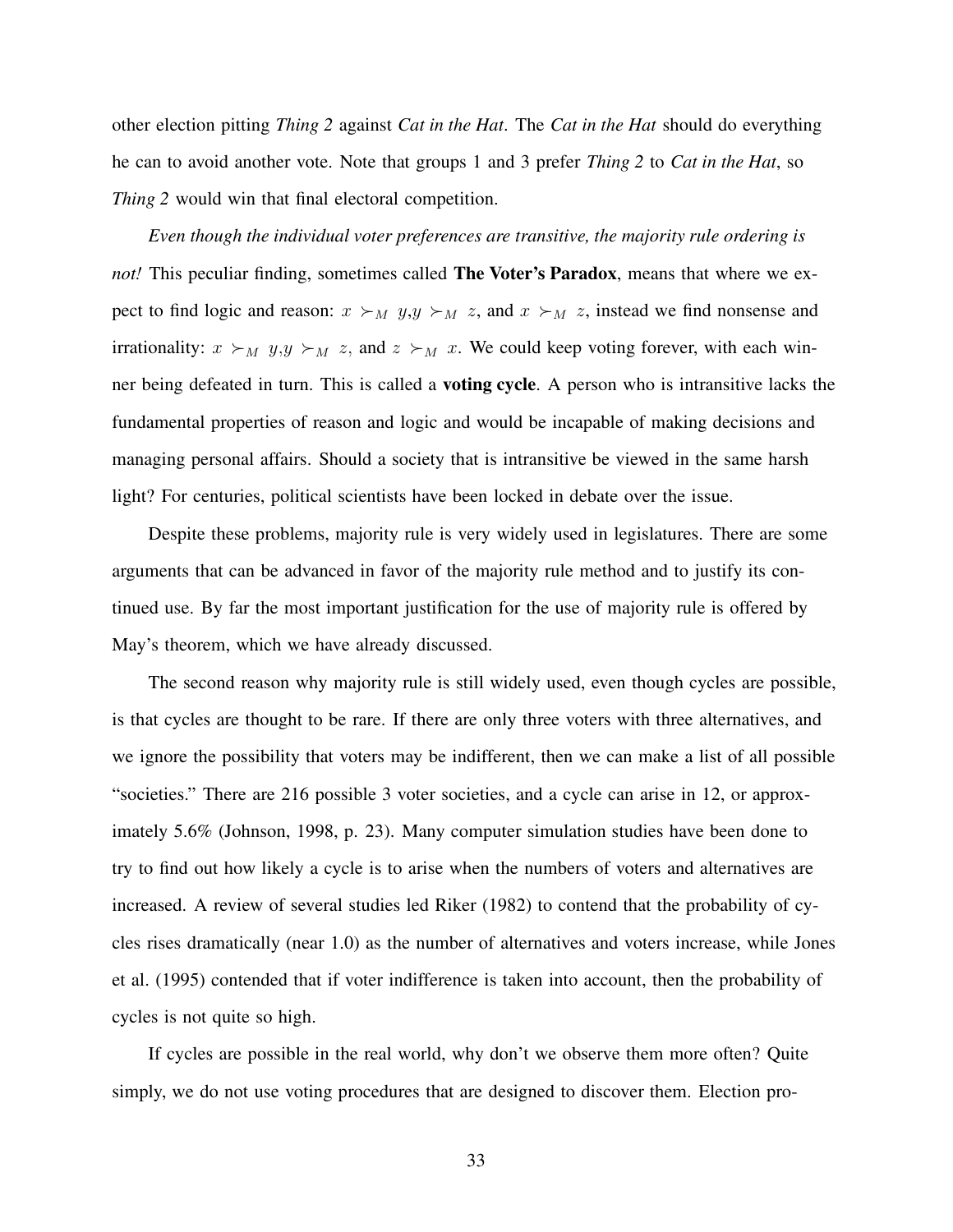cedures are generally written so that candidates are eliminated and are not given a second chance. Voting in legislatures is tightly controlled by party leaders who refuse to let the members propose frivolous alternatives in a "fishing expedition". In his discussion of the American Constitutional Convention of 1787, Riker tells the story of a cycle that was revealed when the delegates were attempting to formalize the system for presidential elections (1986, p. 46-7). The cycle caused confusion and uncertainty, and eventually the matter was delegated it to a subcommittee that was trusted to write up something good. That's how the Electoral College was created.

## **XX.5 Exercises**

- 1. Consider the preferences in problem 1 of section 4. Design a single elimination tournament and find the winner. Is there any way to re-design your tournament so that a different alternative will win?
- 2. In the following table, we provide preferences for 7 out of 11 voters.
	- (a) Fill in the preferences for the last 3 voters in such a way that there is a pairwise voting cycle in which  $x \succ_P y$ ,  $y \succ_P z$ , and  $z \succ_P x$ . You can insert any transitive rankings for groups 4, 5, and 6.

|           |         |              | <b>Voters</b>  |              |   |   |   |
|-----------|---------|--------------|----------------|--------------|---|---|---|
|           | Groups  | $\mathbf{1}$ | $\overline{2}$ | 3            | 4 | 5 | 6 |
| Number of | Members | 3            | 3              | $\mathbf{1}$ | 1 | 1 | 1 |
|           |         |              |                |              |   |   |   |
| Ranking   |         |              |                |              |   |   |   |
| first     |         | Z            | y              | X            |   |   |   |
| second    |         | X            | Z              | W            |   |   |   |
| third     |         | y            | W              | Z            |   |   |   |
| fourth    |         | W            | X              | y            |   |   |   |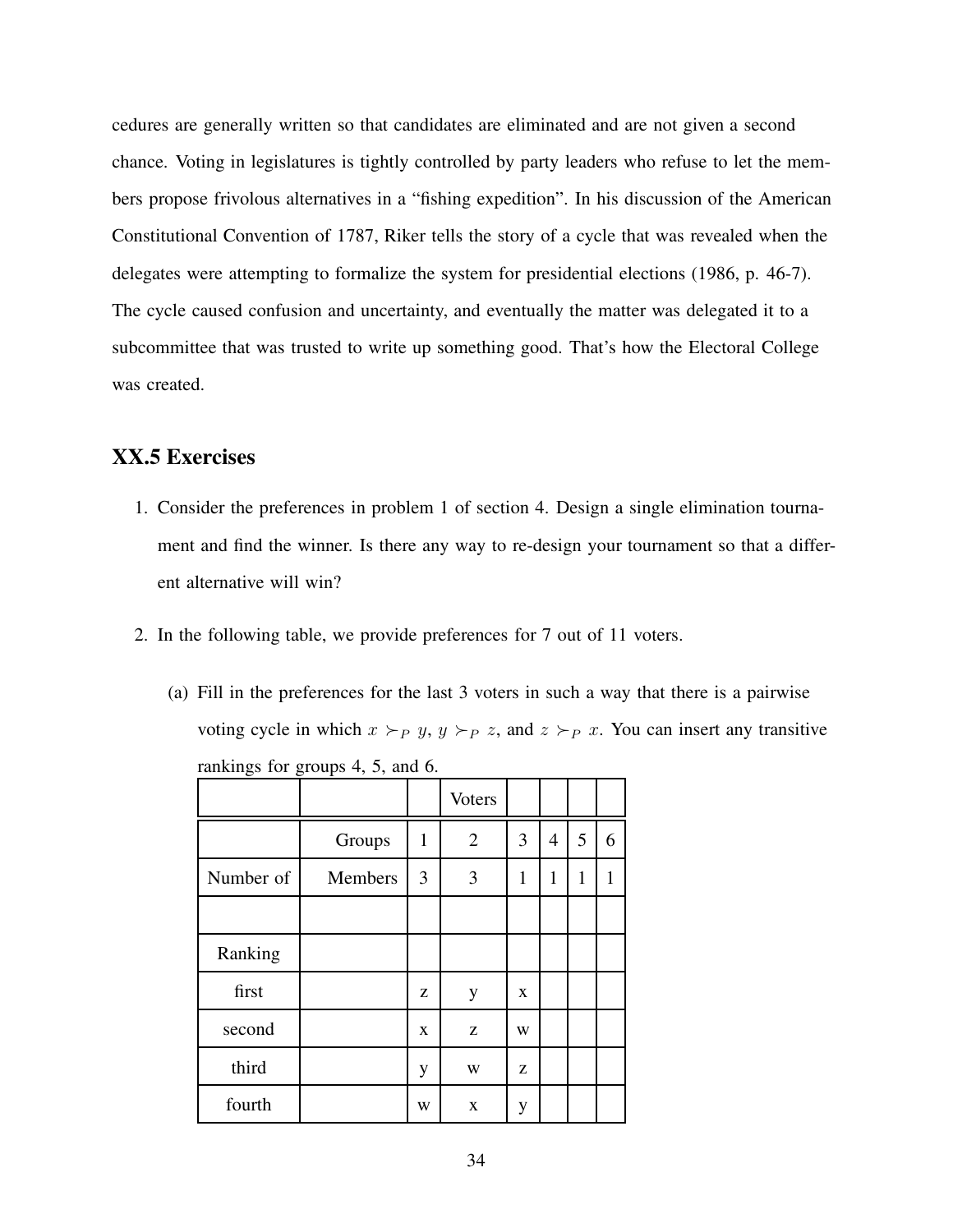(b) Choose your favorite letter from the set  $\{x, y, z\}$ . Design a single-elimination tournament in which your selected alternative wins.

## **6 Condorcet Methods: The Round Robin Tournament**

On the basis of the preceding analysis, the reader should believe that the following claims are correct.

- 1. If there is a Condorcet Winner, then a single-elimination tournament format will select that alternative.
- 2. If there is no Condorcet Winner, the tournament winner is determined by the pairings of the alternatives.

The presiding officer of a town council might exercise the power to set the agenda to advantage some community groups over others. There's a charming essay about an economist and a lawyer who studied social choice theory and then used it to hornswaggle the voters in a club that purchased airplanes for recreational use (Riker, 1986).

To address this problem, Condorcet's approach was to search for a method of voting that will give a meaningful result when all of the pairwise comparisons are considered. Condorcet's suggested that we collect enough information from voters so that we can hold (what is now called) a "round robin" tournament. In a round robin, each alternative faces each of the others in a head-to-head competition.

The **Condorcet Criterion** states that if there is a Condorcet winner–one alternative can defeat each of the others head-on–then it should win. If there is no Condorcet winner, then problem is to find a way to summarize the pairwise information and choose or shape the results into a ranking. Duncan Black, a pioneer of modern social choice research, suggested "The reasons may not seem so overwhelmingly convincing, but we are moving in a region where all considerations are tenuous and fine-spun; and the claims of the Condorcet criterion

35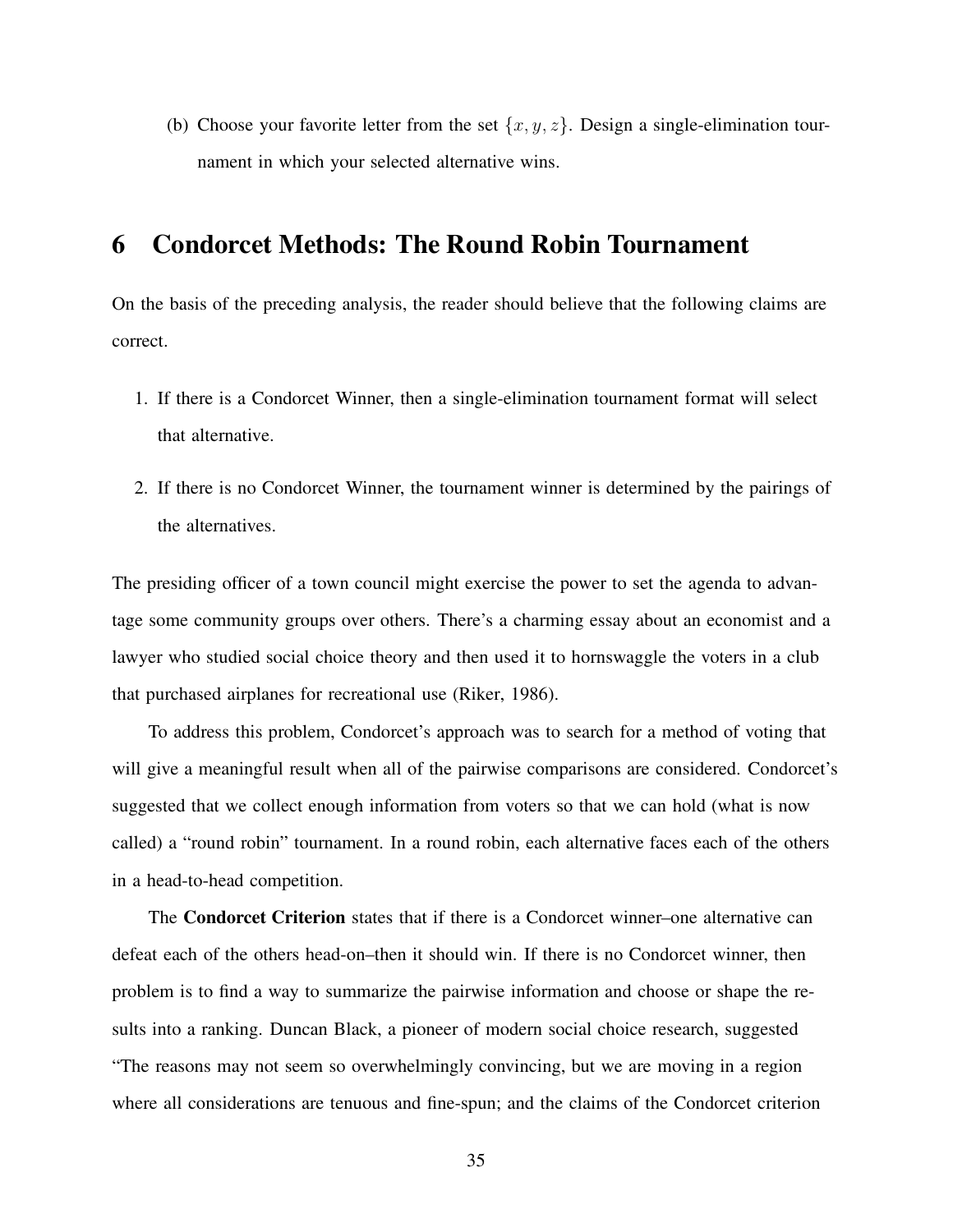

to rightness seem to us much stronger than those of any other"(Black, 1958). In the time since Condorcet, many different schemes have been proposed to summarize the outcomes of pairwise comparisons. Black suggested the use of a Borda Count. We consider just a few of the many interesting proposals.

#### **6.1 Searching for an Unbeatable Set of Alternatives**

Here's an obvious starting point: eliminate undesirable alternatives from consideration. Suppose the alternatives under consideration are  $\{u, v, w, x, y, z\}$ . In Figure 3, the relationships among the alternatives are represented by arrows. In this type of graph, an arrow from  $x$  to y means that x defeats y is a pairwise competition. In panel (a) of Figure 3, note that  $u, y$ , and  $x$ , the ones that are inside the dotted line, have a special quality. Each of them can defeat each of the others that are outside the dotted line in a head-to-head race. It seems clear that the winner must not be drawn from  $\{v, w, z\}$ . Each of these can be defeated by each of the proposals in  $\{u, x, y\}$ . The **Smith Criterion** is based on the idea that, if we can spot some "rejects" in this way, then we ought to make sure they don't win.

Formally, the **Smith set** is defined as the smaller of two sets:

- 1. The set of all alternatives, X.
- 2. A subset  $A \subset X$  such that each member of A can defeat every member of X that is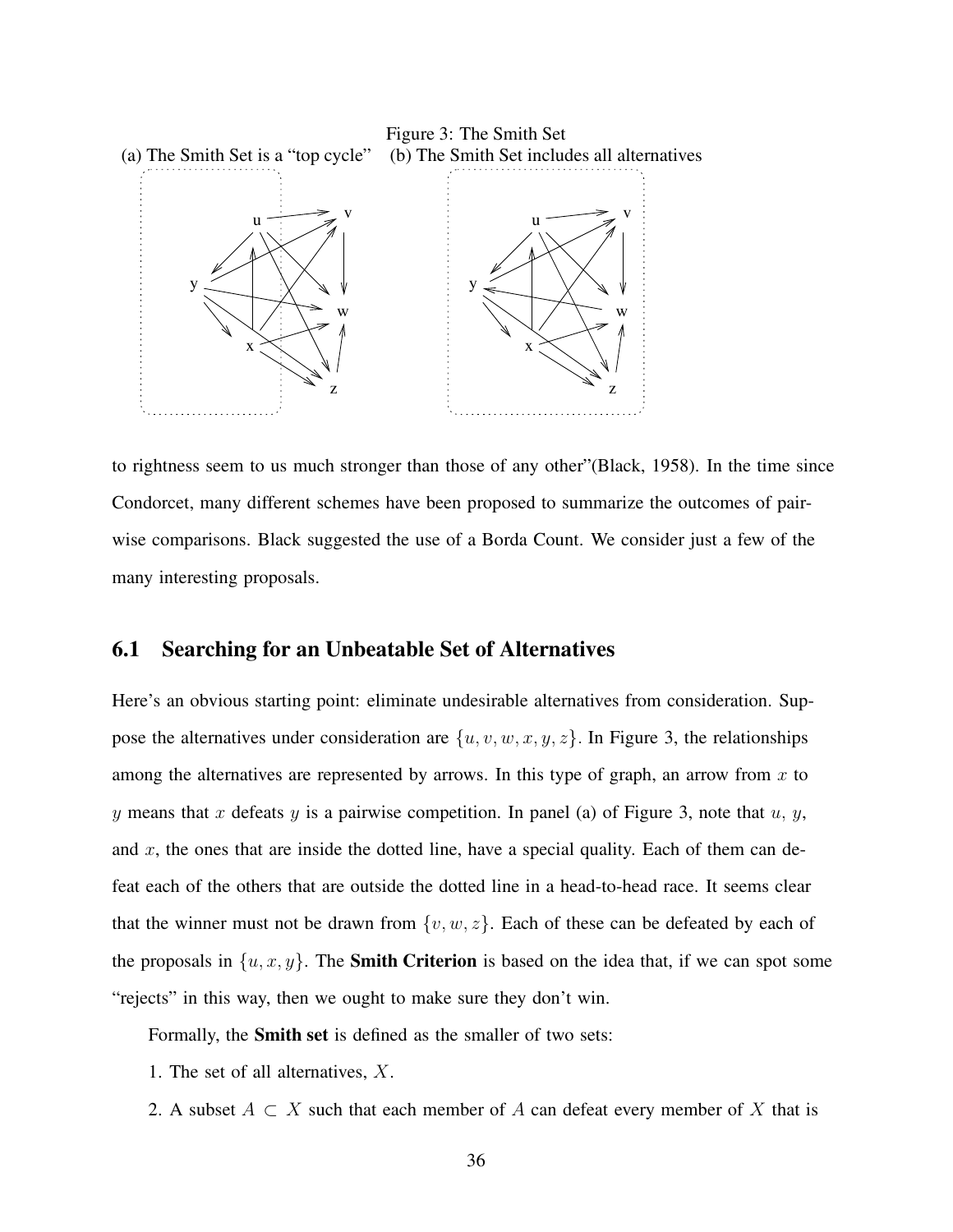not in A, which we call  $B=X - A$ . Formally, the Smith Criterion states if  $x \in A$  and  $y \in B =$  $X - A, x \succ_P y.$ 

Note we are using the plurality rule notation here,  $x \succ_P y$  (see 6). Indifferent voters are ignored. As we have seen in Figure 3a, the Smith set may include a voting cycle, and that's why some authors refer to it as the "top cycle set." The top cycle includes only the "best of the best." The rest of the alternatives should be rejected.

One major shortcoming of the Smith Criterion is illustrated in Figure 3b. We have turned around a few arrows, so there is no subset of alternatives in which each can defeat the rest. In such a case, the Smith set includes all alternatives. As a result, the Smith Criterion sheds no light at all on the problem. While the Smith criterion can be useful in ruling out alternatives in some examples, but not too many.

### **6.2 The Win-Loss Record**

A second simple approach is to choose a winner on the basis of the win-loss records. This is often called the Copeland rule. We simply subtract the number of losses from the number of wins for each alternative and then rank the alternatives accordingly. If one reads the sports page during professional baseball or football seasons, the win-loss record is a very familiar concept. While simple in principle, this procedure has many shortcomings. Most importantly, if there is a voting cycle, then there are likely to be many ties in the win-loss column. Each alternative will have one win and one loss in the pairwise comparisons, so none can be distinguished from the others. Another problem with this approach its sensitivity to the introduction of clones. One could pad the number of wins for an alternative by making copies of the alternatives that it can defeat. (For Three Stooges fans, if Curly is a loser, then nominate Moe and Larry as well so that the alternatives that defeat Curly also defeat Moe and Larry.)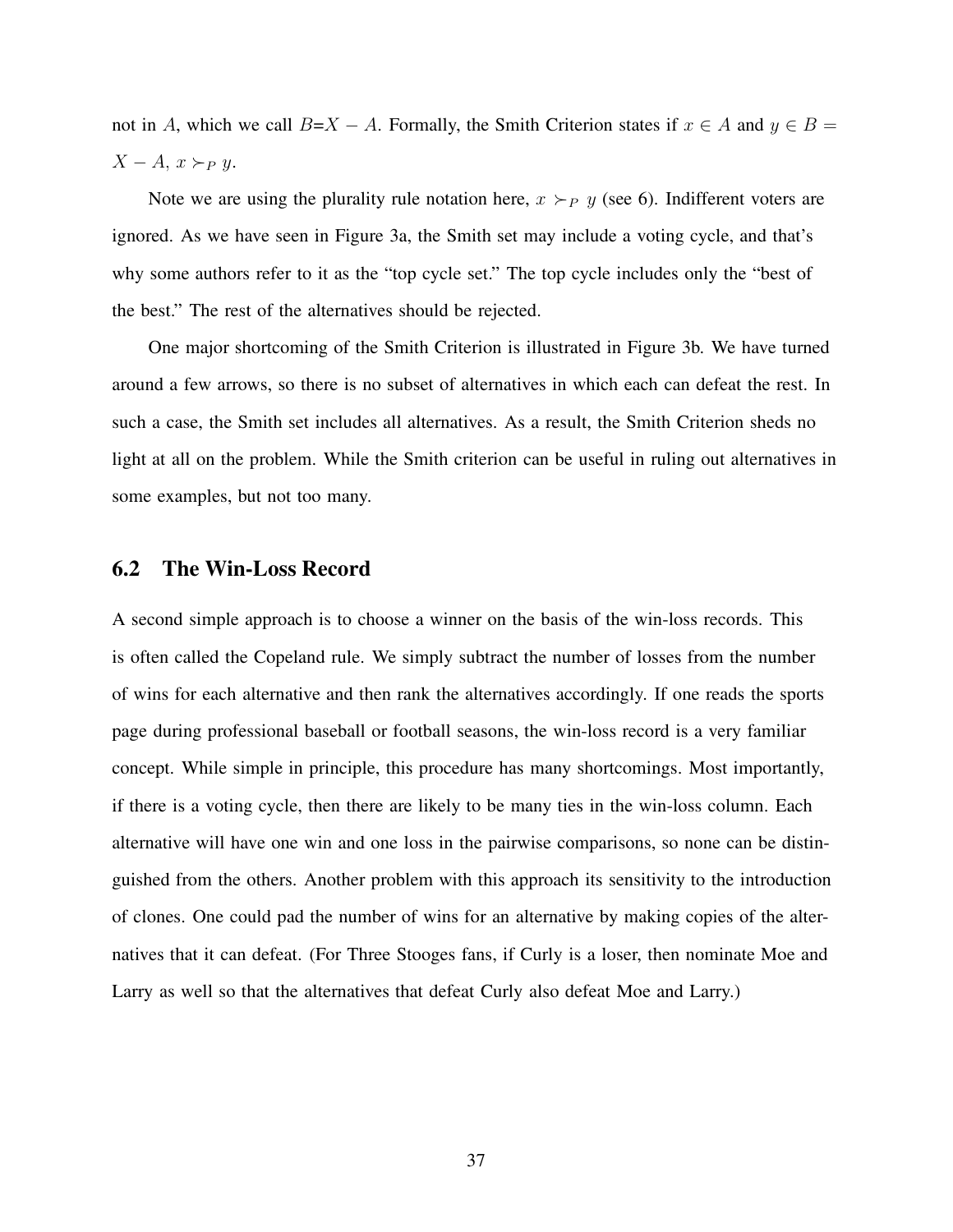#### **6.3 Aggregated Pairwise Voting: The Borda Count Strikes Back!**

The aggregated pairwise vote is a method of evaluating a tournament. The alternatives accumulate votes in their head-to-head contests and the one with the most votes wins. It creates a transitive overall ranking, even if there is a pairwise majority rule cycle.

Suppose the voters are  $N = \{1, 2, ..., n\}$  and that none of them are indifferent between any of the alternatives. Recall that the number of voters who prefer x to y can be represented as  $|\{i \in N : x \succ_i y\}|$ . The aggregated vote for alternative x is the sum of the support it receives against  $y$  and  $z$  in pairwise contests:

$$
|\{i \in N : x \succ_i y\}| + |\{i \in N : x \succ_i z\}|.
$$

The aggregated pairwise vote has a number of interesting properties. Readers should easily convince themselves that the following claims are true:

- 1. A Condorcet winner (one who is undefeated by each of the others) is never ranked last by the aggregated pairwise vote, and
- 2. A Condorcet loser (one that is unable to defeat any of the others) is never ranked first by the aggregated pairwise vote.

The aggregated pairwise vote is never afflicted by the "dominated winner paradox" that was discussed above. While the Condorcet winner does not always come out on top in an aggregated pairwise vote, that candidate does not suffer the indignity of a last place finish either.

It turns out that these two properties of the aggregated pairwise vote have a powerful implication: the aggregated pairwise vote places a very meaningful limitation on the kinds of paradoxes and peculiarities that can happen. With two alternatives, the aggregated pairwise system is really just plurality rule, so we might write either  $x \succ_{AP} y$  or  $x \succ_{P} y$ . If the pairwise result is  $x \succ_{AP} y$ , then a supporter of Condorcet's view of the problem would expect that the social ranking should be  $x \succ_{AP} y \succ_{AP} z$  or  $z \succ_{AP} x \succ_{AP} y$ . As long as the procedure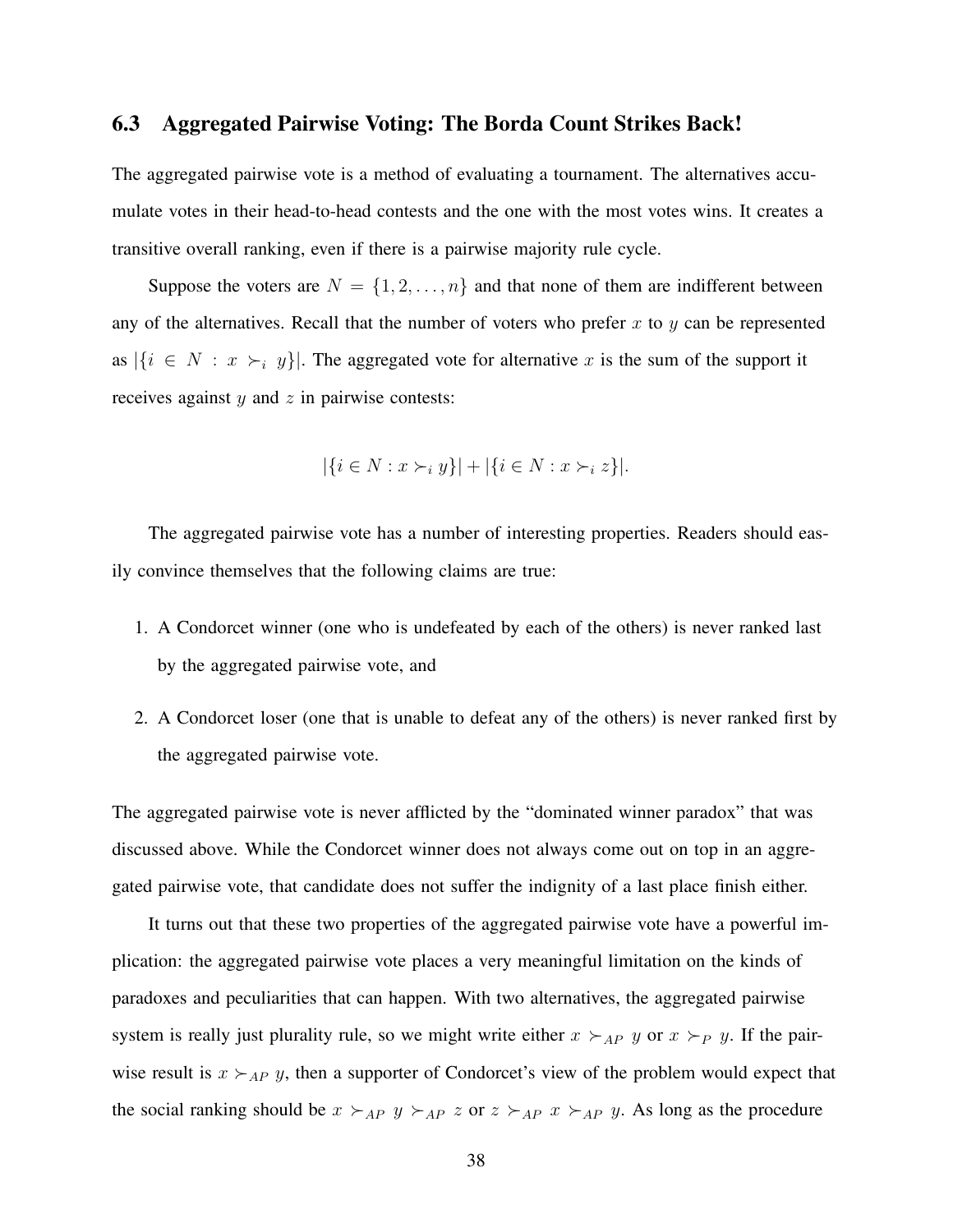applied to all 3 alternatives has  $x$  preferred to  $y$ , then everything makes sense. On the other hand, there is trouble if we observe social rankings like  $y \succ_{AP} x \succ_{AP} z$  or  $z \succ_{AP} y \succ_{AP} x$ .

Mathematician Donald Saari offers a way to catalogue these so-called anomalies. For a given set of voters (a preference profile), any voting procedure can be applied to rank the pairs,  $\{x, y\}$ ,  $\{y, z\}$ ,  $\{x, z\}$ , and also give an ordering of all three alternatives,  $\{x, y, z\}$ . Since the pairwise comparison is really just a plurality vote, let's use  $P$  as the subscript for pairwise comparisons, and we will use  $AP$  for the comparisons that take into account 3 or more alternatives. Saari uses the term *word* to refer to a combined set of pairwise and aggregated pairwise rankings, such as

$$
word 1. x \succ_P y, y \succ_P z, x \succ_P z, x \succ_{AP} y \succ_{AP} z
$$

or

$$
word\ 2. x \succ_{P} y, y \succeq_{P} z, x \succ_{P} z, z \succ_{AP} y \succ_{AP} x
$$

There are 351 words possible with 3 alternatives (hint:  $3 \cdot 3 \cdot 3 \cdot 13 = 351$ ). In word 1, there is no anomaly because each of the pairwise plurality decisions is the same as the ordering implied by the aggregated pairwise votes. On the other hand, word 2 is very anomalous. The pairwise comparisons are at odds with the overall ranking. In fact, recalling the first claim above, readers should notice that word 2 is impossible. The aggregated pairwise vote could not assign last place to the Condorcet winner,  $x$ .

Saari observes that only 135 out of the 351 words are actually possible with the aggregated pairwise vote applied to three alternatives (1994, p. 186). The driving force behind that result is the fact that the Condorcet winner can't finish last in the aggregated pairwise vote. The complete explanation of this result is given in the focus box 41.

In case you were wondering why the subtitle of this section is "the Borda count strikes back!" we are ready to give the answer: The aggregated pairwise voting procedure is equiva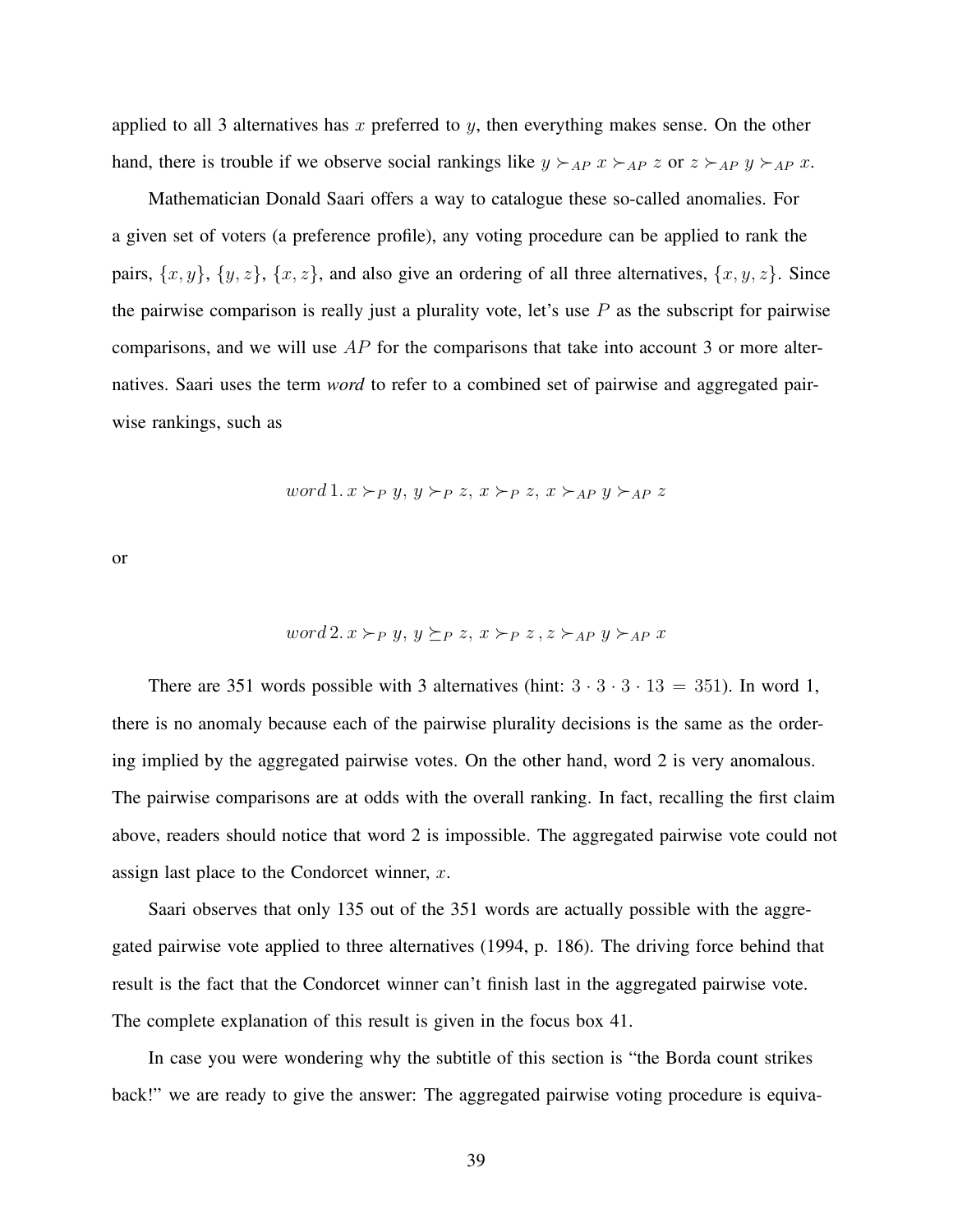lent to the Borda count (Saari, 1994). The strengths of the aggregated pairwise vote are thus inherited by the Borda count. Saari advocates the use of the Borda count for a number of reasons, but the fact that it "is the 'natural' extension of the standard vote between two candidates" (Saari, 1994, p. 178) to an election with more candidates is one of the most persuasive reasons.

How do we know that the two procedures equivalent? Consider a voter i for whom  $x \succ_i$  $y \succ_i z$ . The aggregation shows that i casts 2 votes for x (i prefers x to both y and z). Similarly, i votes for y against z, and the aggregation records 1 vote for y. This is, of course, exactly the same as casting a Borda ballot vector  $(2, 1, 0)$ . The conclusion is that the Borda count has the same information that is collected by the aggregation of pairwise votes.

The fundamental difference between plurality/majority voting and the Borda count is laid bare by this discovery. Recall the definition of plurality rule, which is the same as majority rule if none of the voters are indifferent.

$$
Plurality rule: x \succ_{P} y \text{ if and only if } |\{i \in N : x \succ_{i} y\}| > |\{i \in N : y \succ_{i} x\}|
$$
\n
$$
(6)
$$

Note that the first term on each side of the inequality is the same in the following:

$$
Bordanule: x \succ_{BC} y \text{ if and only if}
$$
  

$$
|\{i \in N : x \succ_{i} y\}| + |\{i \in N : x \succ_{i} z\}| > |\{i \in N : y \succ_{i} x\}| + |\{i \in N : y \succ_{i} z\}|
$$
  
(7)

The Borda comparison between x and y always includes some information about the irrelevant alternative z. The violation of the independence from irrelevant alternatives that we encounter in examples involving the Borda count appears to be inherent within it. At the same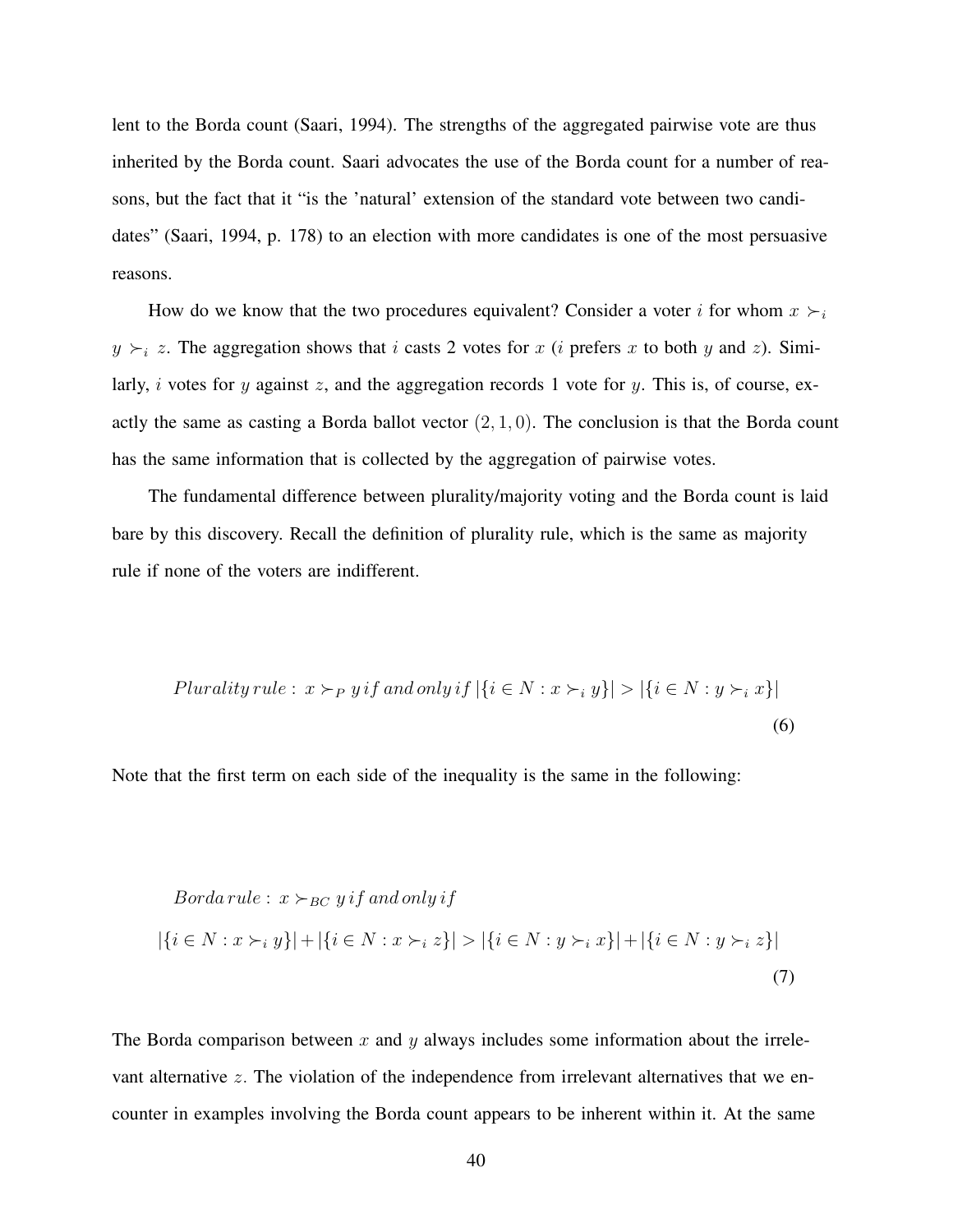time, however, the Borda count avoids both intransitivities and the danger of allowing a Condorcet loser to win an election.

#### ===========================================

Feature Box: In *The Geometry of Voting*, mathematics professor Donald Saari argues that the Borda count is less prone to peculiarities than other voting methods that are based on ranked lists. The Borda count admits only 135 out of 351 possible words (combinations of pairwise and listwise outcomes). In contrast, other methods of tabulation allow anything (literally!) to happen. A central part of his argument is the fact that the Borda count is equivalent to aggregated pairwise voting, and in the latter we have observed that a Condorcet winner never places last.

To establish that fact, begin by considering all of the Borda orderings with 3 alternatives. They are divided into three columns, representing social orderings in which the number of ties is zero, one, or two.

| 1. $x \succ_{BC} y \succ_{BC} z$ | 7. $x \succ_{BC} y \approx_{BC} z$  | 13. $x \approx_{BC} y \approx_{BC} z$ |
|----------------------------------|-------------------------------------|---------------------------------------|
| 2. $x \succ_{BC} z \succ_{BC} y$ | 8. $x \approx_{BC} y \succ_{BC} z$  |                                       |
| 3. $y \succ_{BC} x \succ_{BC} z$ | 9. $y \approx_{BC} z \succ_{BC} x$  |                                       |
| 4. $y \succ_{BC} z \succ_{BC} x$ | 10. $y \succ_{BC} z \approx_{BC} x$ |                                       |
| 5. $z \succ_{BC} x \succ_{BC} y$ | 11. $z \succ_{BC} x \approx_{BC} y$ |                                       |
| 6. $z \succ_{BC} y \succ_{BC} x$ | 12. $z \approx_{BC} x \succ_{BC} y$ |                                       |

We now have to figure out which pairwise outcomes are consistent with each of these

Borda outcomes. The problem is attacked by the timeless method of "divide and conquer."

Consider outcomes 1-6, the ones in which there are no ties. Keeping in mind the fact that a Condorcet winner cannot finish in last place in the Borda count (and the Condorcet loser cannot finish first), we can figure out which pairwise comparisons are possible. We focus on this one case  $x \succ_{BC} y \succ_{BC} z$  (and will generalize to the others).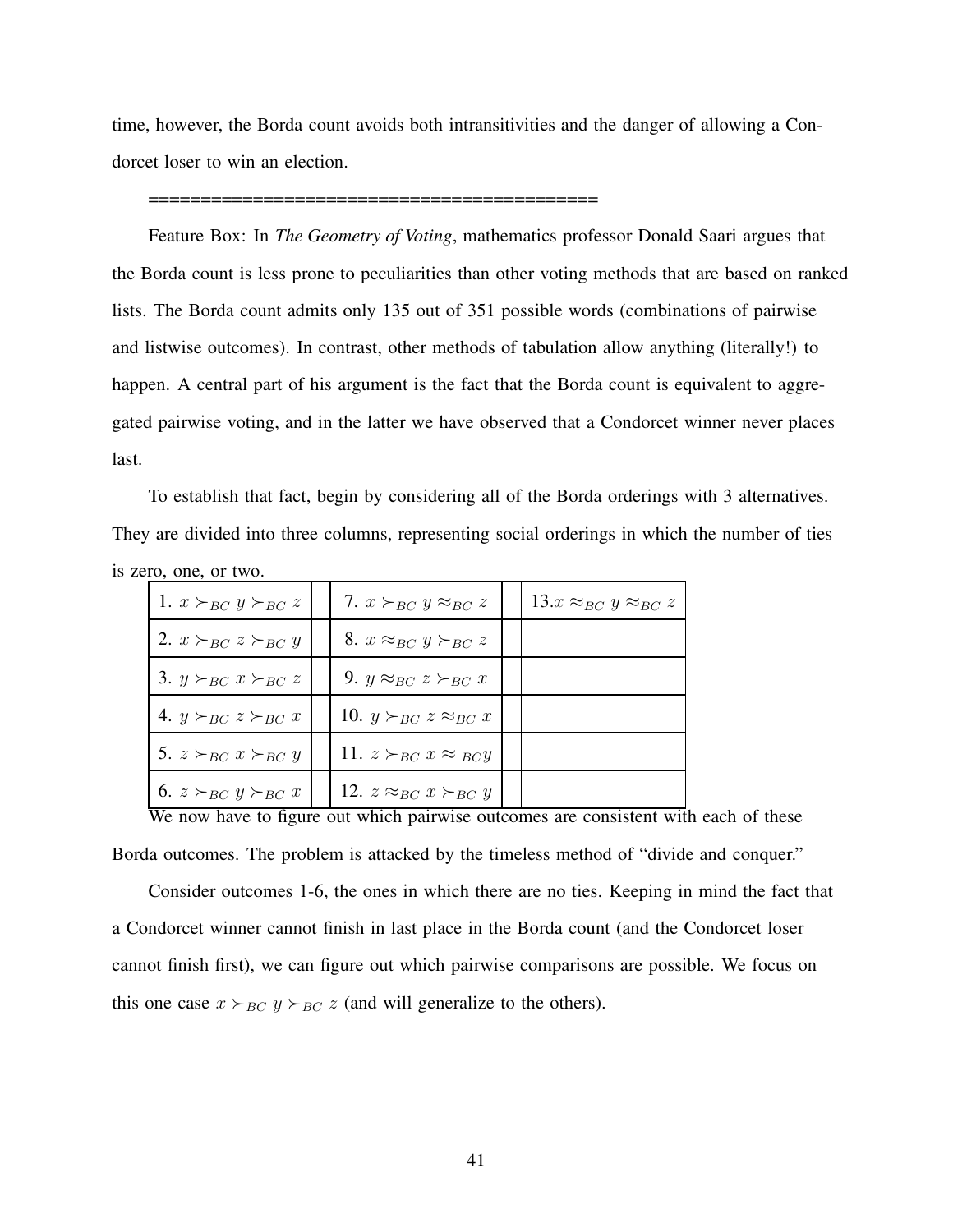| Possible if                                 | $x\succ_{BC} y\succ_{BC} z$                 | Not possible if $x \succ_{BC} y \succ_{BC} z$ |
|---------------------------------------------|---------------------------------------------|-----------------------------------------------|
| $x \succ_P y, y \succ_P z, x \succ_P z$     | $x \approx_P y, y \succ_P z, x \succ_P z$   | $x \approx_P y, y \succ_P z, x \approx_P z$   |
| $x \succ_P y, y \succ_P z, z \succ_P x$     | $x \approx_P y, y \approx_P z, x \succ_P z$ | $x \approx_P y, y \succ_P z, z \succ_P x$     |
| $x \succ_P y, y \succ_P z, z \approx_P x$   | $x \approx_P y, z \succ_P y, x \succ_P z$   | $x \approx_P y, y \approx_P z, z \succ_P x$   |
| $x \succ_P y, z \succ_P y, z \approx_P x$   | $y \succ_P x, y \succ_P z, x \succ_P z$     | $x \approx_P y, y \approx_P z, z \approx_P x$ |
| $x\succ_P y, y\approx_P z, z\succ_P x$      | $y\succ_P x, y\approx_P z, x\succ_P z$      | $x \approx_P y, z \succ_P y, z \succ_P x$     |
| $x \succ_P y, y \approx_P z, z \succ_P x$   | $y \succ_P x, z \succ_P y, x \succ_P z$     | $x \approx_P y, z \succ_P y, z \approx_P x$   |
| $x \succ_P y, y \approx_P z, z \approx_P x$ | $y\succ_P x,z\succ_P y,z\succ_P x$          | $y \succ_P x, y \succ_P z, z \succ_P x$       |
| $x \succ_P y, z \succ_P y, x \succ_P z$     | $y \succ_P x, z \succ_P y, z \approx_P x$   | $y \succ_P x, z \succ_P y, z \succ_P x$       |
| $x \succ_P y, z \succ_P y, z \succ_P x$     |                                             | $y\succ_P x, z\approx_P y, z\succ_P x$        |
| m1                                          |                                             | $y \succ_P x, y \succ_P z, x \approx_P z$     |

There are 17 sets of pairwise contests that are consistent with  $x \succ_{BC} y \succ_{BC} z$ . Since the setup of the problem is completely symmetric, the same must be true of Borda orderings 2-6 in **??**. Since 6\*17=102, we have found 102 of the 135 legal words.

Next consider the six Borda outcomes that have only one tie, which are items 7-12 in **??**. There are 30 sets of pairwise outcomes that are consistent with these Borda results (five for each one). Considering Borda ordering 7, we find that the following are the legal words.

1. 
$$
x \succ_P y, x \succ_P z, y \approx_M z, x \succ_{BC} y \approx_{BC} z
$$
  
\n2.  $x \succ_P y, x \succ_P z, y \succ_P z, x \succ_{BC} y \approx_{BC} z$   
\n3.  $x \succ_P y, z \succ_P x, y \succ_P z, x \succ_{BC} y \approx_{BC} z$   
\n4.  $x \succ_P y, x \approx_M z, y \succ_P z, x \succ_{BC} y \approx_{BC} z$   
\n5.  $x \approx_M y, x \succ_P z, y \succ_P z, x \succ_{BC} y \approx_{BC} z$ 

With 5 more legal words for each of the 6 Borda outcomes, we have thus added  $5*6 = 30$ valid words. The proof of this result is left as an exercise for the reader (but it is very informative, and so a complete answer is included at the end of the book).

Finally, consider Borda ordering 13. If the Borda count yields total social indifference,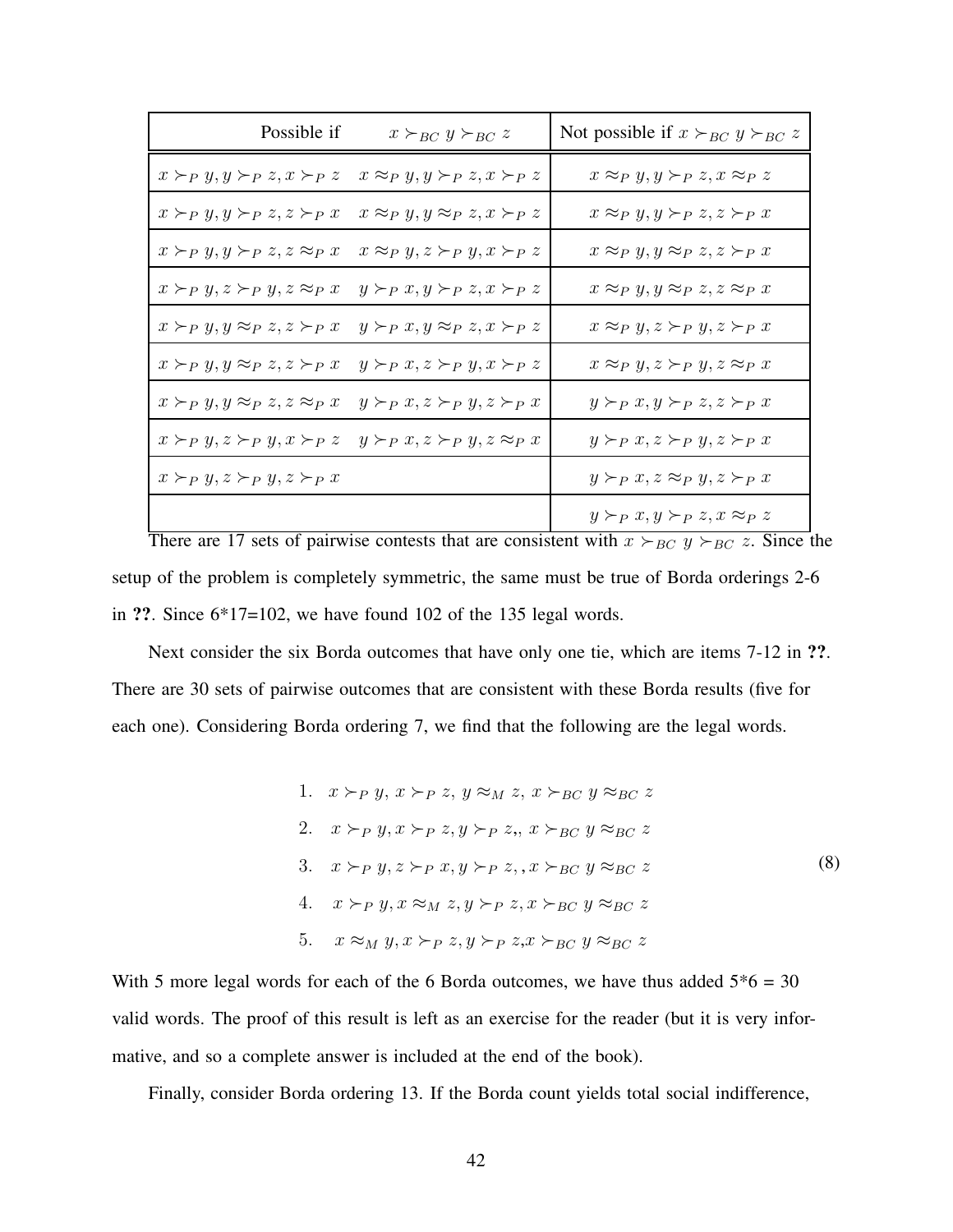$x \approx_{BC} y \approx_{BC} z$ , only three sets of pairwise matchings are possible:

1 
$$
x \succ_P y, y \succ_P z, z \succ_P x
$$
  
\n2  $y \succ_P x, z \succ_P y, x \succ_P z$   
\n3  $x \approx_P y, y \approx_P z, z \approx_P x$  (9)

The first two are the cyclical pairwise comparisons, and the final is generalized indifference. With those 3 legal words, our total is now 135.

======================================

## **6.4 The Schulze Method**

If you search the Internet, this one is often found under the unseemly titles "Cloneproof Schwartz Sequential Dropping" or the "Beatpath Method". We have named it for its originator, Markus Schulze, who has been an active proponent of the method since 1997 and has shown that it has many desirable qualities (Schulze, 2003). This is a method that evolved in a sequence of email and Internet postings by a group of enthusiasts who sought to develop workable voting methods that can actually be put to use in "real life." Schulze notes that this method is used in organizations that have an aggregate membership of more than 1,700 and that it is the most widely-used of all of the Condorcet round-robin methods. People who use the Linux operating system might be interested to know that the Schulze method is used in decision making in the Debian Linux project, one of the most widely disseminated Linux distributions.

Of all of the methods we have considered so far, this is the most difficult to understand and interpret at face value. In order to justify it, the proponents do not rely on intuition. Rather, they rely on the mathematical fact that this procedure meets many of the criteria against which voting procedures are judged. If there is a Condorcet winner, this method selects it as the winner. The Schulze method satisfies many of the other most important priorities, including undifferentiatedness (same as neutrality), anonymity, monotonicity, independence of clones (cloneproofness) and several others.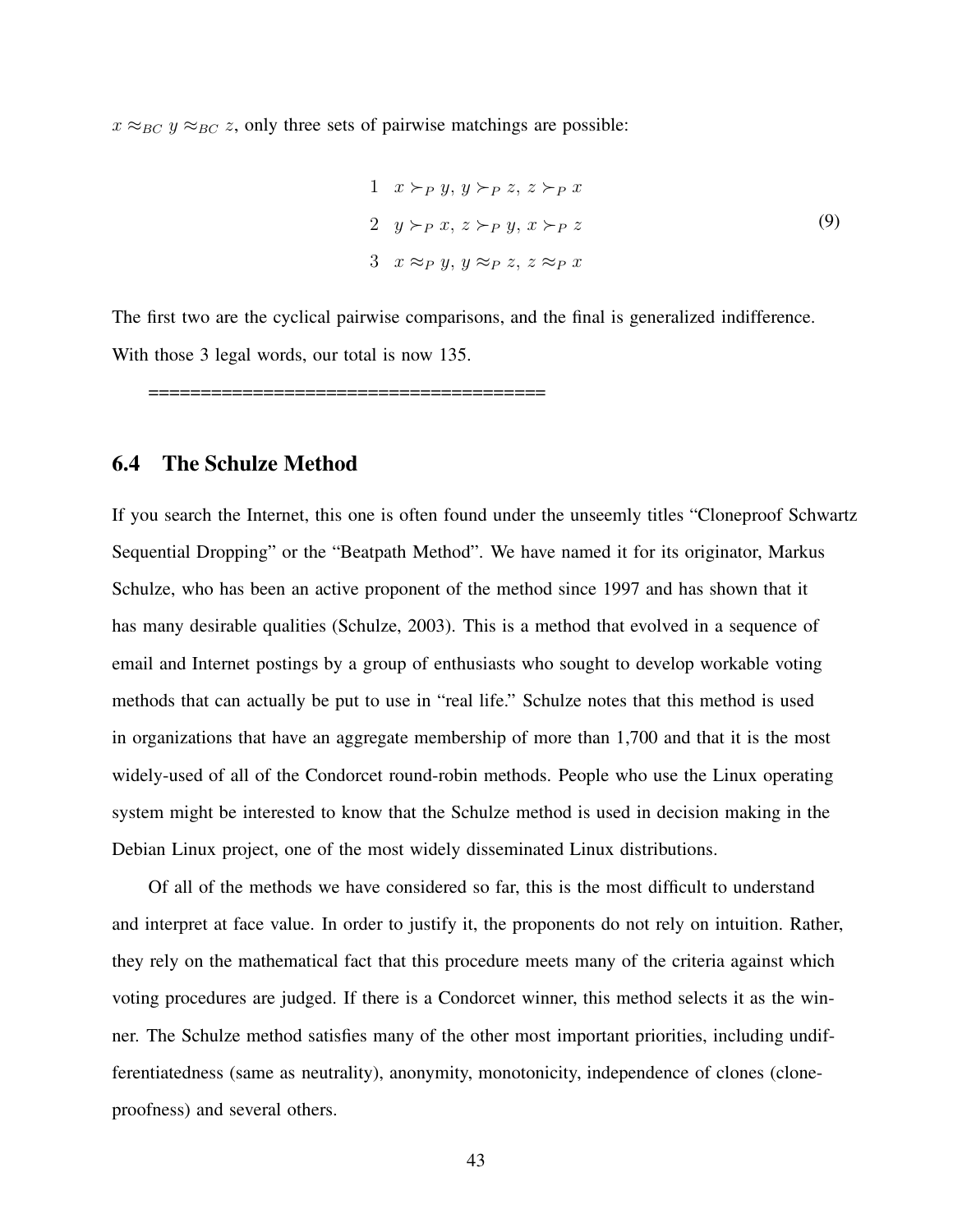Schulze's method also satisfies a property known as Smith-IIA. Recall the Smith Criterion, which held that the winner should be a member of the Smith Set. Smith-IIA adds the additional stipulation that if a candidate is added in an election, it can only affect the election outcome if it is in the Smith set. If it is not in the Smith set, then it is an irrelevant alternative (so far as the choice among alternatives in the Smith set is concerned) and it should not matter.

The voters submit rankings of as many candidates as they wish, and the ones they do not rank are assumed to be interchangeable and less desirable than the ones they do rank. There are two mathematically equivalent descriptions of the Schulze method for picking the winner in a competitive election. These methods employ the idea of "transitive defeat". A "transitive defeat" (also known as a chain) allows x to assert itself against y through a chain of comparisons, like  $x \succ_P w$  and  $w \succ_p y$ . Even if y defeats x in a head-to-head comparison, if a chain from x to y exists, then x can "transitively defeat" y. You might think of the chain as a sort of "self defense" or "political countermeasure" for electoral candidates. The chains can be quite long, and to save space we might as well write  $x \succ_P w \succ_P z \succ_P y$  to mean that x transitively defeats y with w and z in the middle of the chain.

As the old saying goes, a chain is only as strong as its weakest link. The strength of a chain from x to y is measured by the smallest margin of victory between any two alternatives in the chain. The symbol  $P[x, y]$  represents the strength of the strongest chain from x to y. If there are two chains leading from  $x$  to  $y$ , we measure the strength of each one (i.e, find the smallest margin of victory), and  $P[x, y]$  is the largest value. If there is no chain from x to y, then the strength is  $P[x, y] = 0$ .

The "beatpath method" is the one that Schulze uses as the definition of the social ranking process. The aim is to find an alternative with the strongest chains through which it can defeat all other alternatives. If the chain from x to y is stronger than the chain from y to x,  $P[x, y] > P[y, x]$ , then x disqualifies y from further consideration. If we collect up all the alternatives that are not disqualified, then we have a set of "potential winners." If we are lucky enough to have only one candidate left, then it is the beatpath winner. If we have several left,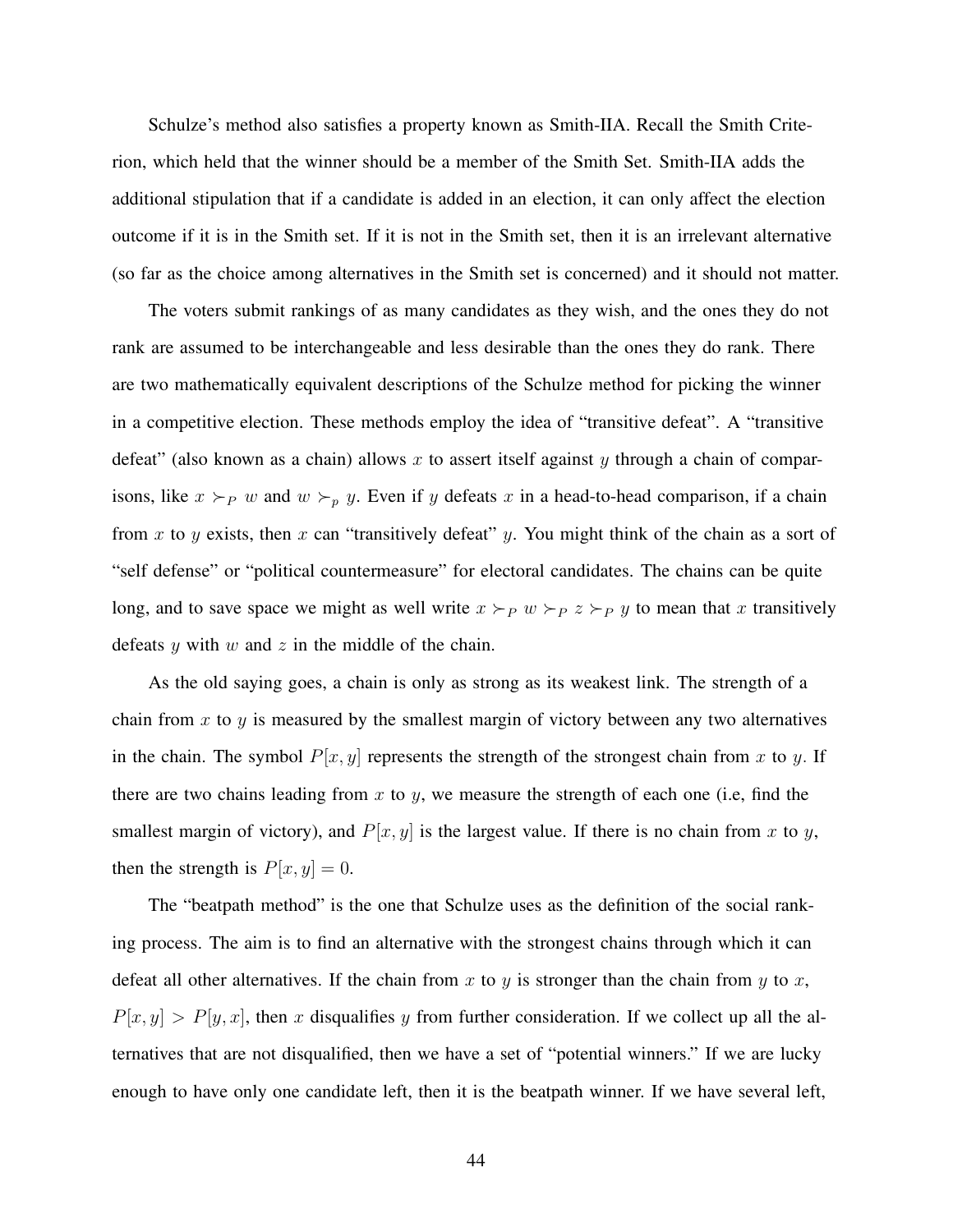then a tie breaking procedure is needed. Quite frankly, the emphasis in this method is to narrow the alternatives down to this set of unbeaten candidates, and the tie breaking procedure is something of an afterthought.

To bring this down to earth, consider the application of this method to choosing a national football champion after gathering votes from sports writers and coaches. The voters rank three undefeated teams, Auburn (AU), the University of Southern California (USC), and the University of Oklahoma (OU). In 4, the arrow from USC to OU indicates that USC is preferred to OU by 44 of the voters. Here, we are using the number of voters as the indicator of the strength of the defeat (we could use the margin instead). Note there is a cycle, where OU is ranked higher than AU (strength=22) and AU is preferred to USC (strength=18). This example is particularly simple because there is only one path from each alternative to each of the others. The beatpaths are:

> $P[OU, AU] = 22$  $P[OU, USC] = 18$  $P[AU, USC] = 18$  $P[AU, OU] = 18$  $P[USC, OU] = 44$  $P[USC, AU] = 22$

Because  $P[USC, OU] > P[OU, USC]$  and  $P[USC, AU] > P[AU, USC]$ , USC is the beatpath winner.

The implications of the beatpath calculations are difficult to grasp for many people. Why does the procedure satisfy so many of the desirable qualities? How can we make sense of it? Shortly after Schulze proposed his method in 1997, it was shown that it is equivalent to a method in which we sequentially measure the strength of the candidates and then remove the weak ones, and then re-evaluate. The sequential evaluation process is organized around an enhancement of the Smith set which is called the Schwartz set. This view of the procedure is of-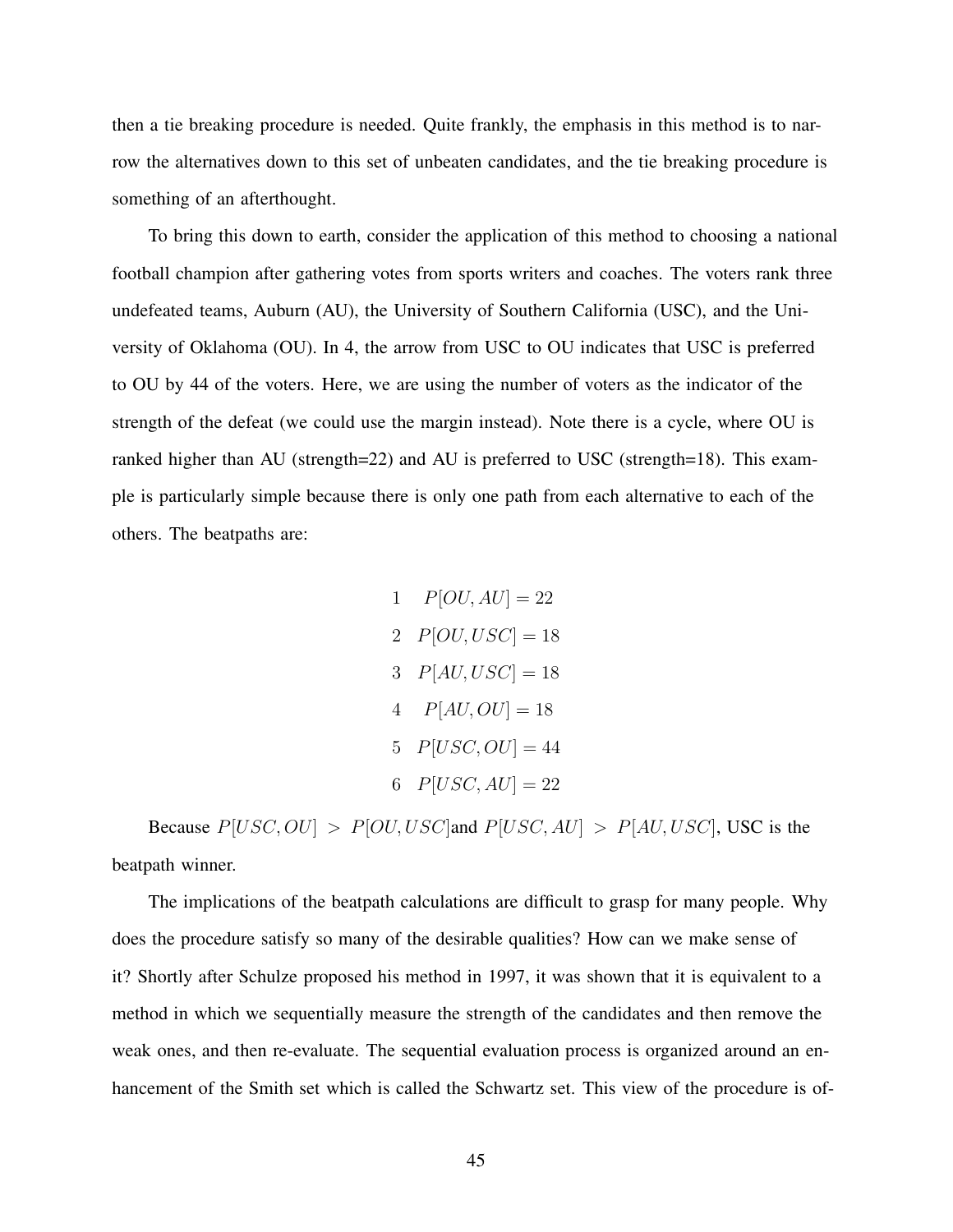



ten called Cloneproof Schwartz Sequential Dropping (CSSD). Recall the Smith set is the "top cycle" set of winners. The Smith set is not always selective; frequently it includes all of the alternatives. In order to be a member of the **Schwartz set**, an alternative must either be undefeated in pairwise competition (it may defeat *or tie* each other alternative) or it must be able to transitively defeat every other alternative that can transitively defeat it. To be in the Schwartz set, a candidate must have "electoral self defense" against each of the other candidates. More formally, x is in the Schwartz set if for any y such that  $P[y, x] > 0$ , then  $P[x, y] > 0$ . Even if x transitively defeats  $y$ ,  $y$  can be in the Schwartz set if there is a chain of plurality decisions reaching from y to x. An alternative y is rejected from the Schwartz set if y cannot transitively defeat another alternative which can transitively defeat  $y$ . If there are no pairwise tie votes, the Schwartz set equals the Smith set. If there are ties, then the Schwartz set can be much smaller. In Figure 5, ties are represented by dotted lines that connect alternatives. The ties make a difference because the transitive defeat concept is based on pairwise victories and ties are treated the same as losses. In other words, ties break chains.

The sequential approach can be thought of as a way to find the strongest chains. The Schwartz sequential dropping version of the Schulze procedure is the one that is described in the Constitution of the Debian software organization http://www.debian.org/vote/ 2003/vote\_0002. In Figure 5, we illustrate the sequential narrowing of the Schwartz set that results when ties (dotted lines) are inserted.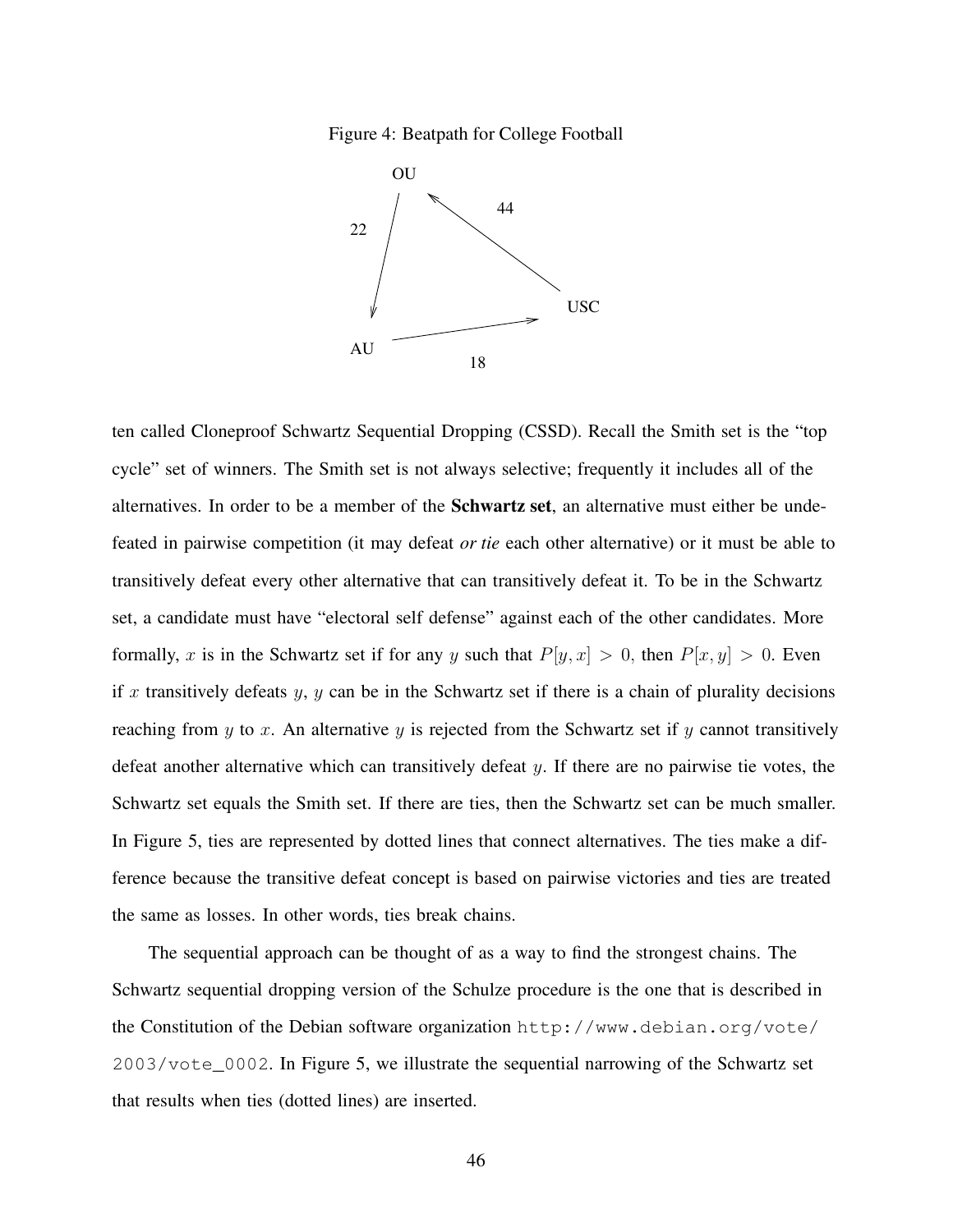

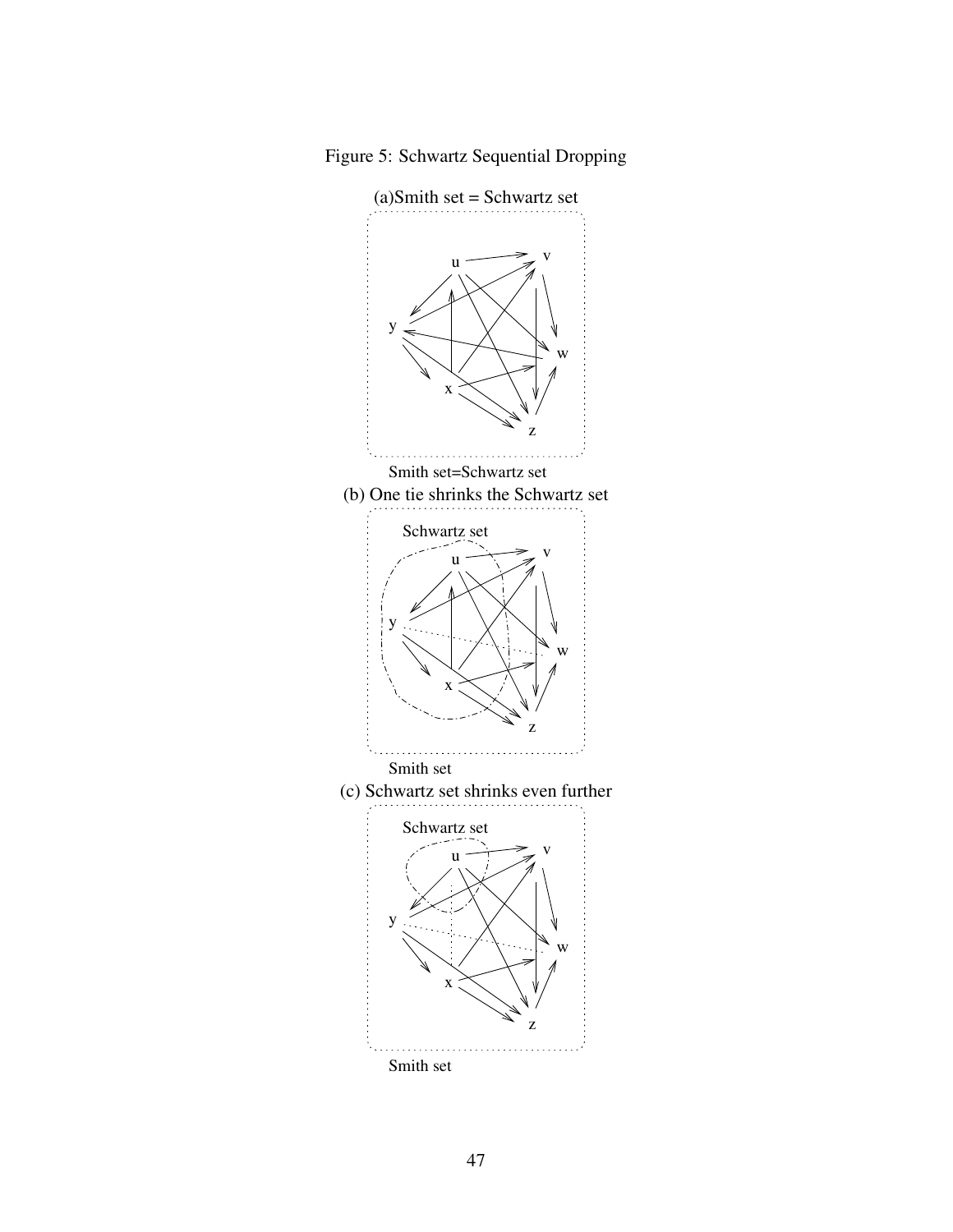Schwartz sequential dropping proceeds iteratively, repeatedly narrowing down the alternatives. It is easy to make this sound more complicated than it really is, but we will try not to.

Step 1. Collect the ranking information from the voters. The results of all pairwise comparisons are known. Voters are allowed to rank all of the alternatives or just some of them. They are allowed to register their indifference between alternatives. From the ballots, we can calculate the pairwise outcomes for all alternatives, either  $x \succ_P y$  or  $xI_P y$  or  $y \succ_P x$ . It is important to remember the number of votes for each alternative and the margins of victory.

Now the decision-making starts.

Step 2. Eliminate Rejects. Begin by simplifying the problem by isolating "rejects," alternatives that are losers in the round robin tournament. These losers are the ones that are left out of the Schwartz set. Recall that  $y$  is rejected if it is transitively defeated by some other proposal and there is no chain that leads from  $y$  to that other alternative. The rejects are eliminated from consideration, permanently.

Step 3. Evaluate the remaining contenders.

A. If there is only one contender, then it is the winner.

B. If there is more than one contender, check the pairwise comparisons among all of the contenders. If all pairs are tied, it means, in some sense, that we have found all of the alternatives that are "equally good." If all are tied, proceed to the tie-breaking procedure in Step 4.

C. If all contenders are not tied pairwise, then we need to make some changes so we can reject more alternatives. Here is where the "sequential dropping" kicks in. Among all pairs of contenders, find the "weakest pairwise defeat." (To us, a name like "least impressive victory" would be more fitting.) The idea is to spot the least worthy pairwise victor and demote it. How to spot the least impressive winner? Look for the alternative that wins with the smallest number of votes.<sup>3</sup> When the weakest pairwise defeat is found, that victory can be erased

<sup>&</sup>lt;sup>3</sup>Some versions of this procedure use the margin of victory, rather than the absolute number of votes received by the winner. Schulze recommends the total number of votes because he feels it gives voters a positive incentive to report their rankings as completely as possible. Otherwise, they might have an incentive to report just the rankings of the top one or two alternatives in order to "game" the election system.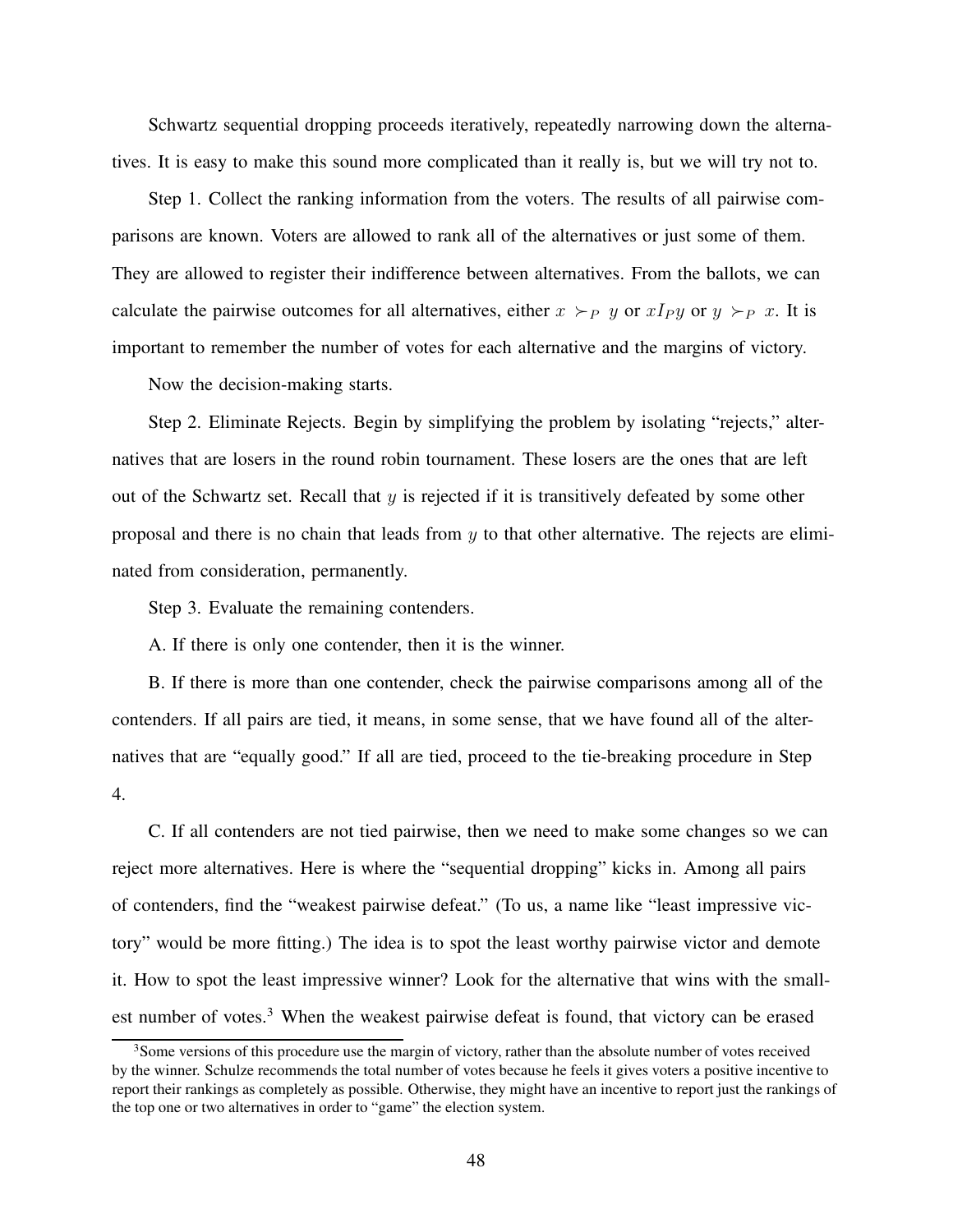by changing it to a tie in the data. That is, we change the result in the round robin data for the weakest defeat from  $\succ_P$  to  $\approx_P$ . (Caution: contrary to what some Web sites say, neither the weakest defeat nor the tied alternatives are not dropped literally. The weakest defeat is converted to a tie and the Schwartz set is recalculated.) If there are several alternatives that are equally weak winners–many weakest defeats exist–then choose the one with the most votes for the loser and declare that one to be the weakest defeat. If there are several pairs tied in both the number of votes for the winner and the loser, treat them all in the same way: change the pairwise comparison to a tie. This generates new round robin data.

Go back to Step 2 and repeat the procedure. Use the new round robin data, of course. The rejects that were eliminated in previous stages are never re-admitted. Since we have inserted some ties into the results, the members of the Schwartz set will change: some contenders will become rejects and then they are dropped. The procedure will repeatedly loop between Steps 2 and 3 until the condition described in Step 3B is obtained.

Step 4. If we arrived at this stage, it means we have narrowed down the alternatives to the most appealing set of more-or-less equally good outcomes. Schulze calls these "potential winners." A winner is selected by a tie breaking rule.

The tie breaking rule that is suggested by Schulze is, more-or-less, going to rank the tied outcomes by listening to the opinions of randomly drawn voters. Suppose the tied candidates are  $\{w, x, y, z\}$ . Randomly draw a ballot and copy down the preferences of the voter. If that ballot states a ranking for all of the alternatives, then that is the end of the procedure. The group result will match that ballot. If the ballot is only partially filled in, for example, it states only  $x \succ_i y$ , then we take that information and mark down  $x \succ_{Schulze} y$  (it is "set in stone," unalterable) and we draw another ballot. If that ballot has preference information about candidates that are not already sorted by  $\succ_{Schulze}$ , such as w, and y, then use that information  $w \succ_{Schulze} y$ . We draw ballots at random until every pairwise comparison is filled in, and we *never* change any of the Schulze comparisons we have already completed. If we happen to go through all ballots without ranking all of the alternatives, then the final ranking is assigned at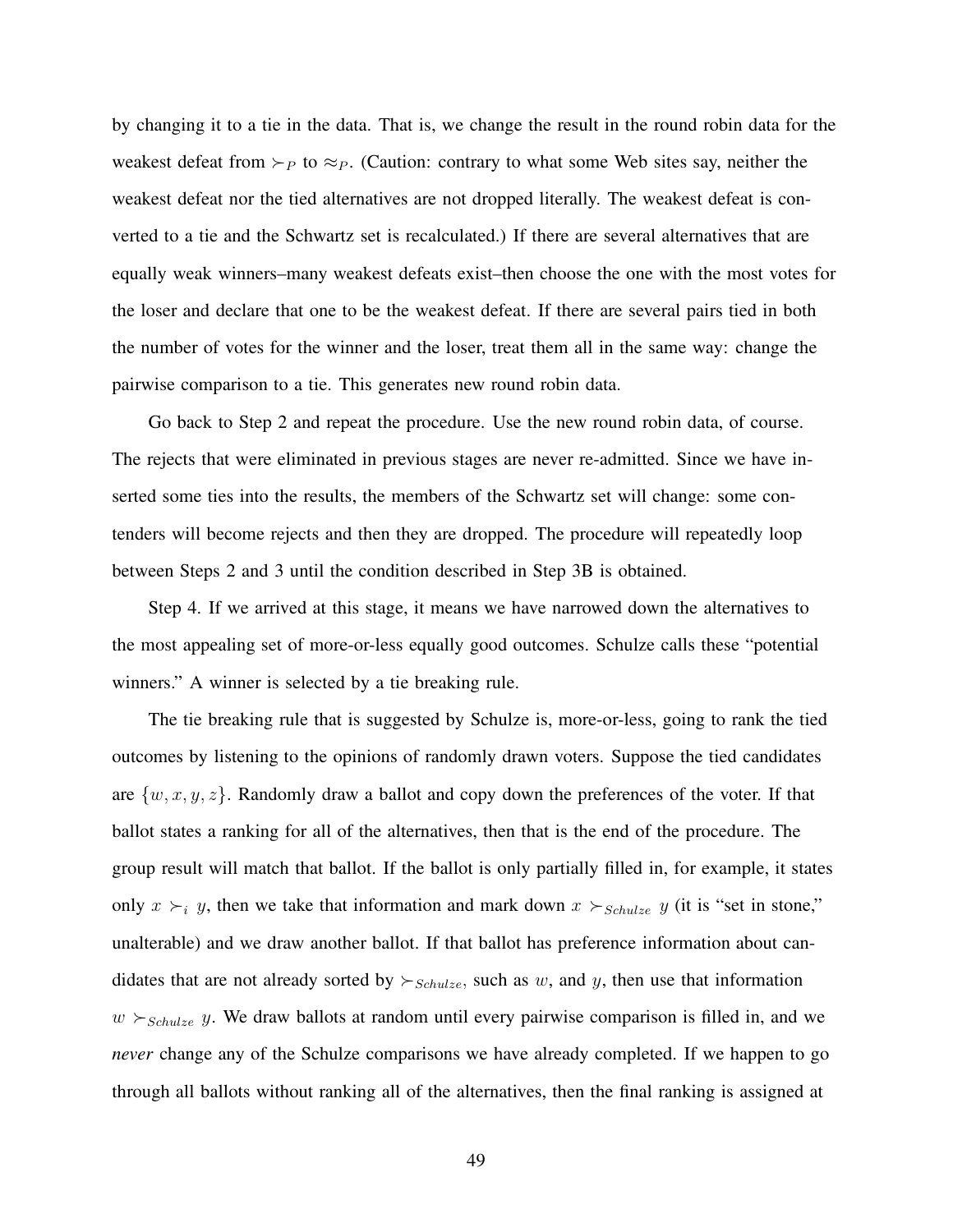random.

The Schulze method can be applied to any of the voting examples we have considered. Of course, if the preferences imply the existence of a Condorcet Winner, then that alternative is chosen and the solution is simple. To find a more interesting case, we need to select an example in which there is a voting cycle. Recall the Borda paradox considered in section 4.2. In Figures 6 and 7, we have used the preferences from Tables 3 and 4 with the Schwartz sequential dropping approach.

In Figure 6, we note that the original preferences allow a majority rule cycle across all of the alternatives, so the first stage Schwartz set includes all of the alternatives. There are two comparisons tied for the weakest defeat, each with the support of 4 voters, so in 6b, those arrows are changed to dotted lines representing ties. After those ties are taken into account, the Schwartz set is recalculated, and it includes only w.

Recall that alternative z is exposed as a fraud in that example. The effect of dropping z to the bottom of the voter preference orderings appears in 7. Note that the initial Schwartz set now includes only three alternatives,  $\{w, x, y\}$ . Alternative z is excluded (it is a Condorcet loser). The weakest defeat is between w and y. After that is changed to a tie, then w is the only potential winner remaining. The same alternative,  $w$ , wins with the Schulze method in both cases.

The Schulze method has the apparent strength of solving the paradox in the Borda count: w wins in both cases. The Schulze method is thus more stable and, in some sense, more logical. The fact that the Borda method chose  $y$  in the original example (Table 3) and Schulze chooses  $w$  deserves mention. From a beatpath point of view, it appears that we did not correctly understand the Borda problem in section 4.2. We thought the paradox was that  $y$  was turned from a winner into a loser when the fortunes of  $z$  changed. Now it appears that the original Borda winner,  $y$ , was "wrong." Borda chose the wrong winner because it allowed  $z$ to play the role of a spoiler, somehow distracting voters from their purpose, thus allowing  $\eta$  to win. When  $z$  is moved to the bottom in Table 4, its role (its influence as an irrelevant alterna-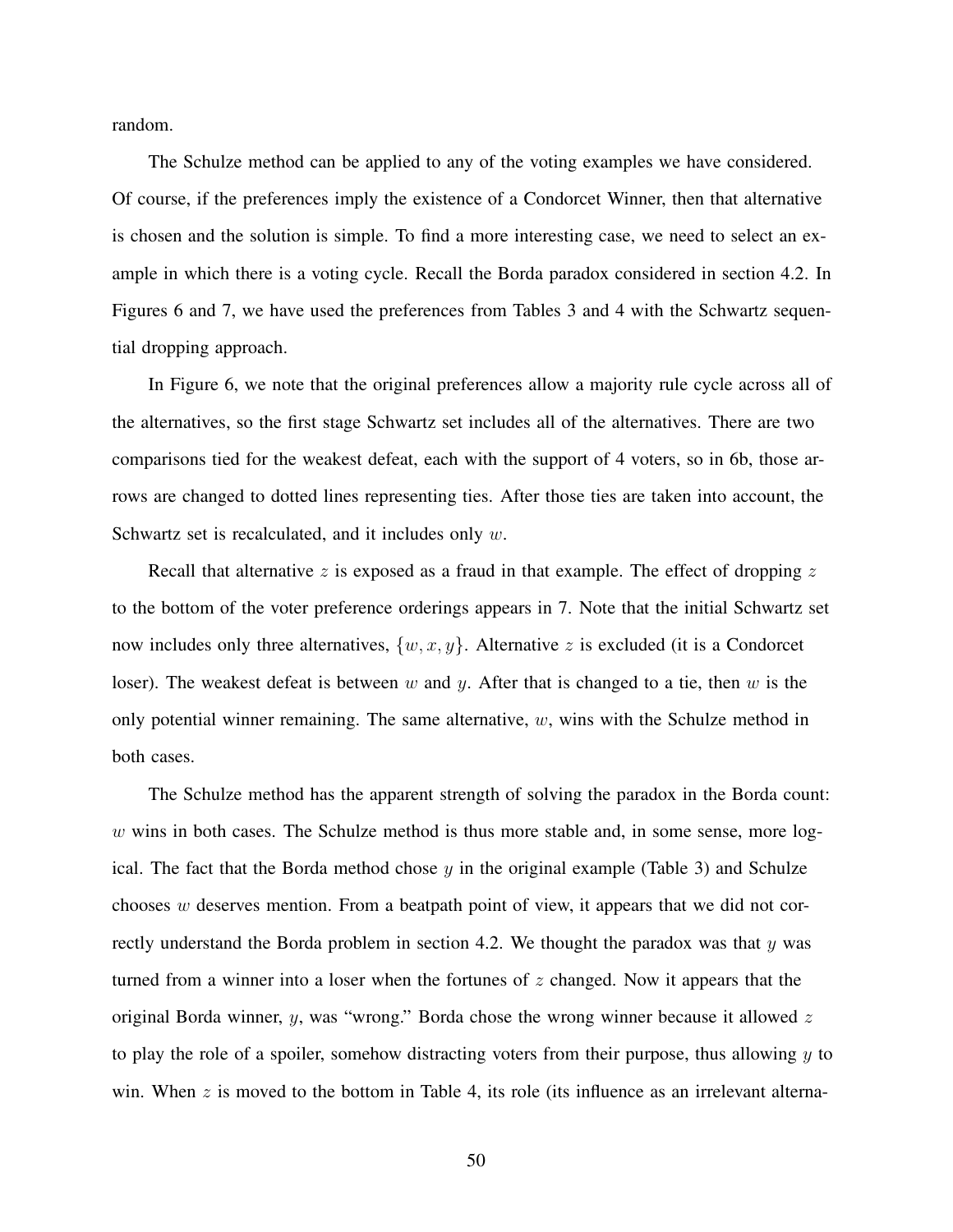

Figure 6: Schulze Method Applied to Table 3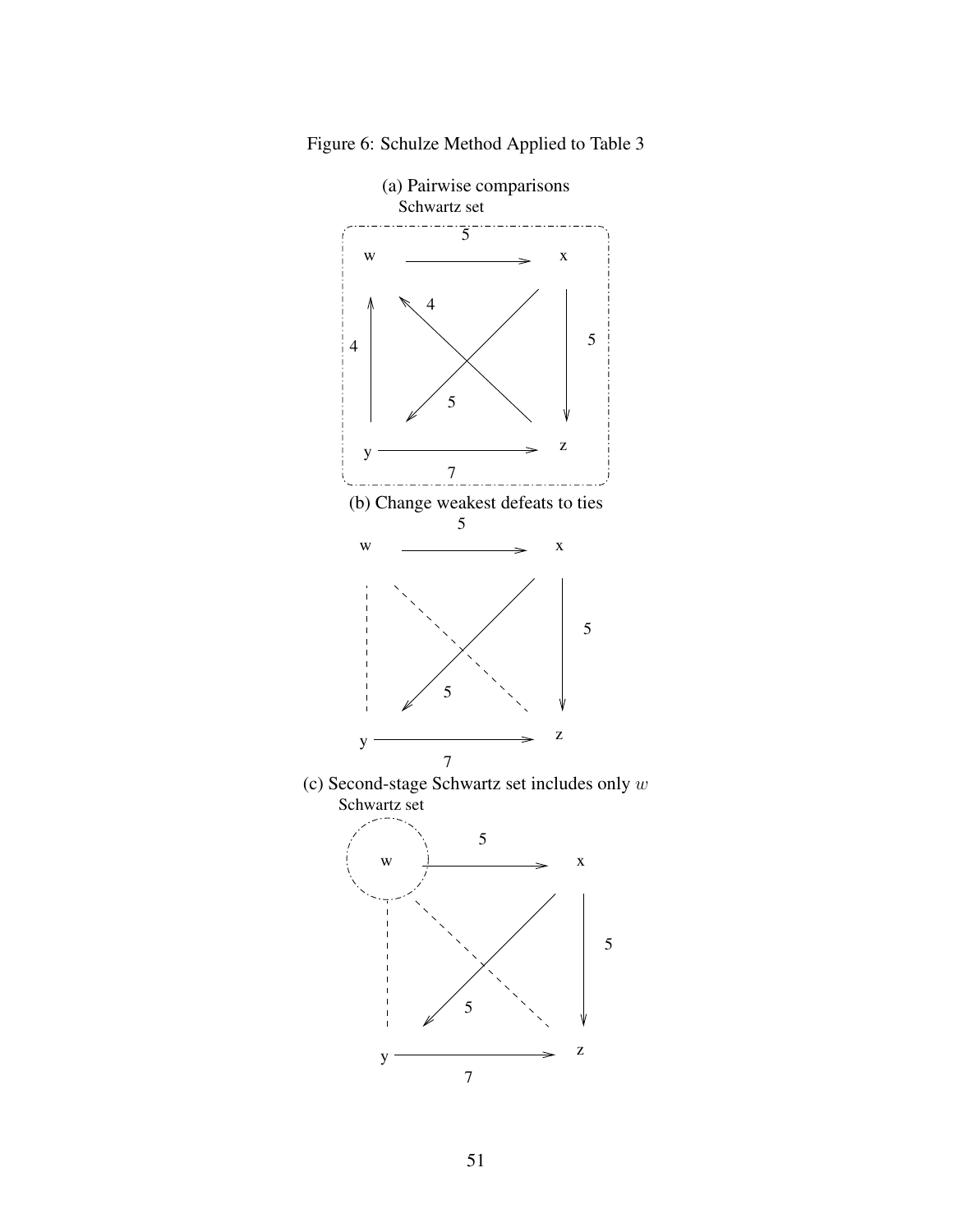Figure 7: Schulze Method Applied to Table 4



52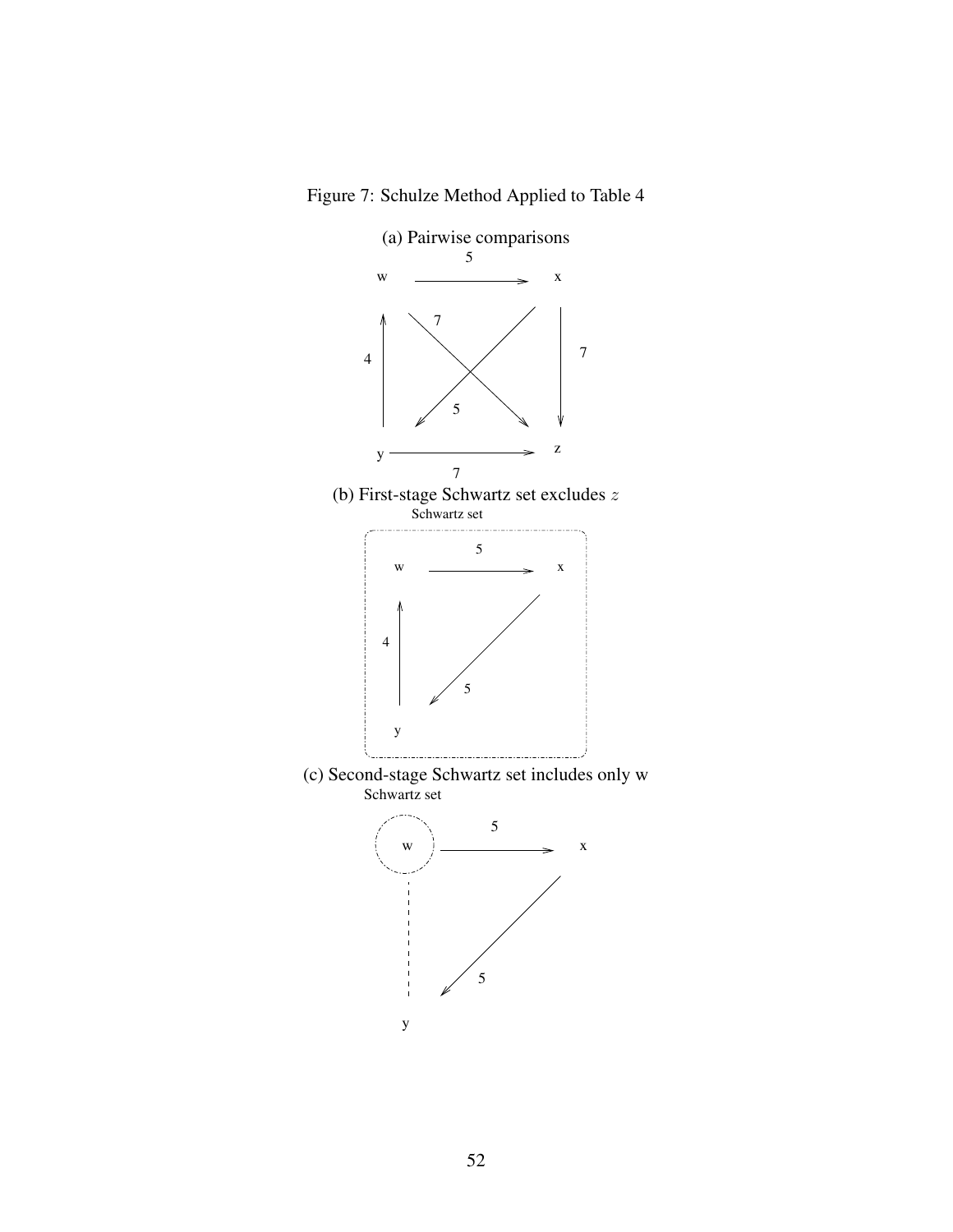tive) is eliminated, and the "correct alternative"  $w$  wins.

The Schulze method leads to a full, transitive ordering of all of the candidates. The beatpath values  $P[x, y]$  can be used to sort alternatives from top to bottom. As a result, the method could be used to determine the winner of the Division 1A College football championship on the basis of the rankings submitted by coaches, writers, or computers.

The reader might be wondering, "if this method is so great, why isn't everyone using it?" Well, if you ask its proponents, we expect they will say "because everyone is not very smart!" Ordinary people–not academics–are not particularly interested in election procedures, much less complicated ones. As a result, the most widely used argument against the method seems to be that it is too complicated. To academics, this is not a very good argument, but it carries a lot of weight with real life policy makers. In response, the Schulze proponents will point out that, from a voter's point of view, it is no more complicated than a Borda count. All the voters need to do is submit rankings of some alternatives. The counting process is more complex, of course, but the effort is justified. The proponents can list a long list of favorable qualities that we have already mentioned, plus some more.

The beatpath approach is not completely free from the anomalies that infect the other voting mechanisms. Schulze draws our attention to the paradoxical fact that his method violates the **Participation Criterion**. The participation criterion says that if an election has been decided, and then you add voters who prefer the winner to another alternative, then adding those new voters must not result in the victory of that other (less favored) alternative. More formally, the winner is x, hence socially  $x \succ_{Schulze} y$ . Add more voters such that  $x \succ_i y$ . Adding those voters should not change the social result to  $y \succ_{Schulze} x$ . The criterion does not require that x must still win, only that adding voters who do not prefer  $y$  should not make  $y$  the winner. Please note that the participation criterion is different from the monotonicity principle. Monotonicity states that *among existing voters*, a change in voter preferences that favors x against y must not hurt  $x$ 's position in the final decision. Participation concerns the addition of new voters. Schulze is a monotonic procedure, but examples can be found to show that it violates the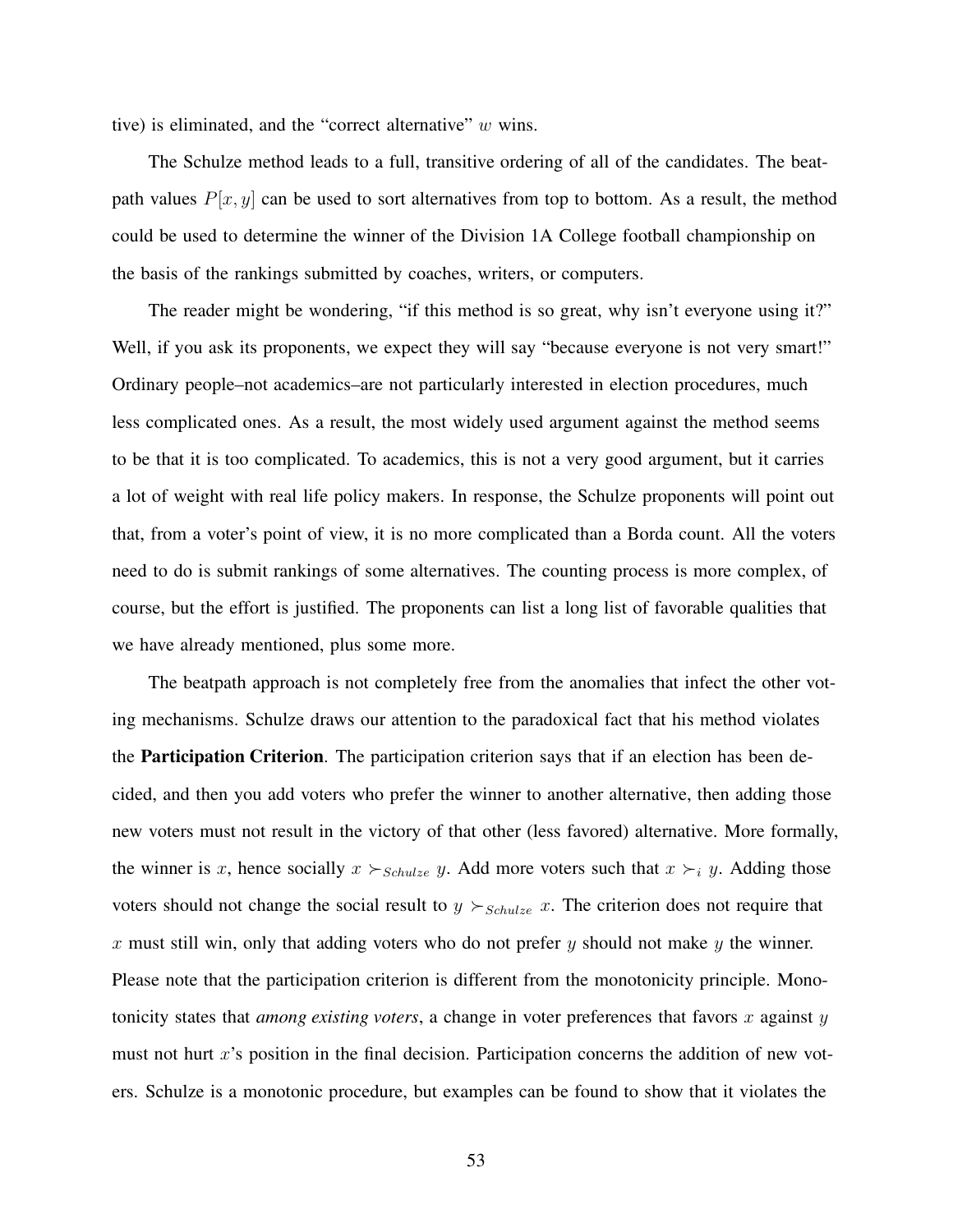| Group:            |              | ◠              | 3 | 4              | 5 | 6              |              | 8  | 9            | 10 | 11 | 12 | 13 |
|-------------------|--------------|----------------|---|----------------|---|----------------|--------------|----|--------------|----|----|----|----|
| Number of voters: | 4            | $\overline{2}$ | 4 | $\overline{2}$ | າ | $\overline{2}$ |              | 12 | 8            | 10 | 6  | 4  | 3  |
| Preferences       |              |                |   |                |   |                |              |    |              |    |    |    |    |
| favorite          | u            | u              | u | u              | V | W              | W            | X  | v            | Z  | Z  | Z  | u  |
| second            | V            | V              | y | v              | Z | X              | X            | v  | W            | u  | u  | y  | у  |
| third             | W            | Z              | V | Z              | u | V              | $\mathbf{V}$ | W  | X            | V  | V  | X  | Z  |
| fourth            | $\mathbf{x}$ | $\mathbf{x}$   | Z | V              | W | v              | Z            | u  | $\mathbf{V}$ | W  | X  | V  | W  |
| fifth             | y            | $\mathbf{V}$   | W | W              | X | Z              | v            | V  | Z.           | X  | V  | W  | V  |
| sixth             | Z            | W              | X | X              | v | u              | u            | Z  | u            | v  | W  | u  | X  |
|                   |              |                |   |                |   |                |              |    |              |    |    |    |    |

Table 11: The Schulze Method

participation criterion.

Schulze's example of the violation of the Participation Criterion is presented in an example that has 6 candidates,  $\{u, v, w, x, y, z\}$  (see Table 11). The winner is u when the electorate includes the 60 voters from groups 1-12 . The violation of the participation principle is shown when group 13, which has 3 members, is added to the electorate. For all of the members of group 13, note that u is the most preferred alternative and x is the least desirable. One would expect that their favorite, the winner  $u$ , would remain in good position. Unfortunately, the Schulze rule applied to this 63 voter electorate declares  $x$  to be the winner. After the sequential dropping process,  $u$  is the only contender (the only member of the final Schwartz set), no use of the "tie breaker" is required.

Among the collection of peculiar election outcomes that we have been accumulating, this is surely one of the most bizarre. In order to investigate it more carefully, consider the graphs that illustrate the sequential dropping process in Figure 8. On the left, the pairwise data for the 12 group problem is illustrated. Note there are many ties in this example. The weakest defeat is the step  $y \succ_P z$  which is supported by 32 voters. After that is changed to a tie, the Schwartz set shrinks to  $\{u, v, w\}$ , and from there it is easy to drop the weakest defeat and see that u wins. On the right side of the figure, note that when group 13 is added, there are no pairwise ties. When the weakest defeats are changed to ties, then the pattern of ties and pairwise comparisons in the initial results on with 12 groups re-appear. The ties are the same, but the mar-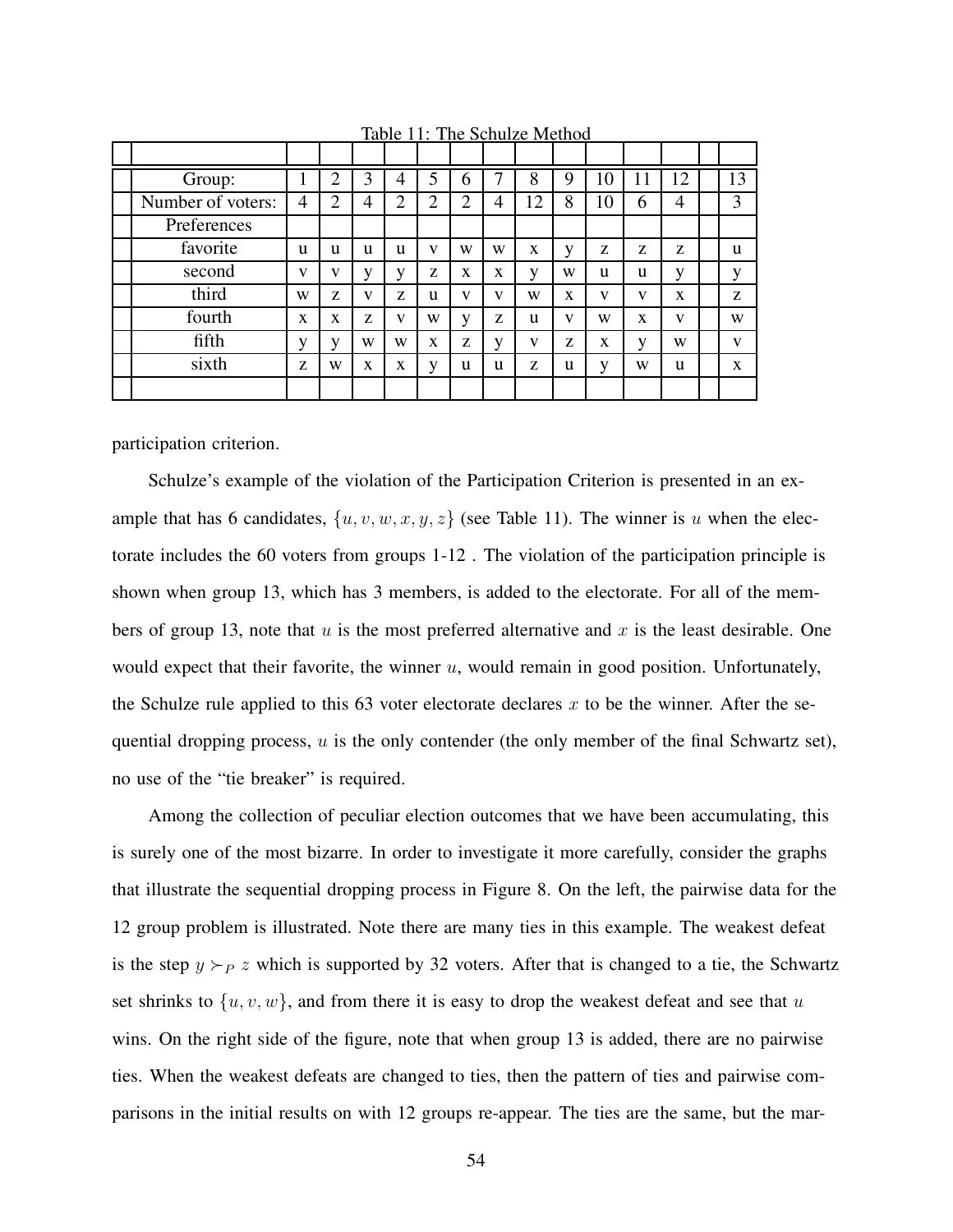

## Figure 8: Schulze Method with Preferences in Table 11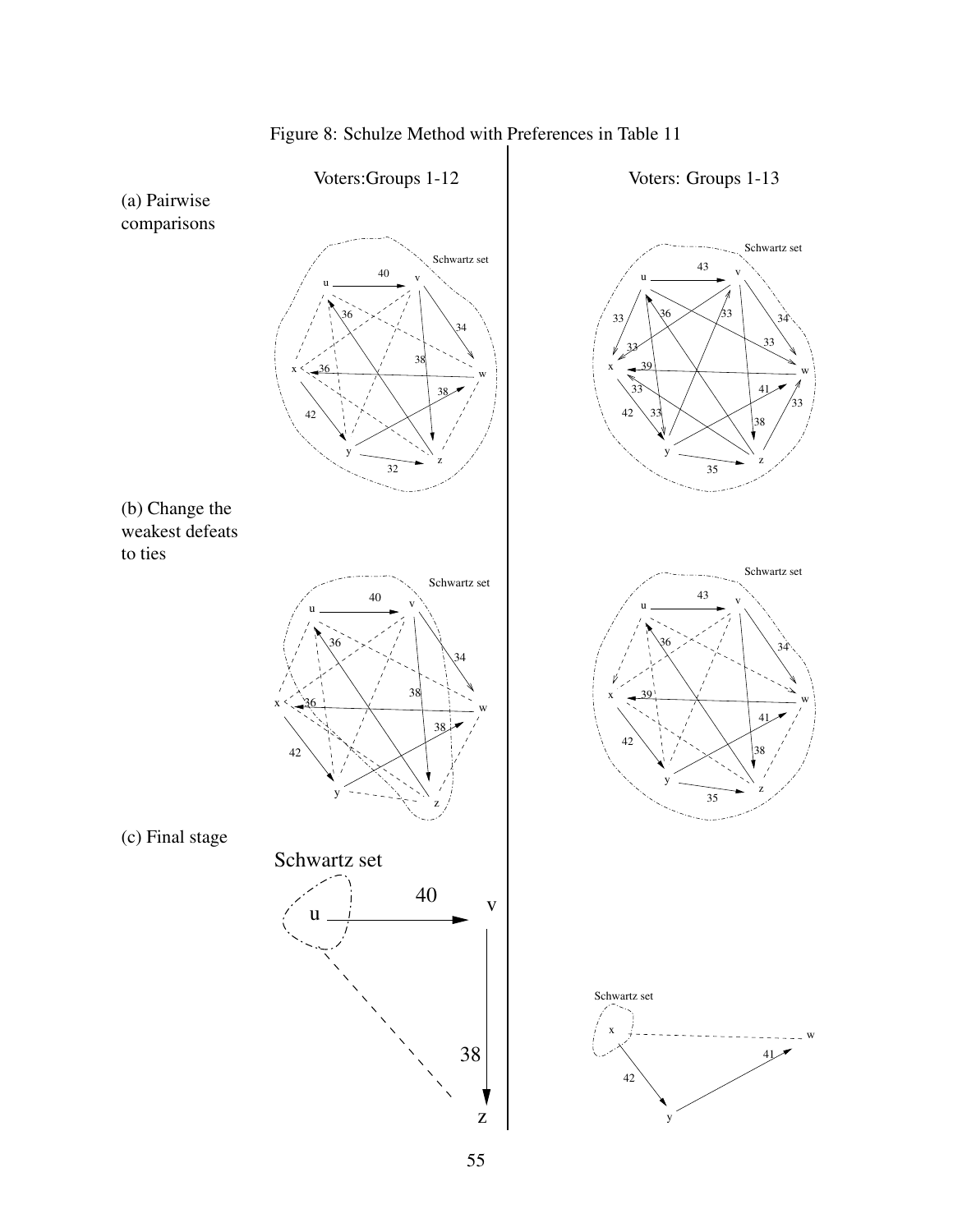gins of victory are different. With 13 groups, the weakest defeat is now  $v \succ_P w$ . After a tie is drawn between v and w, the Schwartz set shrinks to  $\{x, w, y\}$ , and from there, the result is easy to see: x wins. Why did u lose? When the path from  $v$  to  $w$  was removed, then u lost its chains of self defense. The alternatives  $x,y$ , and z can all transitively defeat u, and there is no path leading from u back to them if  $v \approx_P w$ .

This is a variant of the problem of independence from irrelevant alternatives. What is driving the problem here is not the relative evaluation of  $u$  and  $x$ , but rather the careful placement of  $u, v, w$ , and  $z$  in the orderings of group 13 voters. The careful placement ends up changing the magnitude of pairwise victories, thus impacting the order in which the sequential dropping eliminates candidates. If you think of the sequential dropping process as a series of games in a tournament, then, we have simply found another example of the way in which the ordering of the matches affects the outcome.

### **XX.6 Exercises**

1. The following table describes the tastes of 3 voters. Conduct a round robin tournament and use the win-loss records to try to decide which candidate should win the tournament.

|         |                         | Voters         |             |
|---------|-------------------------|----------------|-------------|
|         |                         | $\overline{2}$ | 3           |
|         |                         |                |             |
| Ranking |                         |                |             |
| first   | $\overline{\mathbf{X}}$ | y              | Z           |
| second  | y                       | Z              | $\mathbf X$ |
| third   | Z                       | $\mathbf x$    |             |

2. Consider the table in the previous question. Describe a couple of changes you might make in voter preferences (either by changing voters or adding new ones) if  $z$  is to become the winner.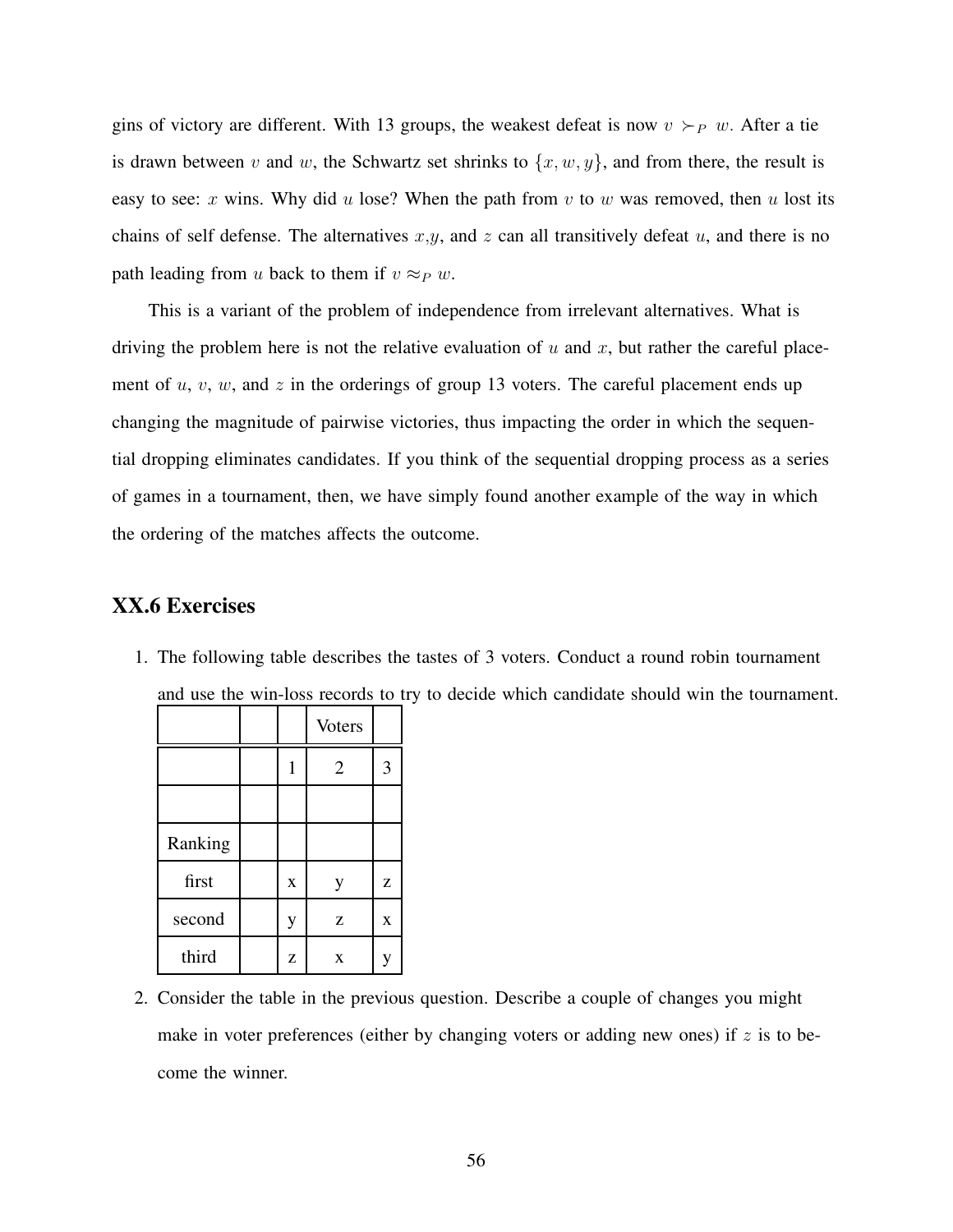- 3. Using the preference table used in problem 1 of Section 4, conduct a round robin tournament and calculate the aggregated pairwise vote totals for the candidates. Confirm that the results are the same as the Borda count.
- 4. Consider the preferences used in problem 1 of Section 4. Create a graph of the type shown in Figure 4. Use that graph to figure out which candidate would win with the Schulze procedure.
- 5. Consider the preferences used in problem 2 of Section 4. Repeat the exercise of the previous question.
- 6. Use the graph you created in the previous question to figure out which alternatives are in the Schwartz set. Then change the weakest defeats to ties and re-calculate the Schwartz set.
- 7. This is a challenging problem, one which we refer to in the feature box on 42. Show that if the Borda count (or, equivalently, the aggregated pairwise vote) outcome is  $x \succ_{AP}$  $y \approx_{AP} z$ , then the only pairwise outcomes that are consistent with that outcome are the ones listed in equation 8.

# **7 Single Vote Systems: Cousins of Plurality and Majority Rule**

We began this chapter with the plurality problem. A plurality election with twenty or thirty candidates might award victory to a very unpopular candidate. The poster children for the problem might be the Democratic and Republican candidates in Minnesota's gubernatorial election who were edged-out by Jesse Ventura. In the words of mathematician Keith Devlin, Jesse Ventura "won not because the majority of the voters chose him, but because plurality voting effectively thwarted the will of the people. Had the voters been able to vote in such a way that, if their preferred candidate were not going to win, their preference between the remaining two would be counted, the outcome would have been quite different" (2004). The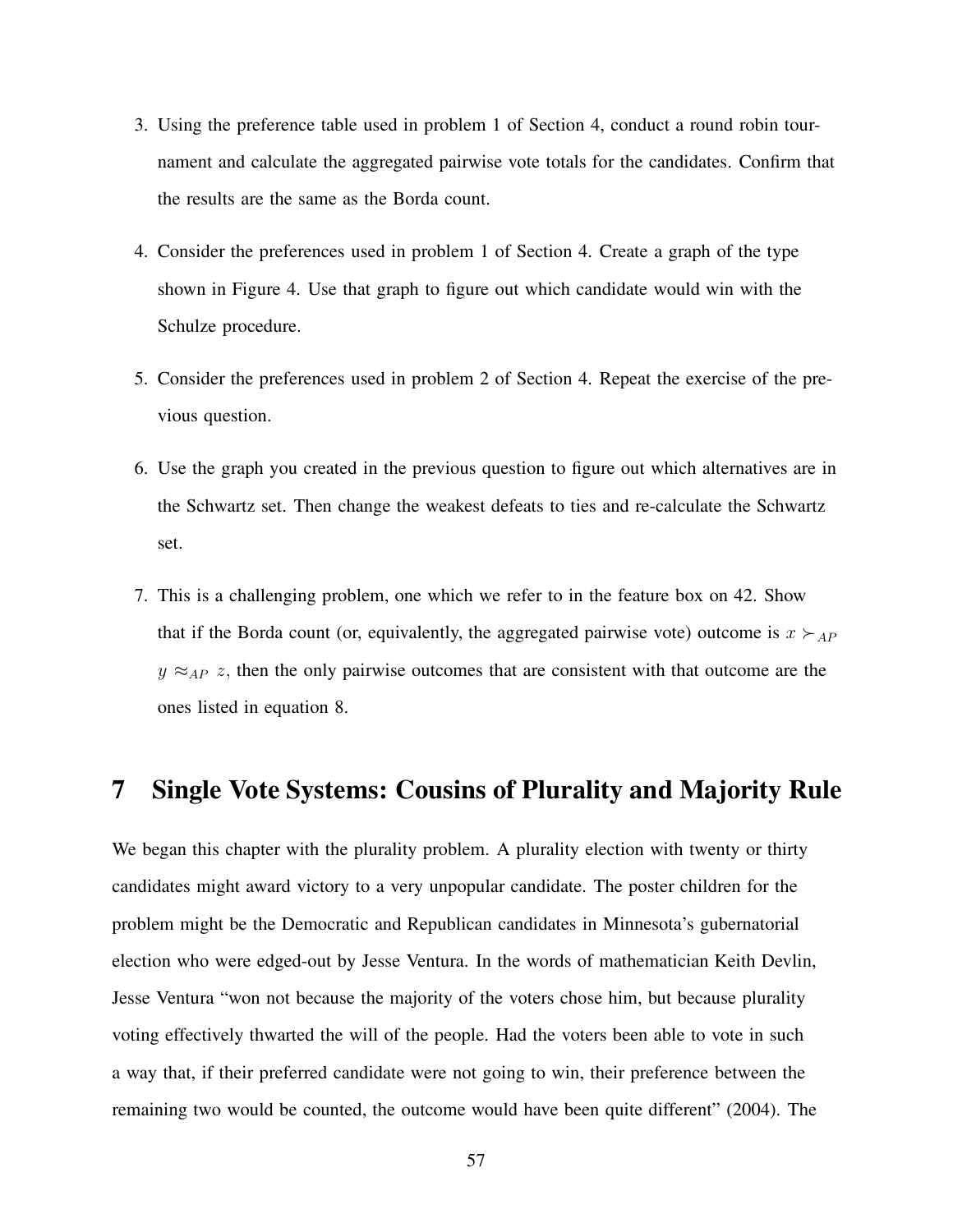alternative schemes, the Borda rank order voting plan and the pairwise Condorcet systems, offer some hope. They have not won the hearts and minds of electoral reformers with the same power as the alternative to which we now turn our attention.

This system requires the voters to come to the polls only once. The voters rank the alternatives and then the election officials can proceed "as if" there really were a run-off election. When this procedure is used to select a single winner in an election, it is generally referred to as an Instant Runoff Vote (IRV) or an Alternative Vote system. When the method is used to select a group of candidates, such as the top 5 nominees for the Grammy Awards, or in a proportional legislative election, the procedure is called the Single Transferable Vote (STV). The procedures are the same for choosing a single winner, but the details get complicated for selecting the additional winners. There are two prominent implementations of the STV concept, the Hare system (in honor of Thomas Hare, an English proponent of this system), the Hare-Clark system (add an honorific for Andrew Inglis Clark, a Tasmanian Attorney-General who pushed a variant of the STV into usage). The transferable vote is in use in national elections in Australia, Malta and Ireland as well as in local elections in Cambridge, Massachusetts, San Francisco, California, and cities in Northern Ireland, and New Zealand. The method is used in faculty elections at Cornell University.

We will focus our attention on the selection of a single winner from a field of candidates, so we will detail only that part of the procedure.

The winner must obtain a target number of votes, dubbed the quota. If there is only one spot open–only one candidate can win–the usual quota is the majority of the votes:

$$
quota = majority \geq \frac{Number\ of\ voters + 1}{2}
$$

On election day, the voters go to the polls and rank the candidates from first to last in order of desirability. Then election managers name the winner by applying the following algorithm.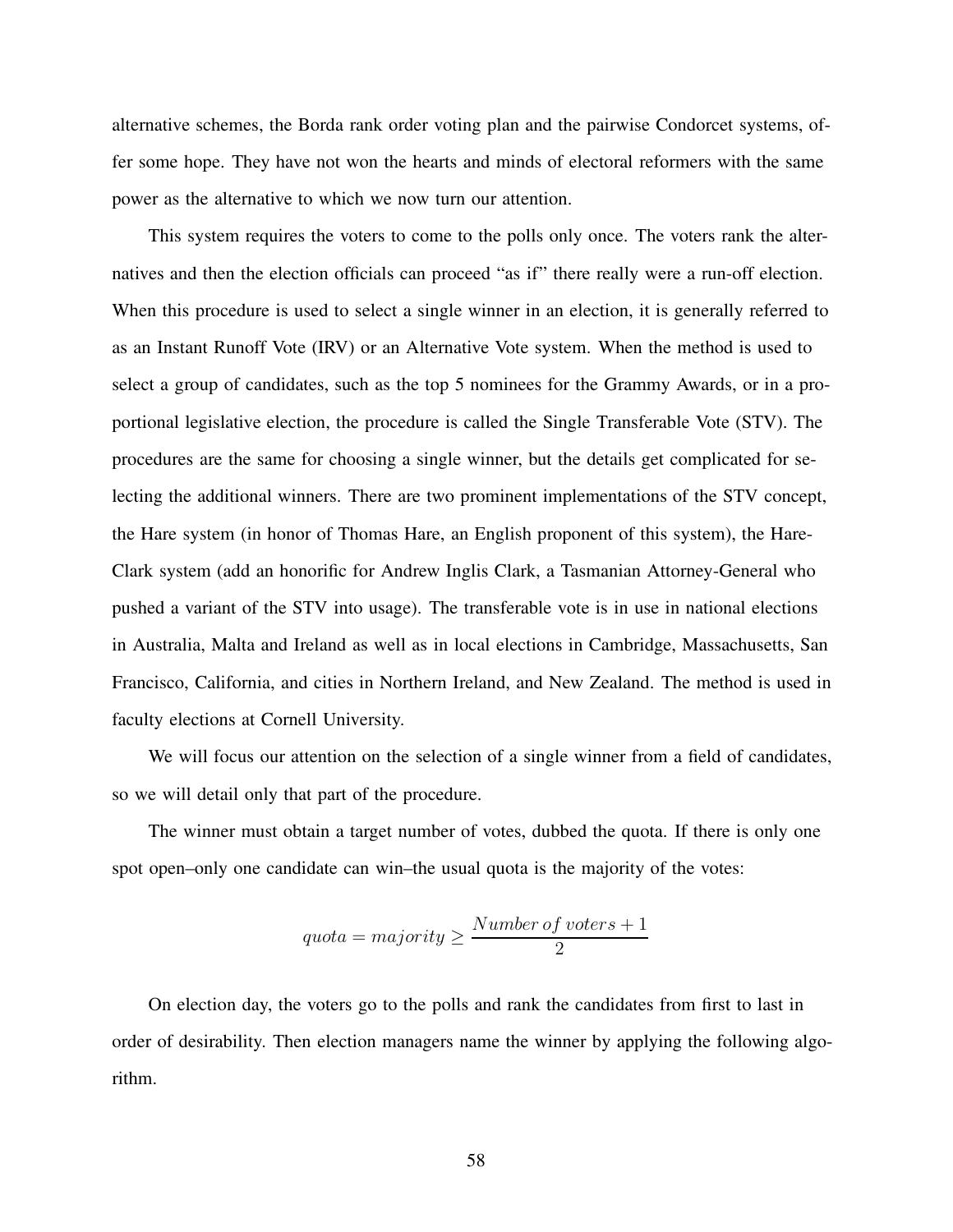Step 1. A voter's support on the first ballot is given to the voter's top-ranked candidate. If one of the candidates has a majority, then that candidate is the winner. If no candidate has a majority, proceed to Step 2.

Step 2. The candidate with the smallest number of votes is eliminated from consideration. The ballots of the voters who had supported that eliminated candidate are reconsidered. Their votes are transferred to their second-ranked candidates. Then the votes are re-tabulated. If a candidate has a majority, then it is declared the winner. Otherwise, repeat Step 2. (The candidate that was eliminated in this step is excluded throughout the remainder of the process.)

If the election is choosing 5 members of a commission or a legislative delegation, the procedure is slightly more involved. Not only are the votes cast for the losers transferred, but also the votes received by the winners can be transferred. The details of this would take us too far away from the central purpose of this section, but we are able to describe the process in general terms. Candidates qualify for victory by exceeding a vote quota<sup>4</sup>, a number smaller than a majority. If there is no candidate who meets the quota, then a loser is eliminated and votes are transferred to the second-ranked candidates. If a winning candidate has more votes than the quota requires–a "surplus" of votes–the surplus is reallocated to the next-best candidate on the surplus ballots. The calculations in that re-allocation are a bit involved; that is where the variants of STV diverge. The main idea in the procedure is that candidates are removed oneby-one, and the votes cast for the removed candidates are either counted for them (as part of their quota) or transferred and counted for other candidates that the voter also supports.

The proponents of this method claim that it does not throw away information in the same way as a plurality election. It saves voters from the terrible choice that is forced on them by a plurality vote. If the voters who favor either the Democrat or the Republican against Jesse Ventura have a chance to declare that priority, then Ventura might not end up winning in the Instant Runoff. The "Ventura problem," coupled with the on-going use of the procedure in

> $\mathit{quad} = \frac{Number\,of\,votes\,cast}{N-1-r}$  $\frac{Number\;of\;notes\;exists\;exists\;1}{Number\;of\;winners\;to\;be\;chosen\;+\;1} + 1$

4

Note that if there is one winner to be chosen, the winner must have a bare majority.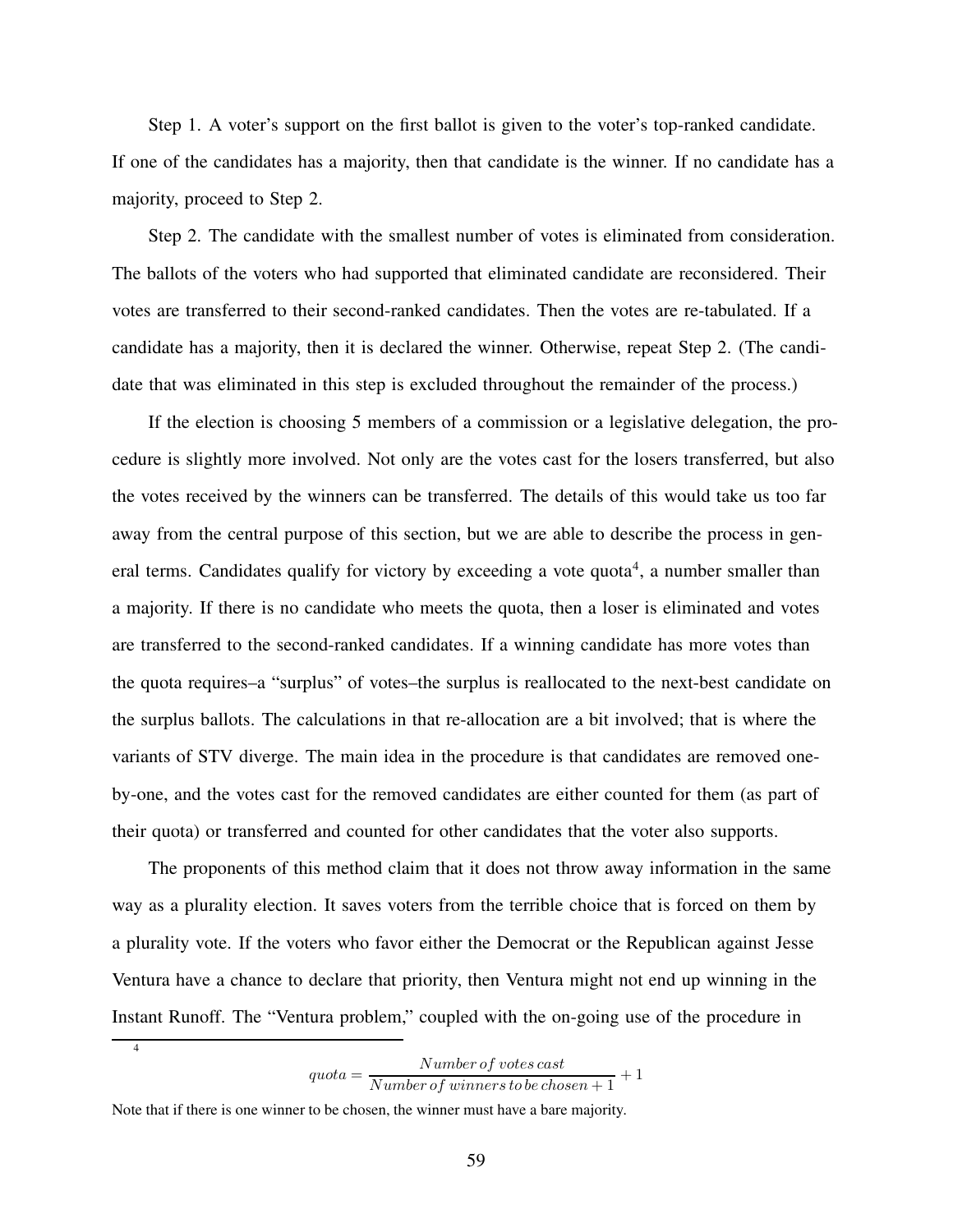some places, gives the STV advocates some persuasive ammunition. Krist Novoselic, most well known as a member of the band Nirvana, has written a book that combines his band memoir with an endorsement of transferable votes, *Of Grunge and Government: Let's Fix This Broken Democracy* (2004). He also hosts a website (http://www.fixour.us) where he posts editorials. He eagerly watched the introduction of STV in San Francisco for the 2004 Board of Supervisors elections. Steven Hill of the Center for Voting and Democracy, a proponent of the transferable vote systems, enthusiastically proclaimed, "More voters picked their supervisor, and fast results mean that San Francisco avoided a December runoff election, saving millions in taxes (the cost of the second election)"(Novaselic, 2004).

There is no doubt that the STV might work to correct bad outcomes in some particular examples. Perhaps Jesse Ventura might not have been governor of Minnesota. There are example problems that we can consider in which the STV does not seem to perform too badly. If the STV procedure is applied to the preferences of groups 1-12 in Table 11 (the data for the Schulze example that violated the participation criterion), the STV stages eliminate  $v$ , then w, then y, and then u. The two remaining candidates, x and z, are tied with 30 votes. After adding group 13 into the calculations, the elimination process rejects the alternatives in the same order  $(v, w, y,$  and then u). The winner is z, which earns 33 votes against the 30 for x. The new voters prefer  $z$  to  $x$ , and it seems quite reasonable that adding them to the electorate would tip the scales in favor of z.

On the other side of the ledger, however, the STV has several properties that should cause concern. The fact that the STV system does not always select a Condorcet Winner (when one exists) is a serious shortcoming. Academic research has often concentrated on another issue: STV is not monotonic. The principle of monotonicity has first come to our attention in the consideration of majority rule and May's Theorem. Now it comes to the forefront again. The basic idea of the Monotonicity Criterion is that an election system should be responsive, and not in a perverse way. If a voter changes his mind and decides to rank an alternative more highly, then that alternative's electoral fortunes should be helped, or at least not hurt. This is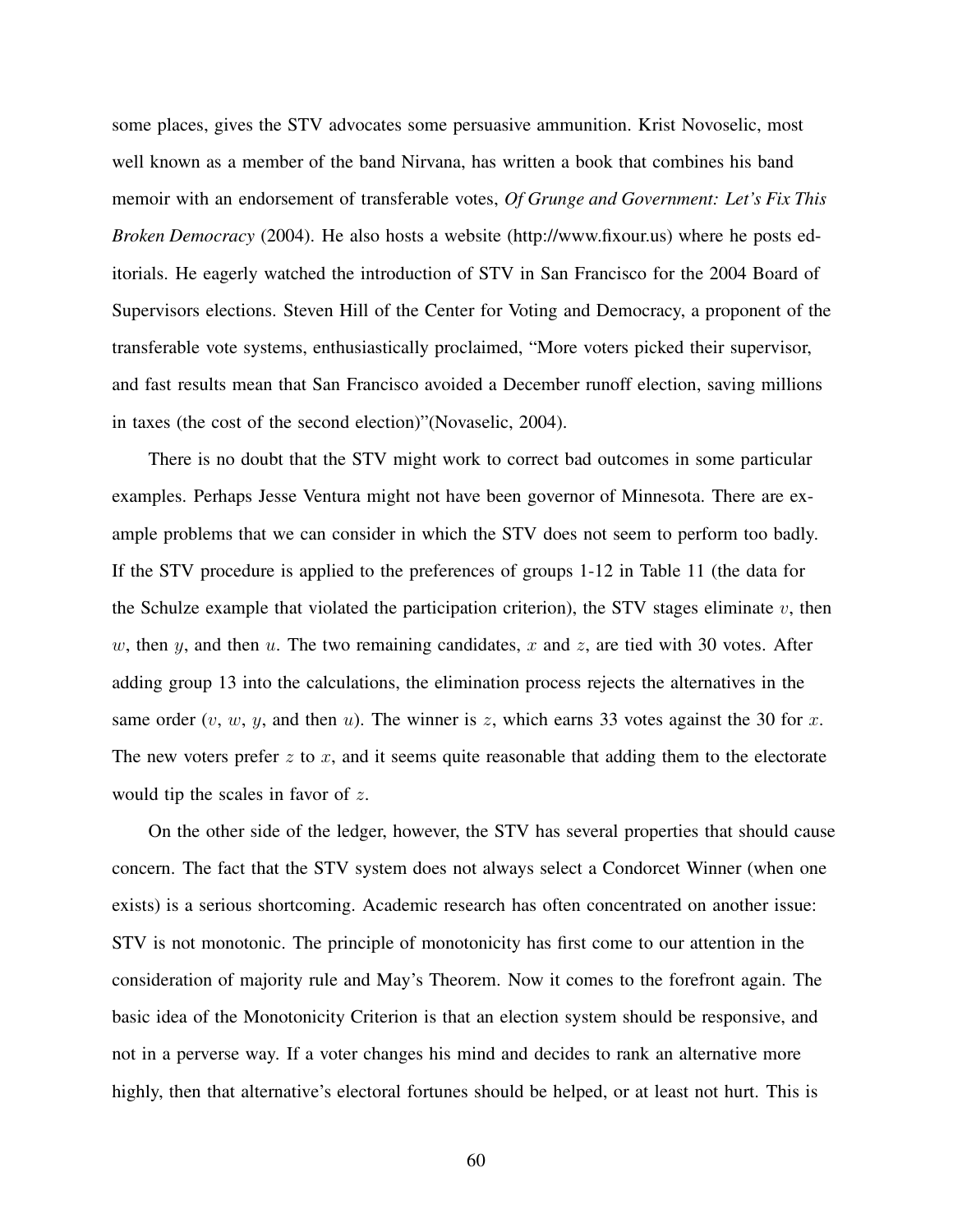the property commonly called weak monotonicity.

Consider the preference rankings in Table 12. There are preferences for five groups,  $\{1, 2, 3, 4, 5\}$ and four alternatives,  $\{w, x, y, z\}$ . The STV algorithm proceeds as follows.

1. The first place votes are, in order,  $w=9$ ,  $x=6$ ,  $y=6$ ,  $z=5$ .

2. Eliminate z, so the candidates are  $w$ ,  $x$  and  $y$ . Re-allocate the votes of group 1 to their second-ranked candidate, x. The votes are retabulated:  $x=11$ ,  $w=9$ ,  $y=6$ .

3. Eliminate y, so the final 2 candidates are w and x. Reallocate the votes of groups 2 and 3 to x. The final vote totals are  $x=17$ ,  $w=9$ . So x is declared the winner.

We make only one small change in order to demonstrate the fact that STV is nonmonotonic. We will replace group 3 with the voters in group 3', so that the columns being used in the vote are  $\{1, 2, 3', 4, 5\}$ . We hope the reader will agree that this seems to be an innocuous change. The voters in 3 think x is second best, but the voters in 3' think that x is the most desirable of all;  $x$  should still win, shouldn't it?

Observe how the STV result changes.

1. The first place votes are, in order,  $w=9$ ,  $x=8$ ,  $y=4$ ,  $z=5$ .

2. Eliminate y, so the candidates are  $w$ , x and z. Re-allocate the votes of group 2 to their second-ranked candidate, z. The votes are thus retabulated:  $z=9$ ,  $w=9$ ,  $x=8$ .

3. Eliminate z, so the final 2 candidates are z and w. Reallocate the votes of groups  $3'$ and 4 from x to z. The final vote totals are  $z=17$ ,  $w=9$ . The winner is z.

This is a clear violation of weak monotonicity (and, we might add, plain old common sense). The winner of the original STV was x, but after we raise x's popularity by replacing 3 with 3', the winner is z. Alternative x was eliminated in stage 3. This would be interpreted to mean that  $x$  finished in third place. And the only change between the first and second example was that the voters in group 3 became group  $3'$ , meaning they raised x in their preferences. After noting this fact, William Riker concluded "It is hard to believe that there is any good justification for the single transferable vote." (1982, p. 51).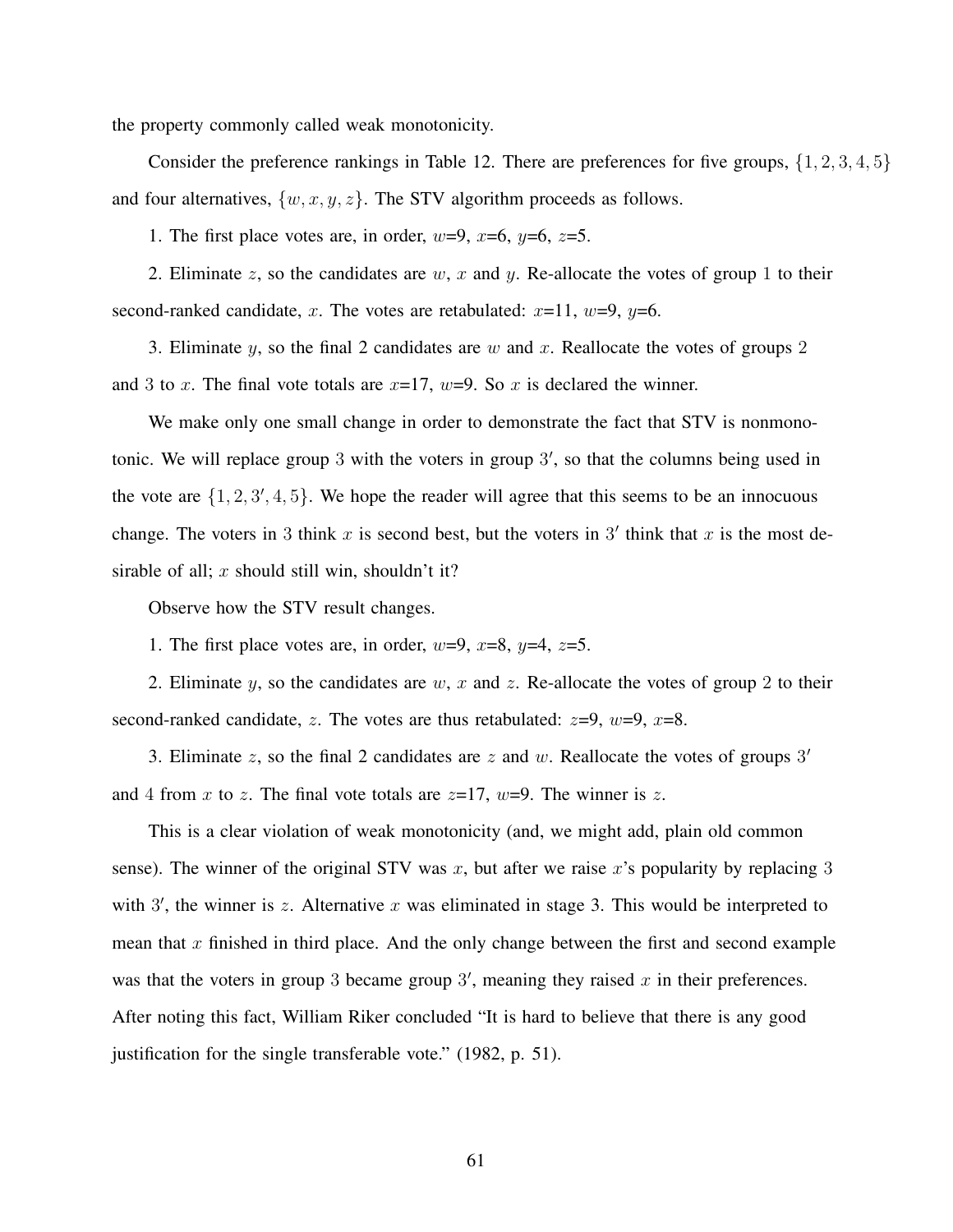|           |         |              | <b>Voters</b> |              |              |   | <b>Alternative Preferences</b> |
|-----------|---------|--------------|---------------|--------------|--------------|---|--------------------------------|
|           | Groups  |              | ↑<br>∠        | 2            | 4            | 5 | $\mathbf{r}$                   |
| Number of | Members | 5            |               | ⌒            | 6            | 9 |                                |
|           |         |              |               |              |              |   |                                |
| Ranking   |         |              |               |              |              |   |                                |
| first     |         | Z            | v             | $\mathbf{V}$ | X            | W | X                              |
| second    |         | X            | z             | X            | $\mathbf{V}$ | Z |                                |
| third     |         | $\mathbf{V}$ | X             | Z            | Z            | X | Z                              |
| fourth    |         | W            | W             | W            | W            | V | W                              |

Table 12: Single Transferable Vote Violates Monotonicity

## **XX.7 Exercises**

- 1. Consider the preferences used in problem 1 of Section 4. Conduct an STV election. In what order will the candidates be eliminated? How will the votes be re-allocated? Who will be the eventual winner?
- 2. Repeat the previous exercise with the preferences used in problem 2 of Section 4.
- 3. Suppose you are a member of the book of the month club. The club must choose between the classics *The Grapes of Wrath* and *Superman: Battle to the Finish with Luther!* You would love to have *Superman*, but you know for sure that at least 70% of the club members are snobs who would vote for *Grapes*. Think of two methods you might try in order to bring about the eventual selection of *Superman.* Note, you are not allowed to make a persuasive speech to change their minds or do anything that would change the pairwise comparison of the two books, but you can introduce new alternatives and different voting methods.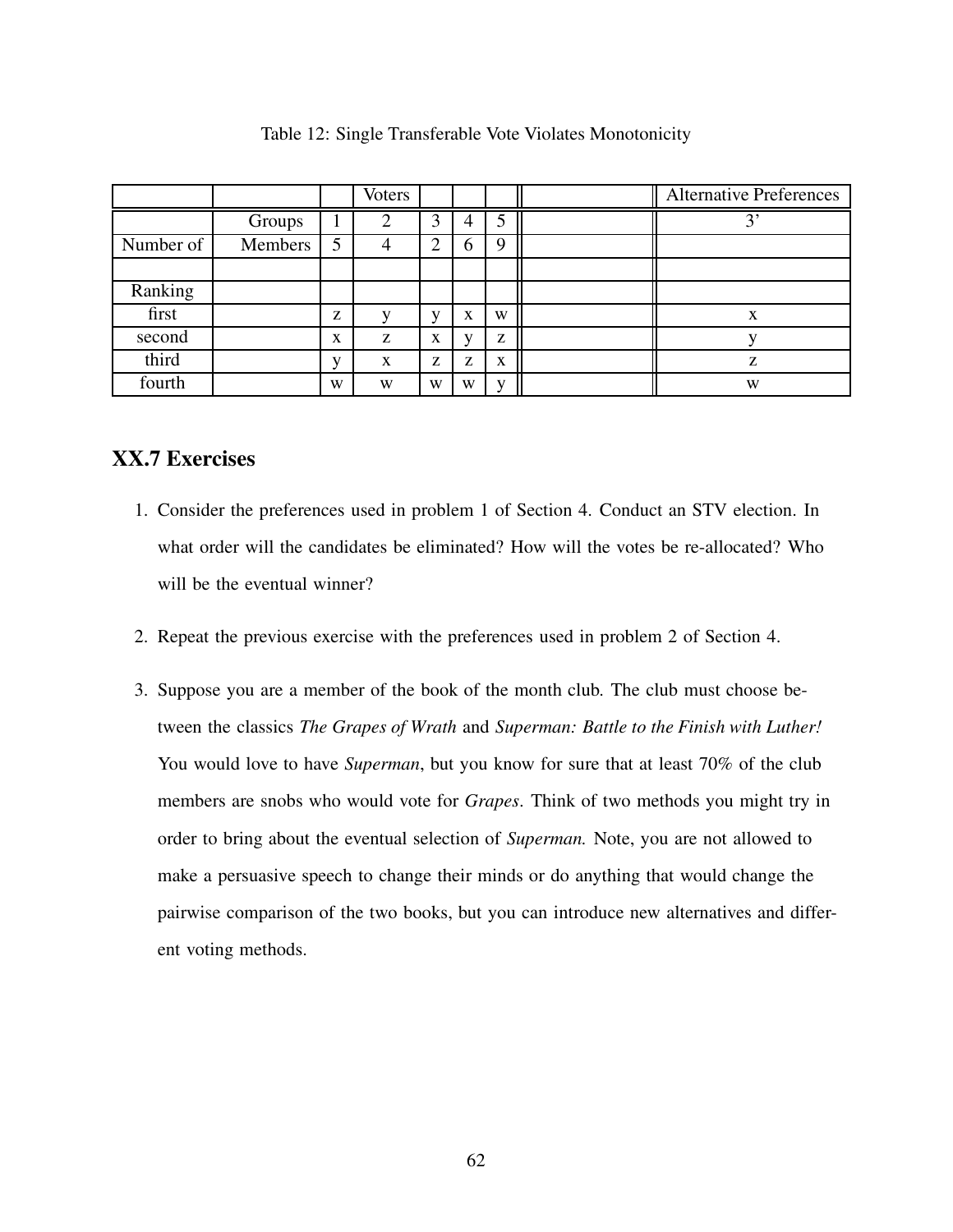# **8 Conclusion**

After reviewing the many voting systems and studying the many principles by which they are judged, the reader has a right to ask the author, "how do you rank these systems? Which is the best?"

We find ourselves wishing that there were some voting system that would meet all of the requirements that seem fair and logical. Wishing does not make it so, sadly enough. In fact, there is a theorem, known as Arrow's Possibility Theorem, which states, basically, that it is mathematically impossible to find a voting system that satisfies what appear to be the most basic, bare-minimum requirements. Arrow, an economist, was awarded the Nobel prize, partly on the basis of this research (Arrow, 1963).

Arrow's theorem can be stated in several ways. We think this is the most useful version. Suppose there is an election ranking system that meets these requirements:

- **Nondictatorial** The social ranking does not mirror the tastes of one voter i without regard to the tastes of the other voters.
- **Pareto Principle** If all voters favor one alternative over another, then the social ranking should respect that and rank the alternatives accordingly.

These seem like such simple, fundamental elements that they can be assumed as necessary ingredients in a social ranking procedure. Arrow's Possibility Theorem says the following. If an election system is nondictatorial and obeys the Pareto principle, then it is possible to find an example set of voter preferences such that:

- 1. The social ranking is intransitive (a voting cycle), and/or
- 2. Independence of irrelevant alternatives (IIA) is violated.

It is very important to emphasize that the Possibility Theorem does not mean that a ranking procedure is always intransitive or in violation of IIA. Rather, it is always possible to find an example society, a set of voter preferences, such that the result is somehow illogical. If the result is intransitive, then we have the paradox of "rational man, irrational society"(Barry and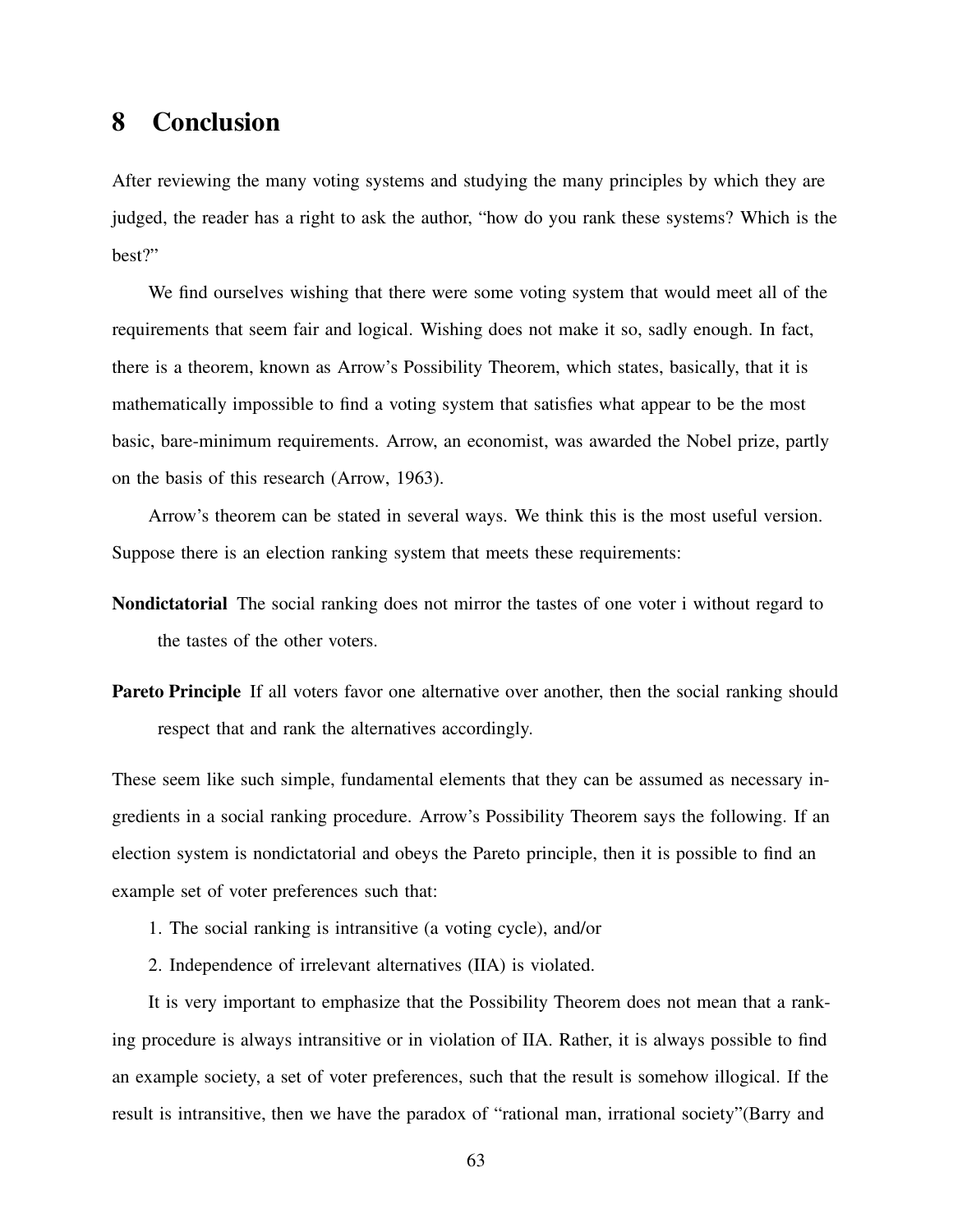Hardin, 1982). If we adopt a system that blocks intransitivity, such as the Borda count, then we know for sure there are examples in which independence from irrelevant alternatives is violated.

Arrow's theorem is sometimes overstated. For example, some students think it says that democracy is always illogical. It does not mean anything of the kind. Rather, it means that it is not possible to find a democratic procedure that works in a sensible way all of the time.

If it is not possible to meet such basic, simple criteria as nondictatorship, of course it is not possible to meet even more elaborate properties like the participation criterion. As a result, the choice of electoral system has to be based not on which system meets all of the specified criteria, but rather on a value judgment about what sorts of peculiarities are the most harmful and which sorts of societal preference profiles are most likely to arise and cause peculiarities.

If the reader wants to know "which ranking system is best?" we can sympathize. We want to know the same thing. And so do most political scientists, economists, mathematicians, physicists, and psychologists.

Personally speaking, we have found a pleasant results by using procedures that eliminate the obviously bad candidates (by some principle like the Smith set or the Schwartz set) and then choosing among the remainder by a positional method like the Borda count or the Schulze method. We have been very unhappy with decisions reached by pure plurality or a runoff election. The STV might be preferable to a plurality or majority rule election, but the fact that it is so badly nonmonotonic causes us to shy away from it. That is to say, plurality rule is truly bad, as both Borda and Condorcet had contended, and we would rather have STV than plurality, but we'd rather have one of the more elaborate two-stage procedures instead of either one.

#### Suggested Readings

Readers who look into this further will no doubt find ten or twenty seriously proposed election procedures, all of which have advantages worth considering. Perhaps one would begin with the textbook by by William Riker (1982) and then do some soaking and poking in the In-

64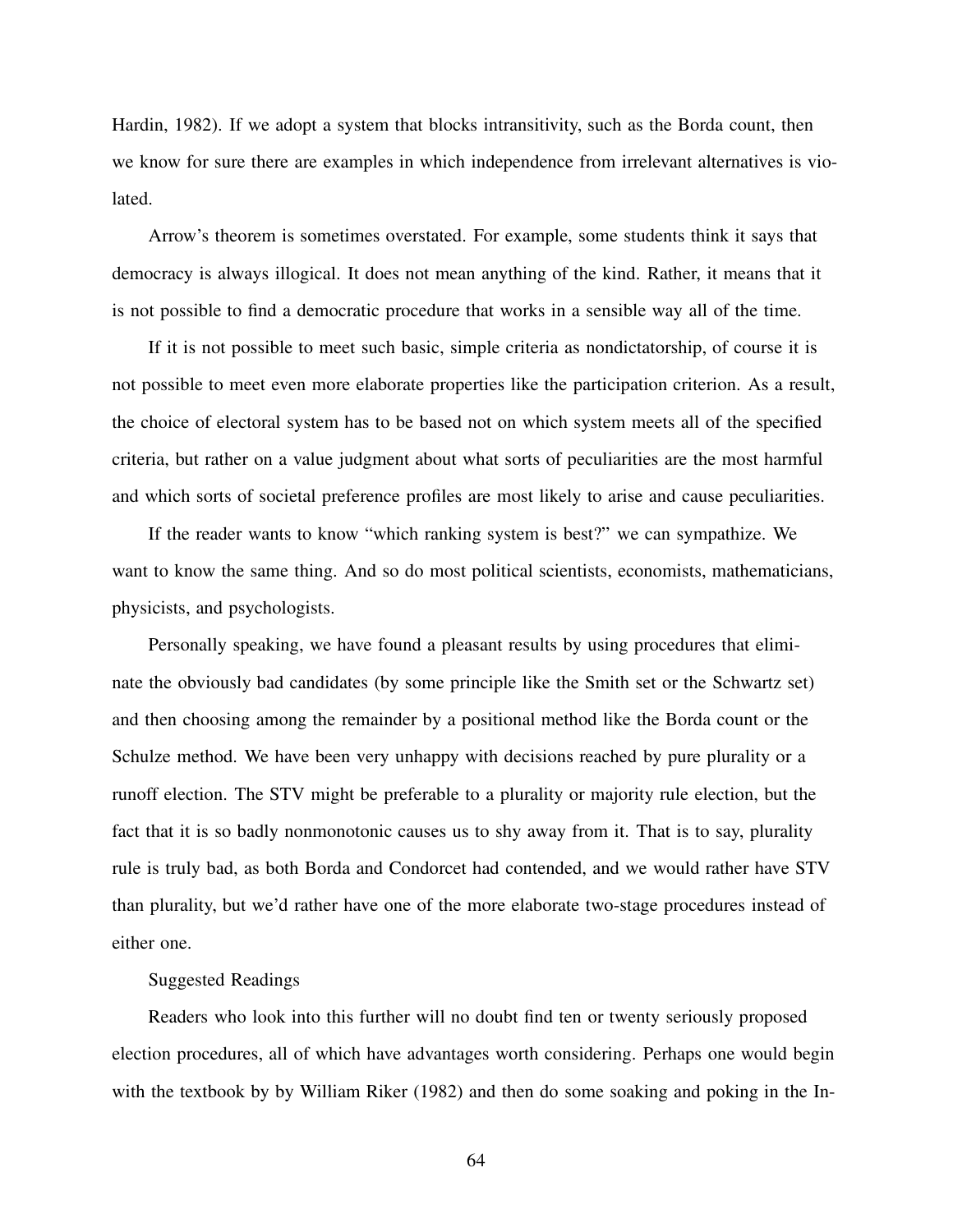ternet. We have found many fascinating Web sites and would encourage readers to adventure, but keep in mind that these sites are not peer reviewed by experts and we have noticed a nontrivial number of mistakes in interpretation and mathematics. Perhaps the most rigorous analysis is to be found on the election-methods email list, which is hosted on http://electorama.com. In the next two sections, we discuss two of the procedures that have been recently been proposed and have well-documented merit.

# **Exercises**

Answer to question XX.6.7.

We want to show that if  $x \succ_{BC} y \approx_{BC} z$ , then the valid pairwise outcomes are:

1. 
$$
x \succ_P y, x \succ_P z, y \approx_P z
$$
  
\n2.  $x \succ_P y, x \succ_P z, y \succ_P z$   
\n3.  $x \succ_P y, z \succ_P x, y \succ_P z$   
\n4.  $x \succ_P y, x \approx_P z, y \succ_P z$   
\n5.  $x \approx_P y, x \succ_P z, y \succ_P z$ 

Recall that the none of the voters are indifferent between alternatives. Use the shorthand notation  $q_{x,y}$  to represent the number of voters who prefer x to y.

$$
q_{x,y} = |\{i \in N : x \succ_i y\}|.
$$

Because there is no indifference, then a tie means  $q_{x,y} = q_{y,x} = N/2$ . If  $q_{x,y} > q_{y,x}$ , then x defeats y in a head-to-head comparison (equivalently,  $q_{x,y} - q_{y,x} > 0$  means  $x \succ_P y$ ). The results of the aggregated pairwise vote, which is equivalent to the Borda count, can be expressed as

aggregated pairwise vote for  $x : q_{x,y} + q_{x,z}$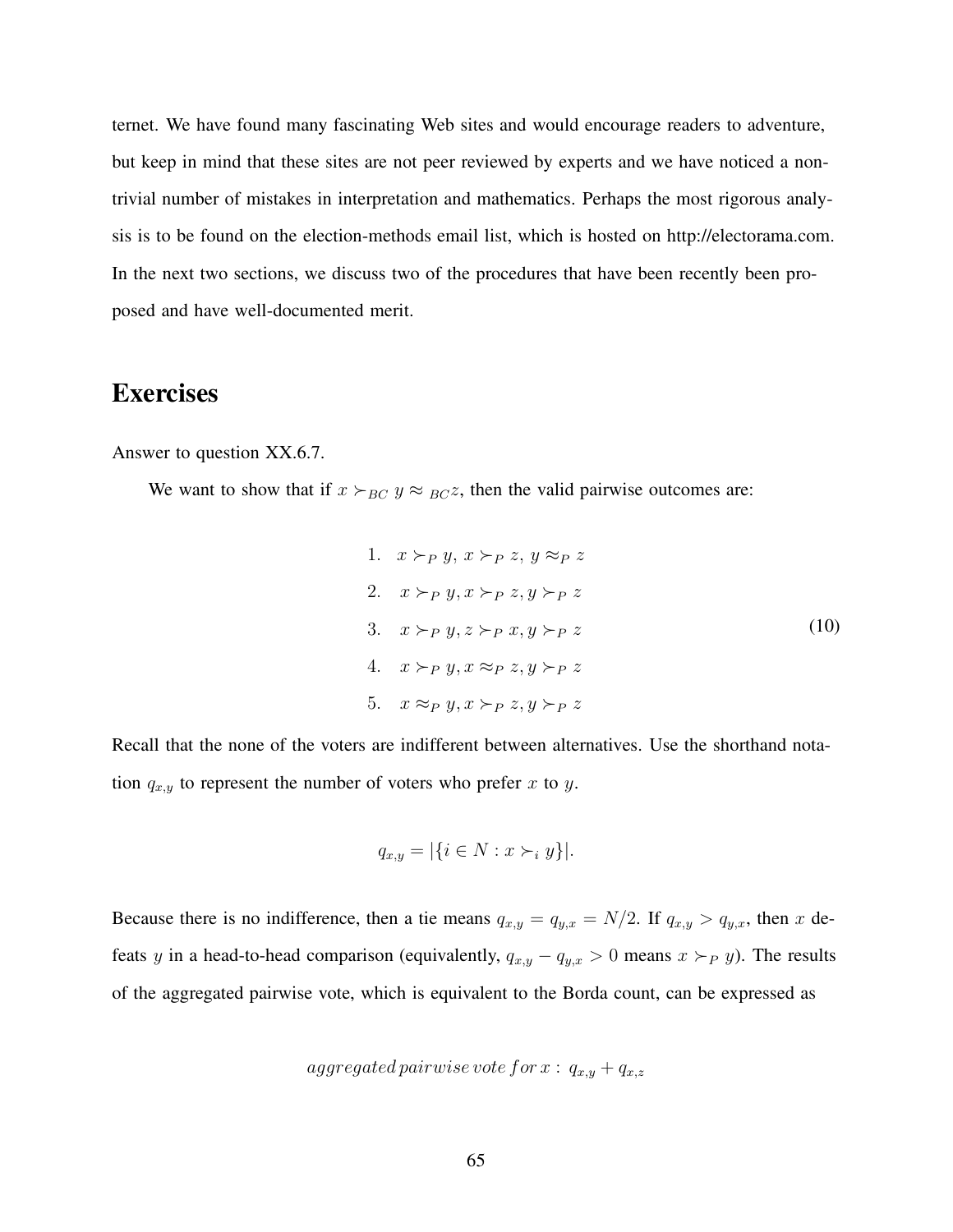We calculate that aggregates (equivalently, Borda Counts) for  $y$  and  $z$  as well

$$
aggregate d\, pairwise\, vote \, for\, y:\, q_{y,x} + q_{y,z}
$$

$$
aggregate d\,pairwise\,vote\,for\,z:\,q_{z,x}+q_{z,y}
$$

If the Borda outcome is  $x \succ_{BC} y \approx_{BC} z$ , then it must be true that:

$$
q_{x,y} + q_{x,z} > q_{y,x} + q_{y,z}
$$
  
\n
$$
q_{x,y} + q_{x,z} > q_{z,x} + q_{z,y}
$$
  
\n
$$
q_{y,z} + q_{y,x} = q_{z,x} + q_{z,y}
$$
\n(11)

Keep in mind that  $q_{y,x} = N - q_{x,y}, q_{z,x} = N - q_{x,z}$ , and  $q_{z,y} = N - q_{y,z}$ ; although it appears there are six variables in these expressions, there are really just three unknowns.

Re-arrange the inequalities in 11 so that they have the pairwise majority rule conditions on the left hand side:

$$
q_{x,y} - q_{y,x} > q_{y,z} - q_{x,z}
$$
  
\n
$$
q_{x,z} - q_{z,x} > q_{z,y} - q_{x,y}
$$
  
\n
$$
q_{y,z} - q_{z,y} = q_{z,x} - q_{y,x}
$$
\n(12)

To find all sets of pairwise outcomes that are consistent with  $x \succ_{BC} y \approx_{BC} z$ , consider 3 cases,  $y \approx_P z$ ,  $y \succ_P z$ , and  $z \succ_P y$ .

Case 1:  $y \approx_{P} z$ . This is a majority rule tie between y and z. Are there pairwise outcomes for x against y implied by this outcome? If  $y \approx_P z$ , then x defeats both y and z in pairwise contests. By definition,  $y \approx_p z$  means  $q_{y,z} - q_{z,y} = 0$ , and since  $q_{z,y} = N - q_{y,z}$ , then  $q_{y,z} =$  $q_{z,y} = N/2$ . The second condition in 12 reduces to:

$$
q_{x,z} - q_{z,x} > \frac{N}{2} - q_{x,y} \tag{13}
$$

The third condition in 12 also implies the restriction  $q_{z,x} = q_{y,x}$ . That means the support in favor of z against x must be exactly equal to the support for y against x, so  $q_{x,y} = q_{x,z}$ . Substi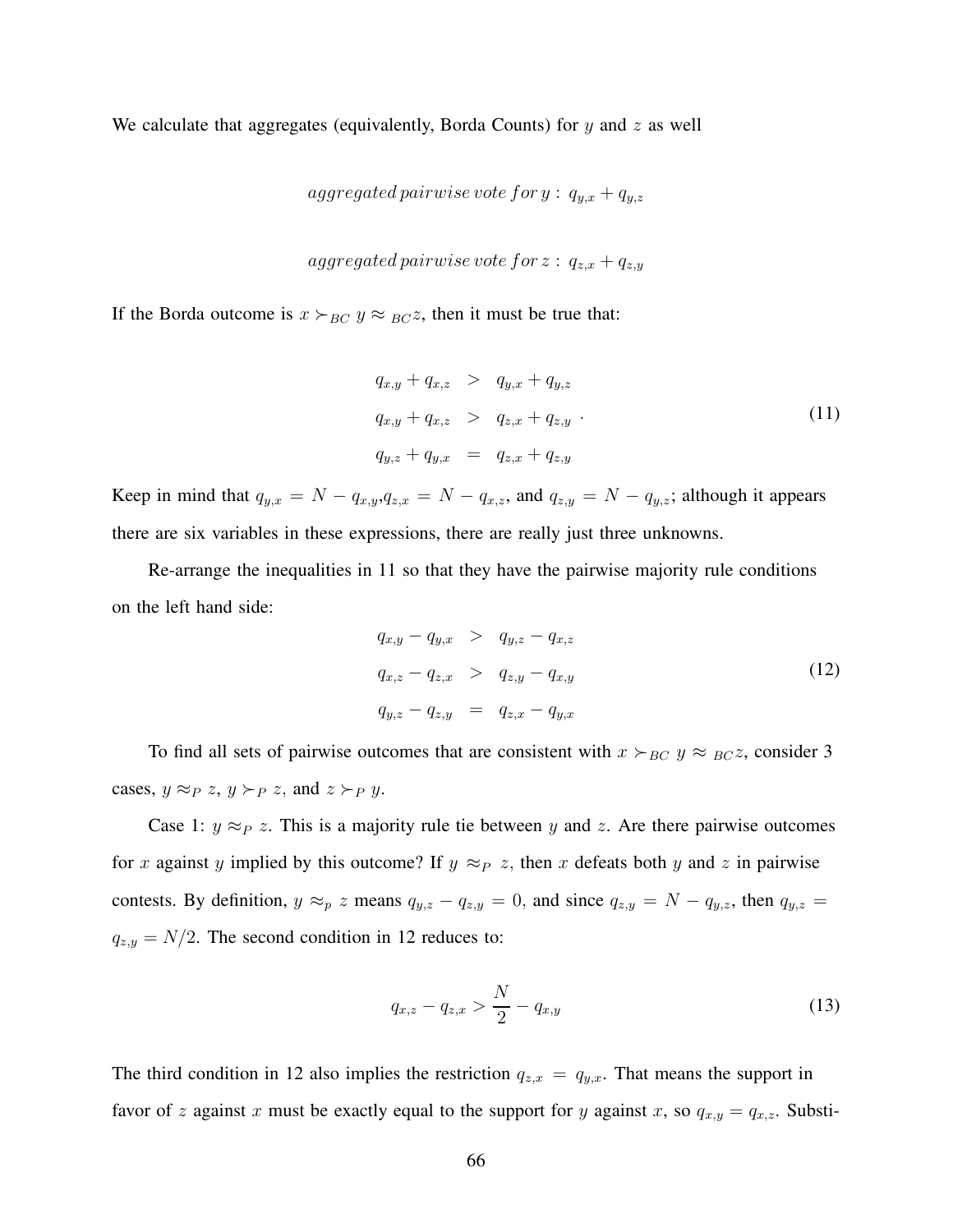tute  $q_{z,x}$  in place of  $q_{x,y}$  in 13 and we find:

$$
q_{x,z}>\frac{N}{2}
$$

This means that  $x \succ_P z$  and  $x \succ_P y$  are implied by the condition  $y \approx_P z$ , so one word has to be the first one listed in 10. That is to say, in order to be consistent with the Borda outcome  $x \succ_{BC} y \approx_{BC} z$ , then if y ties z in a plurality election, then x must defeat both y and z (and by the same margin).

Case 2:  $y \succ_P z$ . Alternative y defeats z in a pairwise majority contest. It is difficult to understand how it is possible for this to happen if  $y \approx_{BC} z$ . Beginning with the information supplied by the Borda outcomes, we can use the identities  $q_{x,y} = N - q_{y,x}, q_{y,z} = N - q_{z,y}$ , and  $q_{z,x} = N - q_{x,z}$  to arrive at the following:

$$
q_{x,y} - \frac{N}{2} > \frac{1}{2} q_{y,z} - \frac{1}{2} q_{x,z}
$$
  
\n
$$
q_{x,z} - \frac{N}{2} > \frac{N}{2} - \frac{1}{2} q_{y,z} - \frac{1}{2} q_{x,y}
$$
  
\n
$$
q_{y,z} = \frac{N}{2} - \frac{1}{2} q_{x,z} + \frac{1}{2} q_{x,y}
$$
\n(14)

Insert the value of  $q_{y,z}$  implied by the third expression in the second one to obtain

$$
q_{x,z} - \frac{N}{2} > \frac{N}{4} + \frac{1}{4}q_{x,z} - \frac{3}{4}q_{x,y}
$$

which can be rearranged as:

$$
\frac{3}{4}q_{x,z} - \frac{3N}{4} > -\frac{3}{4}q_{x,y},
$$

or

$$
q_{x,z} + q_{x,y} > N \tag{15}
$$

We do not know for sure if x defeats y or x defeats z in pairwise votes, but we can say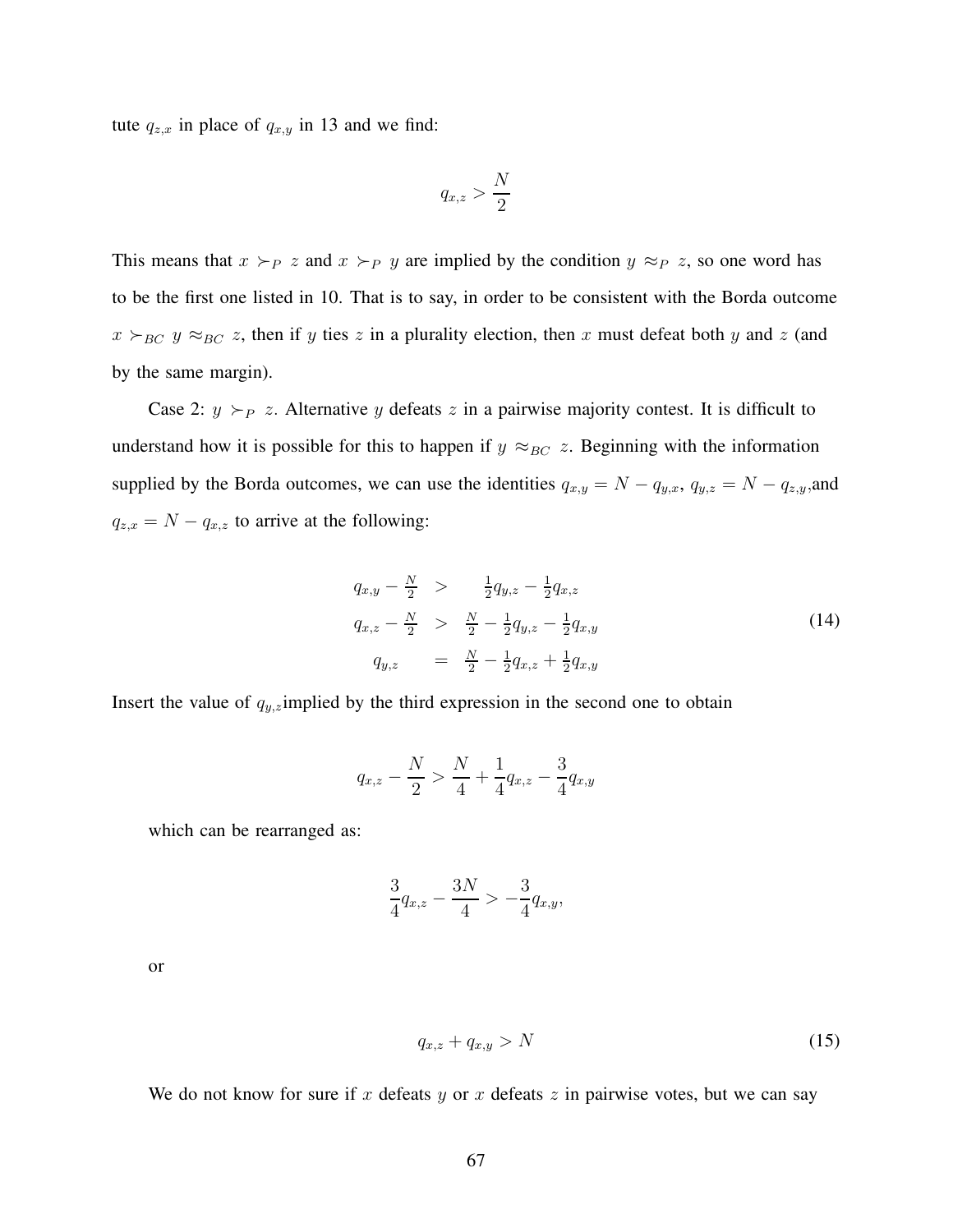for sure that  $x$  will defeat at least one (possibly both) of them.

That seems like pretty thin gruel, but it actually helps us to narrow down the possibilities quite a bit. Since we assumed  $y \succ_P z$ , then 15 implies that the only majority rule outcomes possibly consistent with the Borda result  $x \succ_{BC} yI_{BC}z$  are:

1 
$$
x \succ_P y, x \succ_P z, y \succ_P z
$$
  
\n2  $y \succ_P x, x \succ_P z, y \succ_P z$   
\n3  $x \succ_P y, z \succ_P x, y \succ_P z$   
\n4  $x \approx_P y, x \succ_P z, y \succ_P z$   
\n5  $x \succ_P y, x \approx_P z, y \succ_P z$ 

Possibilities 2 and 4 can be ruled out. If  $y \succ_P z$ , it must also be true that  $z \succ_P x$ . To see why, recall  $x \succ_{BC} y \approx_{BC} z$ , so it must be that

$$
q_{y,z} + q_{y,x} = q_{z,x} + q_{z,y}
$$

Equivalently,

$$
q_{y,z} - q_{z,y} = q_{z,x} - q_{y,x}
$$

If  $y \succ_P z$ ,  $q_{y,z} - q_{z,y} > 0$  and so  $q_{z,x} - q_{y,x} > 0$  and using the identities like  $q_{x,y} + q_{y,x} = N$ , we find  $q_{x,y} - q_{x,z} > 0$ . If  $x \succ_P z$ , then  $q_{x,z} > \frac{N}{2}$ , and it must be that  $q_{x,y} > \frac{N}{2}$  (equivalently,  $x \succ_P y$ ). The possibilities 2 and 4 violate that restriction. That leaves possibilities 1, 3, and 5, which correspond to three of the words in the solution.

Case 3:  $z \succ_{P} y$ . If we repeat the same exercise as the previous case, we arrive at the same set of possible words, except that the last one "swaps" the positions of  $y$  and  $z$ .

1 
$$
x \succ_P y, x \succ_P z, y \succ_P z
$$
  
\n3  $x \succ_P y, z \succ_P x, y \succ_P z$   
\n5  $x \approx_P y, x \succ_P z, y \succ_P z$  (17)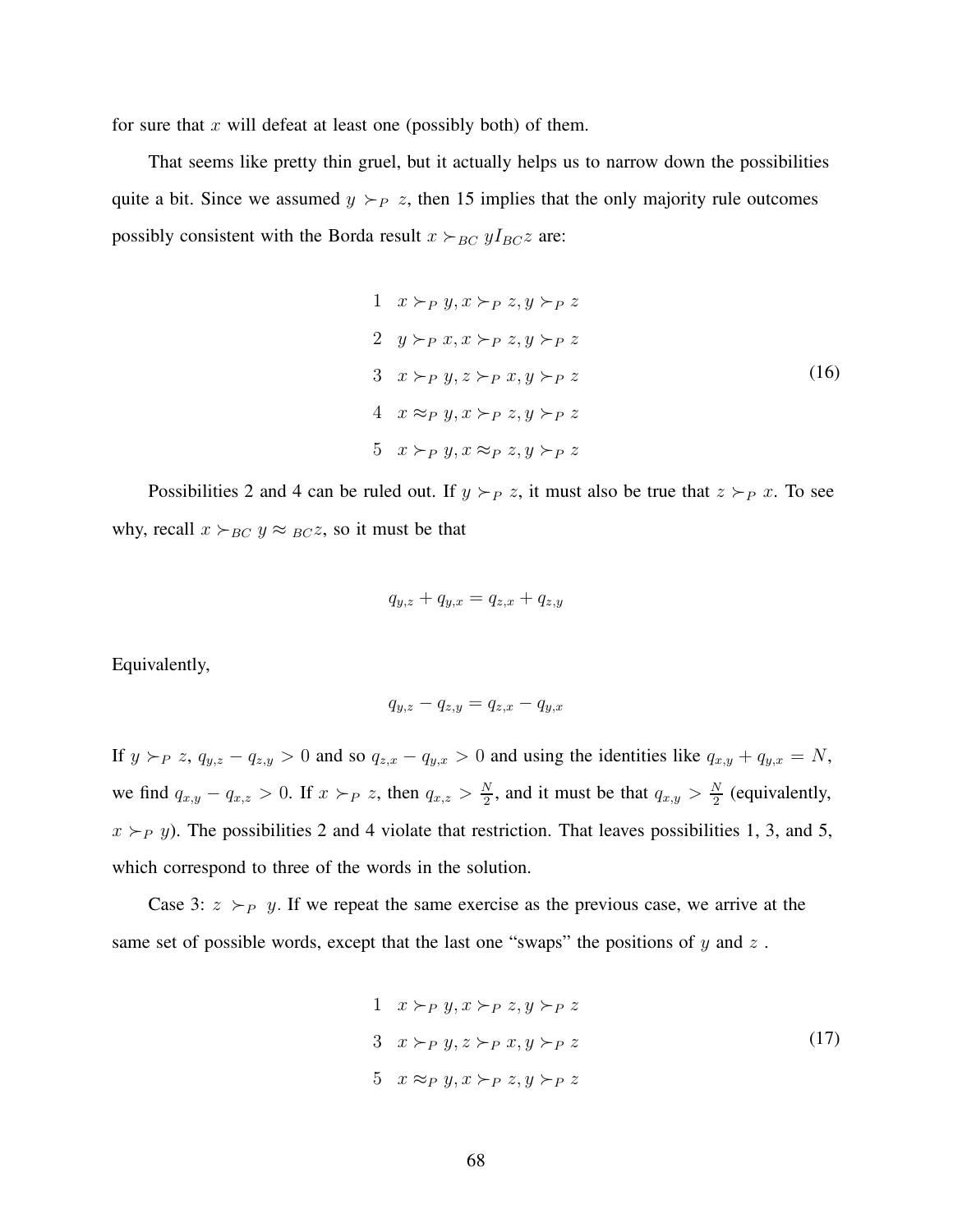Notice that two of these solutions are identical to the ones found in the previous paragraph, only the third one is unique. Collecting up the unique solutions, we have finished our work. All five of the words that are compatible with the Borda outcome  $x \succ_{BC} y \approx_{BC} z$  have been found.

# **References**

Arrow, Kenneth. 1963. *Social Choice and Individual Values, 2ed*. Wiley.

- Barry, Brian W. and Russell Hardin. 1982. *Rational Man and Irrational Society? An Introduction and Sourcebook*. Beverly Hills: Sage Publications.
- Bauer, Alissa. December 8, 2004. "Rank System Strips Teams of Postseason Opportunities." *University Daily Kansan* .
- Black, Duncan. 1958. *The Theory of Committees and Elections*. Cambridge: Cambridge University Press.
- de Borda, Jean-Charles. 1781. *Mémoire sur les Élections au Scrutin'*. Paris: Histoire del l'Académie Royale des Sciences.
- de Condorcet, Marquis. 1785. *Éssai sur L'application L'analyse à la probabilité des dés Décisions Rendues à la Pluralité des Voix (trans. Essay on the Application of Mathematics to the Theory of Decision-Making)*. Paris.
- Devlin, Keith. 2004. "Election Math." *Devlin's Angle, MAA Online* . URL http://www.maa.org/devlin/devlin\_114\_04.html
- Fishburn, Peter C. 1974. "Paradoxes of Voting." *American Political Science Review* 68(2):537– 556.
- Harsanyi, John C. 1955. "Cardinal Welfare, Individualistic Ethics, and Interpersonal Comparisons of Utility." *Journal of Political Economy* 61:309–321.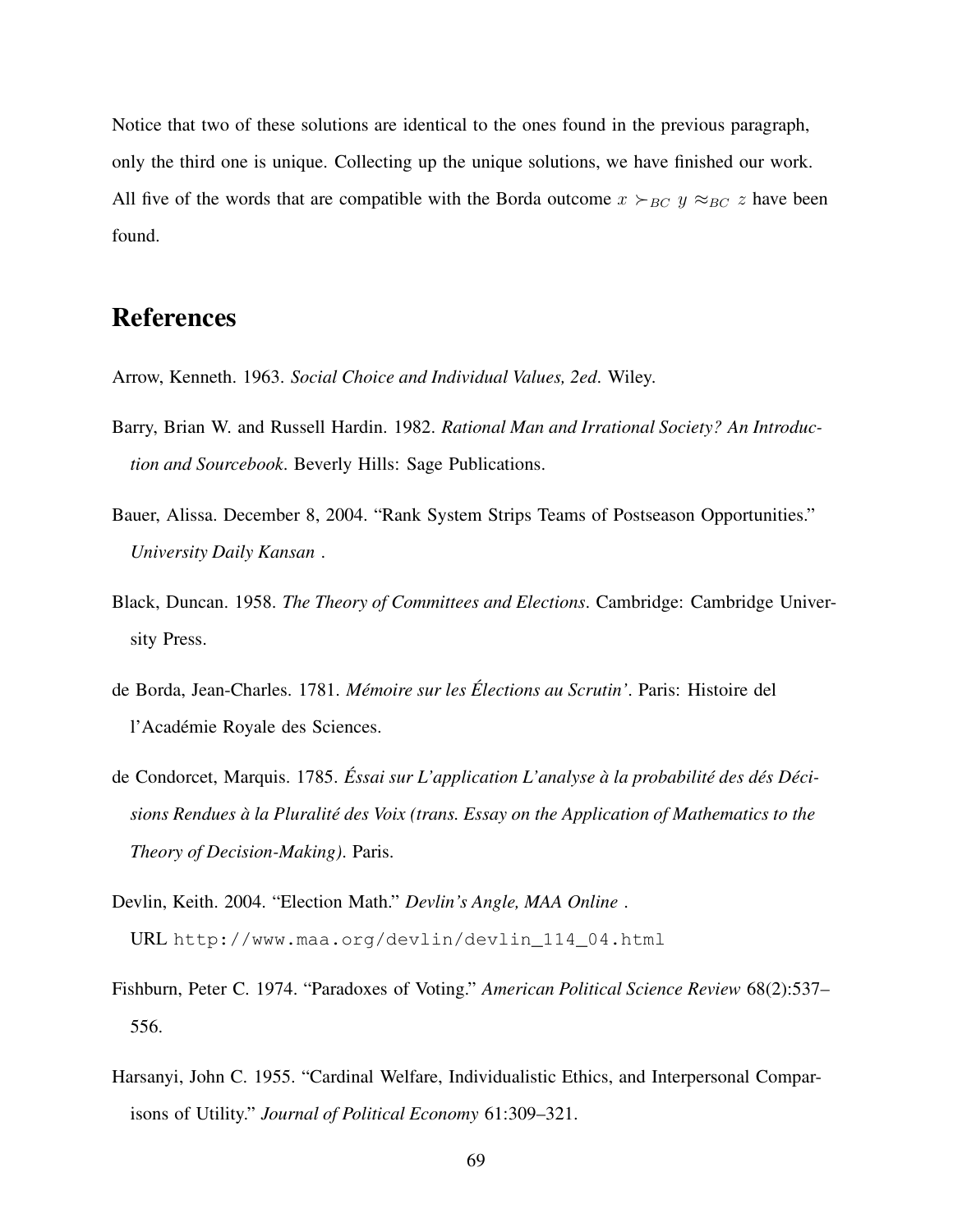Hilburn, Robert. February 28, 2002. "It's Time to Nominate a New System." *Los Angeles Times* .

Johnson, Paul E. 1998. *Social Choice: Theory and Research*. Thousand Oaks, CA: Sage.

- Jones, Bradford, Benjamin Radcliffe, Charles Taber, and Richard Timpone. 1995. "Condorcet Winners and the Paradox of Voting." *American Political Science Review* 89(1):137–144.
- Mackenzie, Dana. 2000a. "Making Sense Out of Consensus: How Did That Guy Win?" *SIAM News* 33.
- Mackenzie, Dana. 2000b. "May the Best Man Lose." *Discover* .

Books.

- May, Kenneth O. 1952. "A Set of Independent Necessary and Sufficient Conditions for Simple Majority Decision." *Econometrica* 20:680–784.
- Nash, John F. 1950. "The Bargaining Problem." *Econometrica* 18:155–162.
- Nelson, Randy A., Michael R. Donihue, Donald M. Waldman, and Calbraith Wheaton. 2001. "What's An Oscar Worth?" *Economic Inquiry* 39(1):1–16.
- Novaselic, Krist. 2004. "Instant Runoff Voting Used for First Time in San Francisco Elections." http://www.fixour.us/editorials/11.08.04.html. URL http://www.fixour.us/editorials/11.08.04.html

Novoselic, Krist. 2004. *Of Grunge & Government: Let's Fix This Broken Democracy!* Akashic

- Reilly, Benjamin. 2002. "Social Choice in the South Seas: Electoral Innovation and the Borda Count in the Pacific Island Countries." *International Political Science Review* 23(4):355–372.
- Riker, William H. 1982. *Liberalism Against Populism: A Confrontation Between the Theory of Democracy and the Theory of Social Choice*. San Francisco, CA: W. H. Freeman.